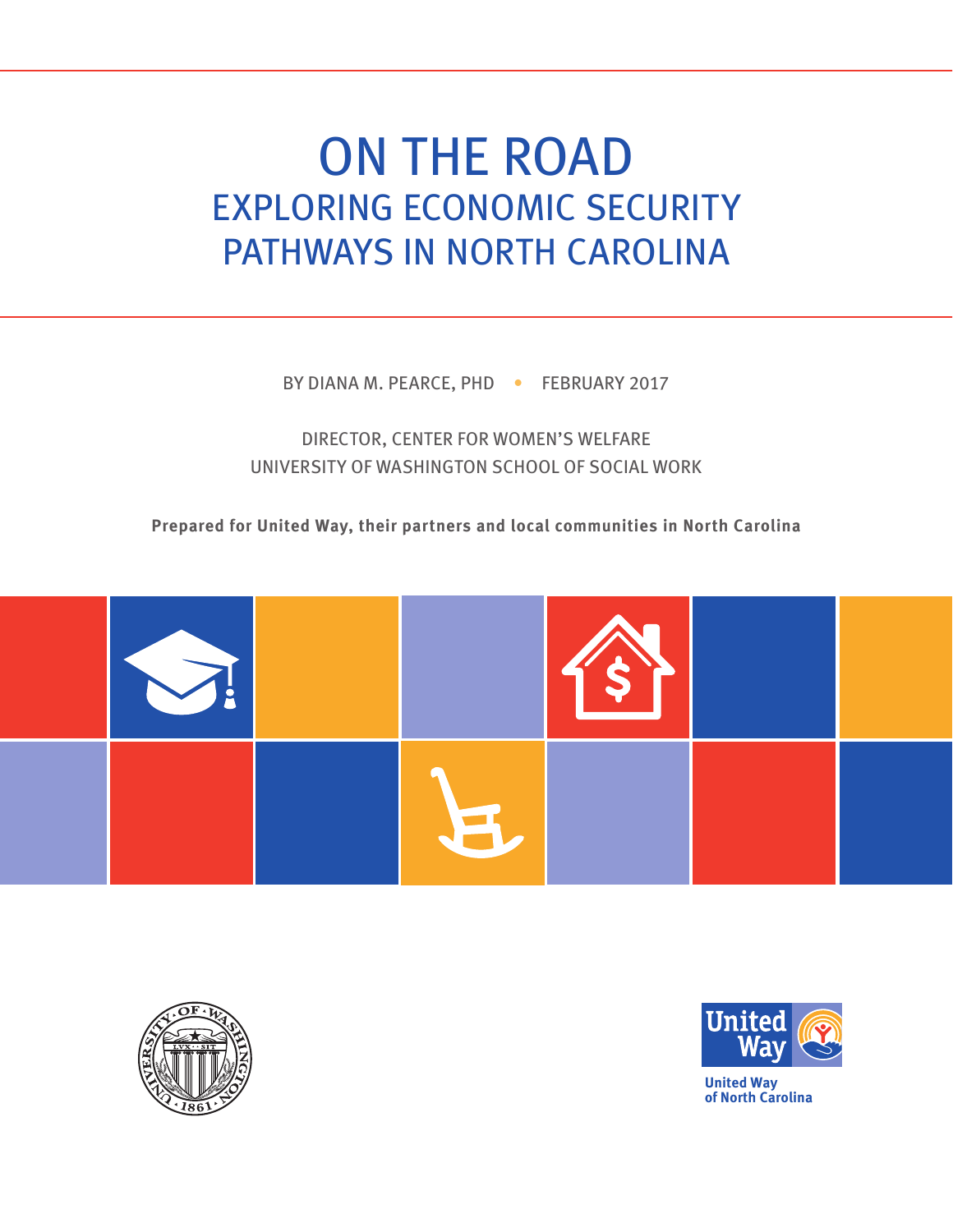# UNITED WAY OF NORTH CAROLINA

United Way of North Carolina (UWNC) supports a network of 53 local, independent United Way organizations working to: provide educational opportunities; build services and supports that increase financial stability for families and individuals; and improve the health of their communities. The Economic Security Pathways Report (ESP), a companion tool to the Self-Sufficiency Standard, will allow United Ways to analyze their work and partner with community stakeholders to create and implement strategies that enable individuals and households to make informed choices about the economic security pathway that is appropriate for their situation and family.

The data reveals the cost of education opportunities by county; offers cost analysis of homeownership; and builds a case for saving for the future. Exploring the cost of different pathways to improve economic security will help families chart realistic paths to achieve and maintain financial stability. United Way continues to provide information and insight to aid families in their efforts to access resources that make getting on the road to economic security possible.

## ACKNOWLEDGMENTS

The Self-Sufficiency Standard was originally developed by Dr. Diana Pearce, while serving as Director of the Women and Poverty Project at Wider Opportunities for Women. The Ford Foundation provided funding for the Standard's original development. In North Carolina, calculations of the Standard have been coordinated by The United Way of North Carolina.

The Self-Sufficiency Standard for North Carolina 2017 and the calculations for this report have been prepared by Lisa Manzer, Lisa Mikesell, and Karen Segar at the University of Washington, Center for Women's Welfare.

The conclusions and opinions contained in this document do not necessarily reflect the opinions of those listed above. Any mistakes are the author's responsibility.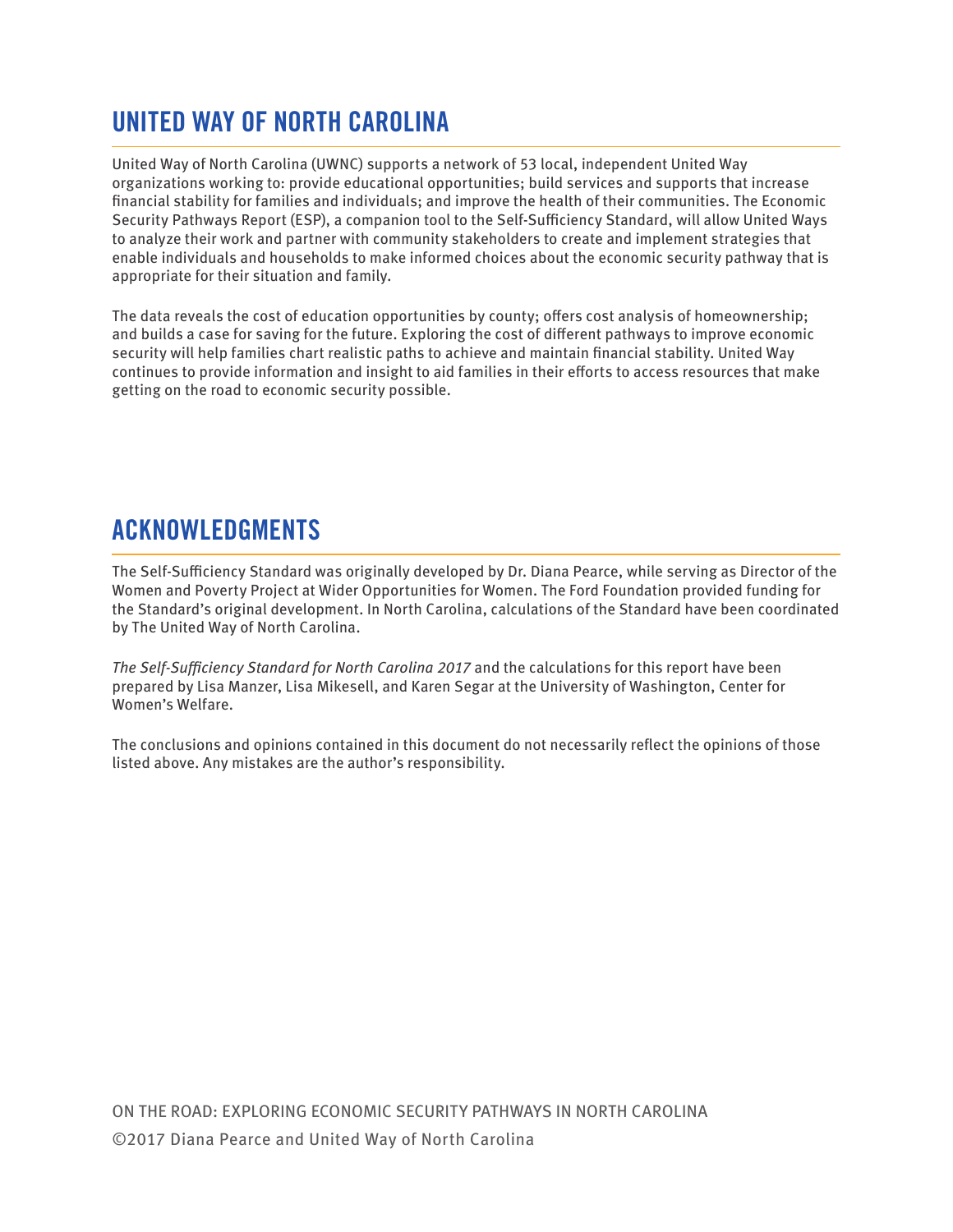# INTRODUCTION

This report is the second of two complementary reports that address the issue of economic security for North Carolina households using the Self-Sufficiency Standard. This approach to economic security consists of the following three elements:

- 1. securing the costs of daily basic needs,
- 2. creating an emergency savings fund, and
- 3. choosing the appropriate asset-building Economic Security Pathway(s).

The Self-Sufficiency Standard for North Carolina 2017, covers the first two elements, while this report focuses on the third element of asset-building. Below we briefly summarize the three elements.

#### #1 SECURE BASIC NEEDS

Many researchers and policy analysts have concluded that the official poverty measure (OPM), developed half a century ago, is not only methodologically out of date, but also no longer accurately measures poverty.<sup>1</sup> Even the Census Bureau characterizes the official poverty measure as a "statistical yardstick rather than a complete description of what people and families need to live."<sup>2</sup>

Designed with a real-world approach, the Self-Sufficiency Standard provides an accurate, nuanced, and up-to-date measure of income adequate for basic needs.3

The first step to achieving economic security is meeting household basic needs at a minimally adequate level. The Self-Sufficiency Standard defines how much income families of various sizes and composition need to make ends meet without public or private assistance in each county of North Carolina. The Standard calculates a family-sustaining wage that accounts for basic necessities such as nutritious food, adequate housing, and child care.

## #2 CREATE AN EMERGENCY SAVINGS FUND

As shown in the The Self-Sufficiency Standard for North Carolina 2017, the Standard is a conservative measure. It is a "bare bones" budget with costs set at minimally adequate levels with no extras. For example, the food budget has no take-out or restaurant food, not even a pizza or a cup of coffee. Realistically, achieving incomes at the Self-Sufficiency level should not be assumed to mean the achievement of economic security, but is instead the first and necessary step. All families need additional resources in order to be able to weather any unexpected income loss.

In short, after having secured the cost of basic needs (as measured by the Standard)—**the next step toward increased economic security is emergency savings**. The Self-Sufficiency Standard for North Carolina 2017 includes a separate emergency savings calculation that estimates how much each household needs to save on a monthly basis to have a "rainy day" fund that would cover basic needs in case of an unforeseen job loss.

The North Carolina Self-Sufficiency Standard report and data for over 700 family types can be viewed or downloaded at:

[www.selfsufficiencystandard.org/north-carolina](http://www.selfsufficiencystandard.org/north-carolina)

<sup>1</sup> Ruggles, P. (1990). *Drawing the line: Alternative poverty measures and their implications for public policy*. The Urban Institute, Washington, D.C.; Bergmann, B. & Renwick, T. (1993). *A budget-based definition of poverty: With an application to singleparent families*. The Journal of Human Resources, 28 (1), 1-24.; Citro, C. & Michael, R. Eds. (1995). *Measuring poverty: A new approach*. Washington, DC: National Academy Press.

<sup>2</sup> Dalaker, *Poverty in the United States: 2000*. (U.S. Census Bureau, Current Population Reports, Series P60-214). U.S. Government Printing Office (Washington, D.C., 2001). 3 The Self-Sufficiency Standard was developed in the mid-1990s by Diana Pearce as an alternative "performance standard" in the workforce development system, to measure more accurately and specifically what would be required to meet the Job Training Partnership Act Program goal of "self-sufficiency" for each individual participant. The development of the Standard also benefited from other attempts to create alternatives, such as Living Wage campaigns, the National Academy of Sciences studies, and Trudi Renwick's work. For more detail on the Standard, see [http://www.](http://www.selfsufficiencystandard.org/) [selfsufficiencystandard.org/.](http://www.selfsufficiencystandard.org/)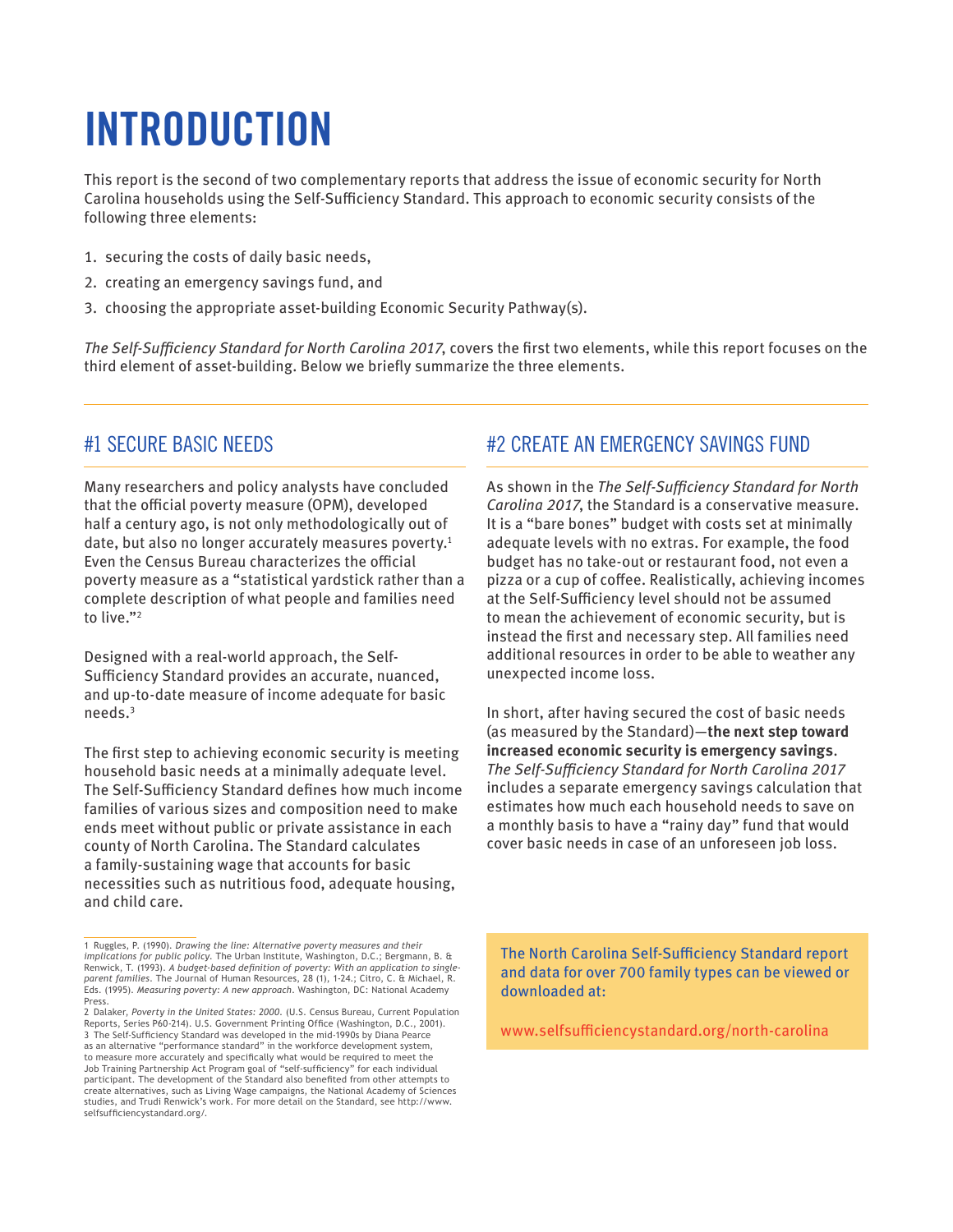# THE ROAD TO ECONOMIC SECURITY





*The Self-Sufficiency Standard approach to economic security consists of three elements: securing the costs of daily basic needs, creating an emergency savings fund, and choosing the appropriate asset-building Economic Security Pathway(s).* 

## **STEP 1: SECURE BASIC NEEDS**

The Self-Sufficiency Standard calculates how much income families of various sizes and compositions need to make ends meet without public or private assistance in each county in North Carolina. The Standard measures income adequacy, and is based on the costs of basic needs for working families: housing, child care, food, health care, transportation, and miscellaneous items, plus taxes and tax credits. To download the full report and tables for 700+ family types, by county, visit [www.selfsufficiencystandard.org/north-carolina.](http://www.selfsufficiencystandard.org/north-carolina) 



#### **STEP 2: CREATE AN EMERGENCY SAVINGS FUND**

Beyond meeting basic needs the next step towards economic security is saving for emergencies, particularly job loss, the most common reason for income loss. Emergency savings, together with unemployment insurance, enable families to weather economic crises, and are an essential element on the road to achieving economic security.





benefit



Duration of average job loss



### **STEP 3: CHOOSE AN ECONOMIC SECURITY PATHWAY**

Once a family has secured income at the Self-Sufficiency Standard level and instituted their emergency savings fund, the road to long-term economic security will be different for each. While there are many options, depending on family circumstances, this report considers three key pathways that many families can take to move closer to long-term economic security (1) **postsecondary education**, (2) **improved housing and/or homeownership**, and (3) **savings for retirement**.



Postsecondary Education



Improved housing Homeownserhip

Savings for Retirement

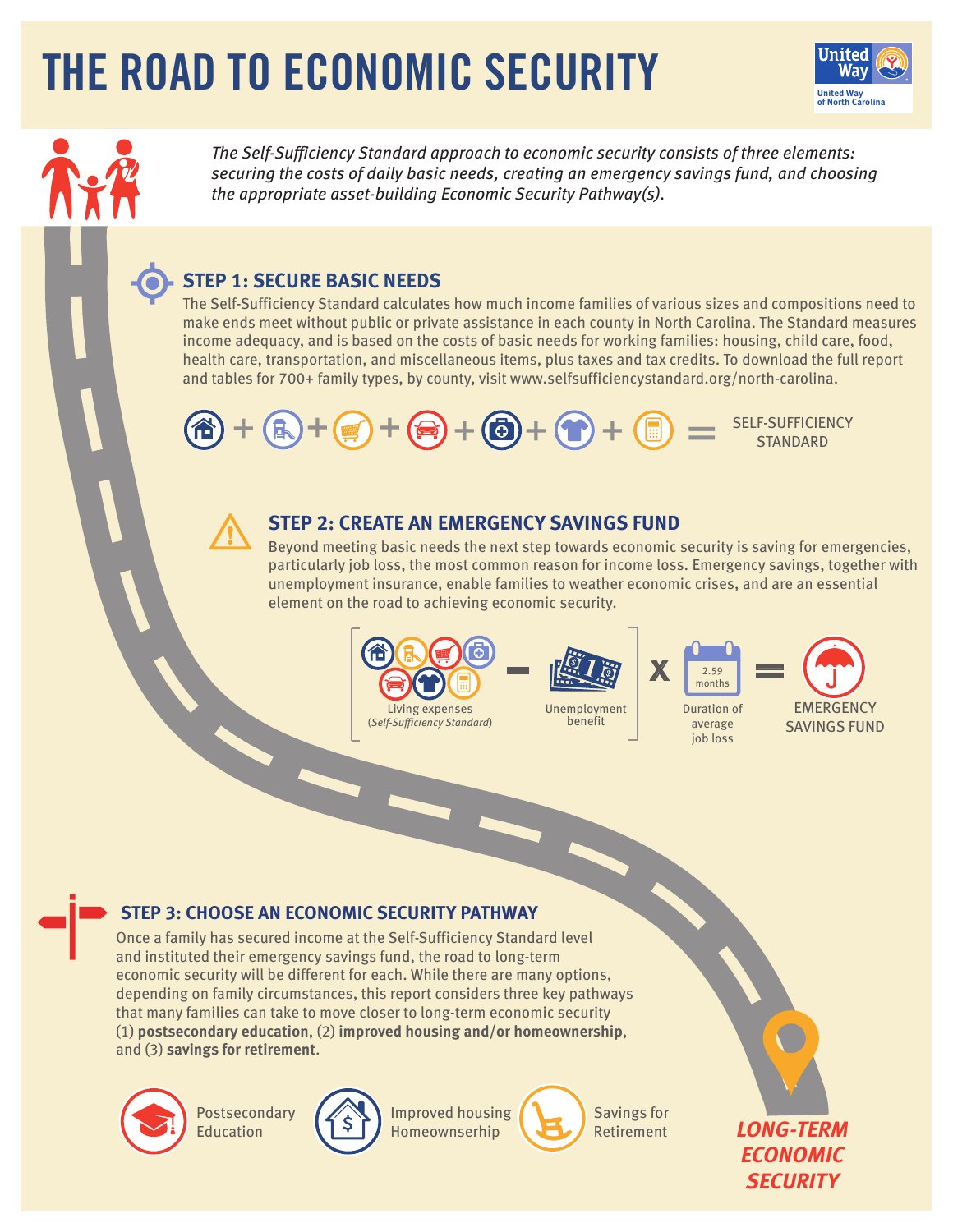### #3 CHOOSE AN ECONOMIC SECURITY PATHWAY

This report, assuming that basic needs and emergency savings have been secured, details the costs of taking the next steps towards economic security, which we call **Economic Security Pathways, or ESPs**.

Once a family has secured income at the Self-Sufficiency Standard level and instituted their emergency savings fund, the road to long-term economic security will be different for each. For some, this might be additional savings, to meet immediate costs (such as a car breakdown) or to ensure sufficient resources for the long-term costs of retirement. For others, paying off debts may be the first priority. For still others, income beyond that needed for the essentials may be devoted to moving to alternative housing, enabling the family to leave an abusive partner or a problematic neighborhood.

It is not assumed that every family can or should take any or all of these pathways. Rather, by providing this information, this report enables individuals and households to make informed choices as to which ESPs make the most sense for their situation and family.

Considered here are three key pathways that adults can take to move closer to long-term economic security:

- **1. postsecondary education**
- **2. improved housing or homeownership**
- **3. savings for retirement**

For each of these pathways varying alternatives are presented, so that users of this report can explore a range of potential options and compare the costs of each one. The numbers provided are meant to give the user estimates of what and how much the costs might be for each security pathway. Of course, the actual costs for an individual family or householder will be determined by their unique situation and choices.

For each Economic Security Pathway, costs are shown as specifically as possible and, when data allows, the ESP costs are shown by county. In addition, for each ESP example scenarios are modeled. These suggest different options and timeframes using various scenarios to illustrate how the ESP data can be used flexibly, in combination with the Self-Sufficiency Standard, public work supports, and private assistance to move along a given pathway. Note that these scenarios are meant to be illustrative rather than definitive, and to suggest how the ESP data presented here can be used towards planning for a more economically secure future through asset building.

THIS REPORT ENABLES INDIVIDUALS AND HOUSEHOLDS TO MAKE INFORMED CHOICES AS TO WHICH ESPS MAKE THE MOST SENSE FOR THEIR SITUATION AND FAMILY.

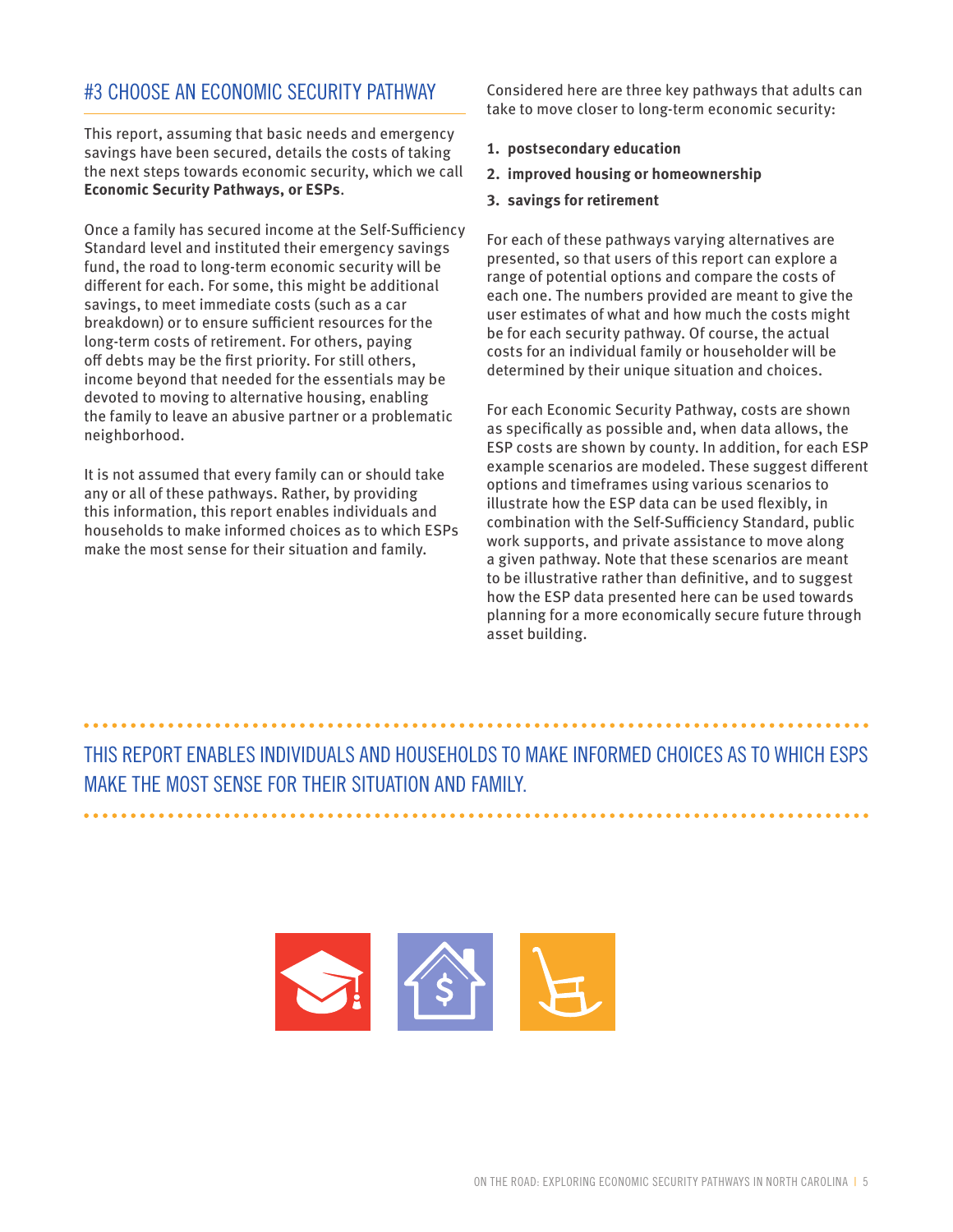

Education, which economists call "human capital" is a key asset and pathway to economic security. Moreover, it is one asset that cannot be taken away or foreclosed upon. True long-term self-sufficiency increasingly requires human capital investments that enhance skills as well as improve access to jobs with career potential. In today's economy, one cannot easily maintain and move beyond the basic Self-Sufficiency level without a technologically advanced and broad-based education. A high-school diploma no longer has the same value it once did in the job market, as businesses increasingly require higher skill levels from potential employees.<sup>1</sup> Advanced education provides the flexibility to move into new, innovative, or nontraditional jobs and careers.

1 Harry Holzer & Robert Lerman, "America's Forgotten Middle Skill Jobs: Education and Training Requirements in the Next Decade and Beyond," The Workforce Alliance (2007), Washington, D.C., [http://www.urban.org/](http://www.urban.org/UploadedPDF/411633_forgottenjobs.pdf) [UploadedPDF/411633\\_forgottenjobs.pdf \(a](http://www.urban.org/UploadedPDF/411633_forgottenjobs.pdf)ccessed June 1, 2015).

Postsecondary education not only leads to wages well above the self-sufficiency level, but these jobs also provide benefits, increased stability, and have promotion and salary increase potential. Moreover, the higher earnings that result can enable the achievement of other economic security goals, such as buying a house or saving for retirement.

There are a range of choices for postsecondary education: vocational training in specialized institutions, community college which provides

. . . . . . . . . . . . . .

ADVANCED EDUCATION PROVIDES THE FLEXIBILITY TO MOVE INTO NEW, INNOVATIVE, OR NONTRADITIONAL JOBS AND CAREERS.

| <b>CERTIFICATE OR DIPOMA PROGRAM NAME*</b> | <b>ANNUAL MEDIAN</b><br><b>WAGES (2015)**</b> | <b>TOTAL CREDITS</b> | <b>ESTIMATED TOTAL</b><br>(Tuition, Fees, Books, & Supplies) |
|--------------------------------------------|-----------------------------------------------|----------------------|--------------------------------------------------------------|
| <b>Automotive Restoration Technology</b>   | \$47,010                                      | 46                   | \$7,501                                                      |
| <b>Basic Law Enforcement Training</b>      | \$41,260                                      | 19                   | \$3,098                                                      |
| <b>Boat Manufacture and Service</b>        | \$35,530                                      | 38                   | \$6,197                                                      |
| Carpentry                                  | \$34,390                                      | 37                   | \$6,033                                                      |
| Dental Assisting                           | \$37,750                                      | 45                   | \$7,338                                                      |
| <b>Facility Maintenance Worker</b>         | \$36,710                                      | 42                   | \$6,849                                                      |
| <b>Heavy Equipment Operator</b>            | \$35,100                                      | 39                   | \$6,360                                                      |
| Ophthalmic Medical Assistant               | \$33,950                                      | 42                   | \$6,849                                                      |
| Plumbing                                   | \$39,600                                      | 44                   | \$7,175                                                      |
| <b>Practical Nursing</b>                   | \$42,160                                      | 45                   | \$7,338                                                      |
| <b>Real Estate Licensing</b>               | \$39,440                                      | 13                   | \$2,120                                                      |
| <b>Truck Driver Training</b>               | \$38,390                                      | 12                   | \$1,957                                                      |

<span id="page-5-0"></span>**Table 1.** Estimated Cost of Selected Certificate and Diploma Programs, North Carolina 2015-2016

\* Programs included in the sample were selected if the expected median wage is above \$15.00 per hour and if the outlook for the job category has average or faster projected growth.

\*\* Median wages and job growth projections come from the National Center for O\*NET Development, O\*NET OnLine, Retrieved October 20, 2016 from [http://www.](http://www) onetonline.org/.

Note: The cost of certificate programs is estimated for illustrative purposes only. Contact the college for specific details. Cost estimates are based on tuition, fees, books and supplies. The estimate is based on the posted tuition rate and fees per credit plus the average cost of books and supplies for community college students.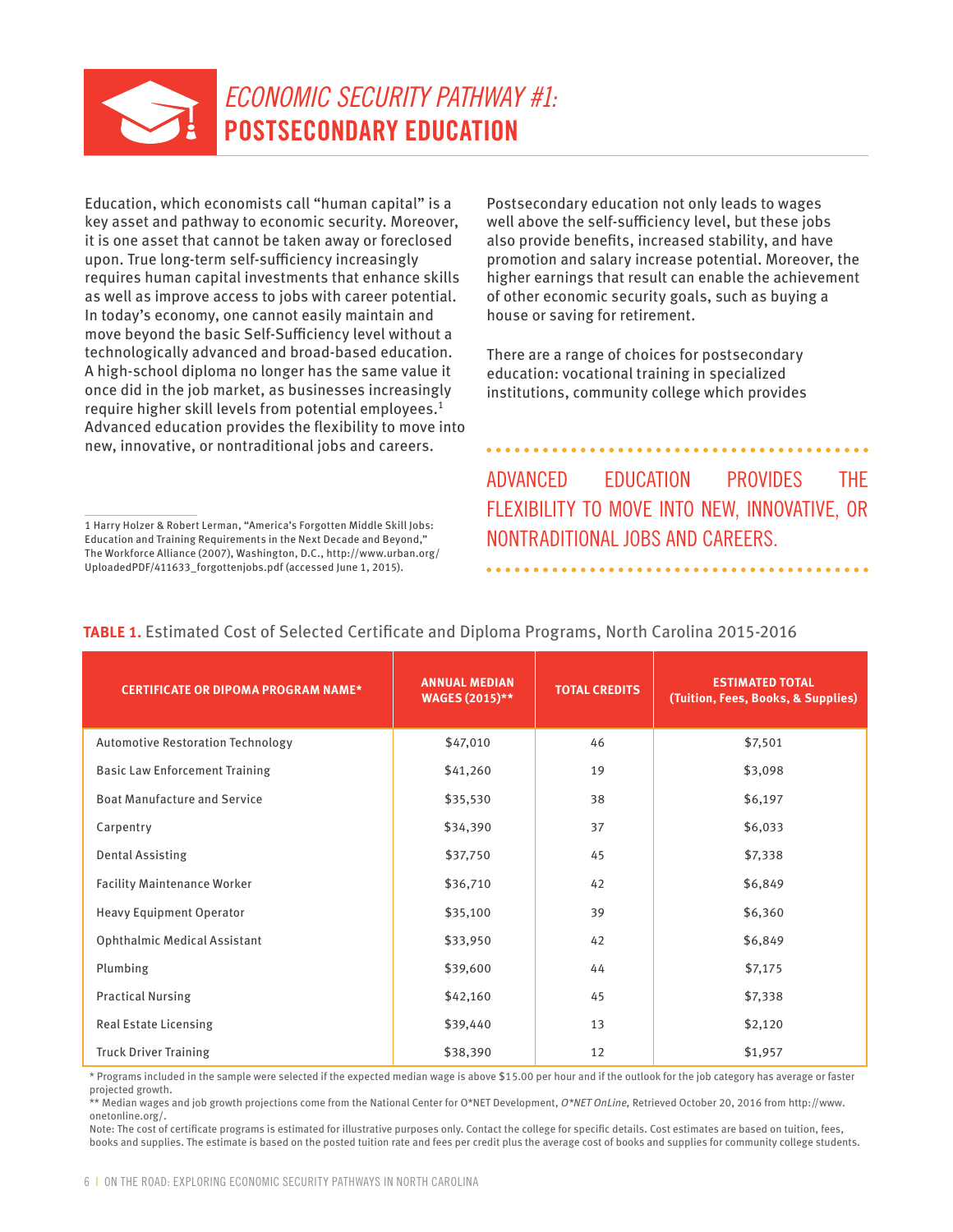two-year associate degrees or certificates in specialized fields, or a four-year college or university. Almost all postsecondary education or training requires resources for tuition, thus requiring monetary investment, as well as addressing decreased wages if attendance cannot be combined with full-time work.

### THE COST OF POSTSECONDARY EDUCATION

Among the many options for postsecondary education, three types of postsecondary education are presented here:

- 1. post-high school certificates or diplomas
- 2. two-year associate's degrees
- 3. and four-year bachelor's degrees

**POST-HIGH SCHOOL CERTIFICATE.** The median earnings of certificate holders is 20% more than workers with a high school degree as their highest educational attainment.<sup>2</sup> There are dozens of different options for post-high school certificates or diplomas in North Carolina across many different fields. For example, the Basic Law Enforcement Training certificate offered by many colleges provides training to prepare workers to become Police and Sheriff's Patrol Officers. Cape Fear Community College offers a Real Estate Licensing certificate that trains workers for the Real Estate Brokerage exam.

These programs vary in terms of the amount of academic credits required to earn the certificate or diploma, from just 12 credits (about one semester) to a year and a half, with most certificate programs falling in between. As a result, the costs vary considerably by the

type of certificate and how many credits are needed to complete it.

To illustrate costs, we show in **[Table 1](#page-5-0)** a specific certificate or diploma program that is found at statesupported local community colleges. For each program, the total program-specific costs are estimated, including tuition, fees, books, and supplies.<sup>3</sup> Total costs range from about \$2,000 to about \$7,500, with the least expensive certificate program shown being the Truck Driver Training program offered at a number of colleges for about \$2,000 for a 12-credit program.<sup>4</sup> The diploma programs require more credits and time for completion, and are in the \$5,000 to \$7,000 cost range. For example, the Dental Assisting diploma trains students to be Dental Assistants, has an estimated cost of \$7,338, and is a 45 credit program.

**TECHNICAL COLLEGE TWO-YEAR DEGREE. [Table 2](#page-6-0)** shows

the cost of attaining an associate's degree from a public two-year community or technical college in North Carolina. Tuition rates are set system-wide by the State Board of the North Carolina Community Colleges, with the only variation between institutions being minor differences in technology and student activity fees, so we only model two scenarios: full-time and part-time attendance. On average, community college students spend \$1,246 annually on books and supplies when attending full time, and \$623 when attending part time. In total, the average cost of a two-year community college degree (not including living expenses), is \$7,560 if attending full time (two years), and \$7,932 if attending part time (four years). Note that these tuition rates assume a 60-credit associate's degree. However,

#### <span id="page-6-0"></span>**Table 2.** Estimated Annual and Total Cost of Associate's Degree, Full-Time and Part-Time, Public 2-Year Institutions, North Carolina 2016-2020

| <b>NORTH CAROLINA</b><br><b>COMMUNITY COLLEGES</b> | <b>Tuition &amp; Fees</b> | <b>Books &amp; Supplies</b> | 2016-2017 Yearly<br><b>Total</b> | <b>TOTAL COST OF DEGREE</b> |
|----------------------------------------------------|---------------------------|-----------------------------|----------------------------------|-----------------------------|
| <b>Full-Time Attendance</b>                        | \$2,446                   | \$1,246                     | \$3,692                          | \$7,560                     |
| Part-Time Attendance                               | \$1,223                   | \$623                       | \$1,846                          | \$7,932                     |

Note: Annual for full time is defined here as 30 credit hours, for part time it is 15 hours. Future rates are inflated based on the 10-year average change in tuition and fees for 2-year public colleges in the South.

<sup>2</sup> Anthony Carnevale, Stephen Rose, Andrew Hanson, "Certificates: Gateway to Gainful Employment and College Degrees," [https://cew.georgetown.edu/](https://cew.georgetown.edu/wp-content/uploads/2014/11/Certificates.FullReport.061812.pdf) [wp-content/uploads/2014/11/Certificates.FullReport.061812.pdf \(a](https://cew.georgetown.edu/wp-content/uploads/2014/11/Certificates.FullReport.061812.pdf)ccessed July 21, 2015).

<sup>3</sup> Cost estimates are for illustrative purposes only, and prospective students should contact the school for cost details. If total program cost was provided by the school, that estimate is shown. Otherwise, the estimate is based on the posted rate and fees per credit, plus the average cost of books and supplies for community college students.

<sup>4</sup> Most community college courses are three credits per semester. The amount of time it will take to complete a certificate program will depend on the timing of course offerings at the community college. Contact an academic advisor for more detail, if you are interested in pursuing a community college certificate.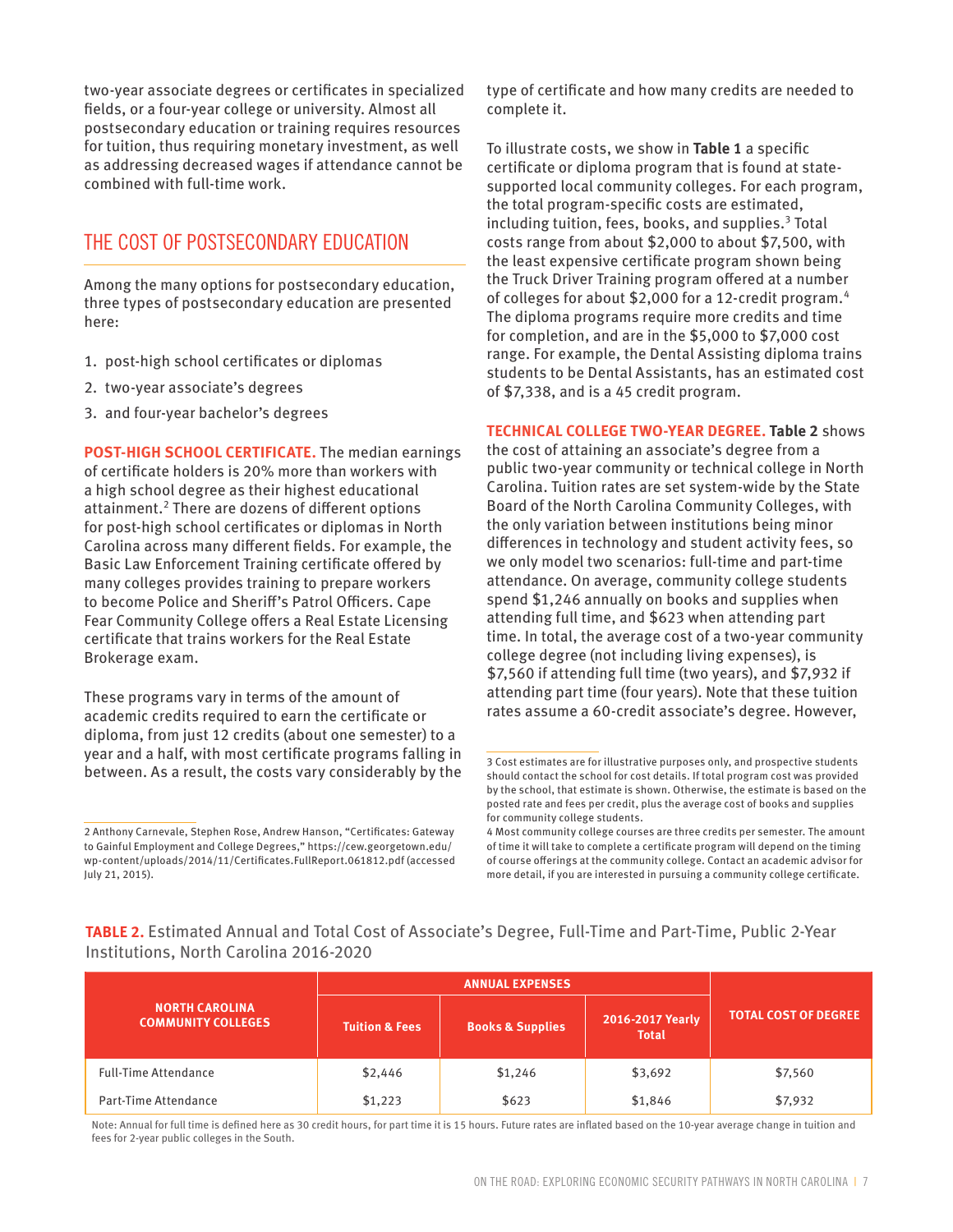## POSTSECONDARY EDUCATION NOT ONLY LEADS TO WAGES WELL ABOVE THE SELF-SUFFICIENCY LEVEL, BUT THESE JOBS ALSO PROVIDE BENEFITS, INCREASED STABILITY, AND HAVE PROMOTION AND SALARY INCREASE POTENTIAL.

credit requirements vary by program and often require more than 60 credits. Additionally, course prerequisites not covered in a degree program or remedial course requirements can also increase the total number of credit hours and resulting cost.

If a student attends part time, they are available to work full time while attending school, but must consider that educational costs continue to rise each year. Although going part time reduces the annual cost of attending college to only \$1,846 for the first year, the total cost of attending part time over four years is slightly higher than for two years due to the anticipated inflation in tuition and other costs over the longer time period.

**BACHELOR'S DEGREE. [Table 3](#page-8-0)** shows the cost of attaining a bachelor's degree from a public four-year college or university in North Carolina. The costs assume full-time attendance (30 credits per year) for four years. Included in the total cost are tuition, fees, books and supplies, as well as room and board. Costs are inflated for the three future years of attendance, using the average increases over the last decade. The estimated total cost of attaining a bachelor's degree from a public institution in North Carolina is \$74,248 on average. The least expensive is North Carolina A&T State University, where the cost of a bachelor's degree is \$63,414, while the most expensive is the University of North Carolina at Chapel Hill, where the cost of a bachelor's degree is \$90,723.

### MEETING THE COSTS OF EDUCATION

As shown above, postsecondary education can be expensive, particularly for a four-year degree. An approach utilized by many students is to use a combination of grants (most commonly, Pell grants), scholarships, and loans. Among full-time students in public community colleges, 56% of students have federal grants averaging \$4,431 and 21% have student loans averaging \$4,763. Among full-time students in public 4-year institutions, 38% of students have federal grants averaging \$4,596 and 50% have student loans averaging \$6,652.5

A second approach to financing education is to reduce costs. One way to reduce costs is to spread it out over time, so that one can continue full-time employment while in school. For four-year degrees, another way to reduce costs is to commute from home rather than pay room and board. Note that on average in North Carolina the cost of room and board is half of the cost of a fouryear degree (51%), so this strategy could significantly cut the cost of this degree. Finally, a third approach is to combine work and private and public assistance of various kinds.

The intent of the calculations and detailed scenarios presented here is not to be prescriptive, but rather to make clear that this education pathway to greater economic security is realistic and doable.

<sup>5</sup> U.S. Department of Education, National Center for Education Statistics, Integrated Postsecondary Education Data System (IPEDS), Spring 2002 through Spring 2013, "Table 331.20, Full-time, first-time degree/certificateseeking undergraduate students enrolled in degree-granting postsecondary institutions, by participation and average amount awarded in financial aid programs, and control and level of institution: 2000-01 through 2013-14," [https://nces.ed.gov/programs/digest/d15/tables/dt15\\_331.20.asp \(a](https://nces.ed.gov/programs/digest/d15/tables/dt15_331.20.asp)ccessed December 16, 2016).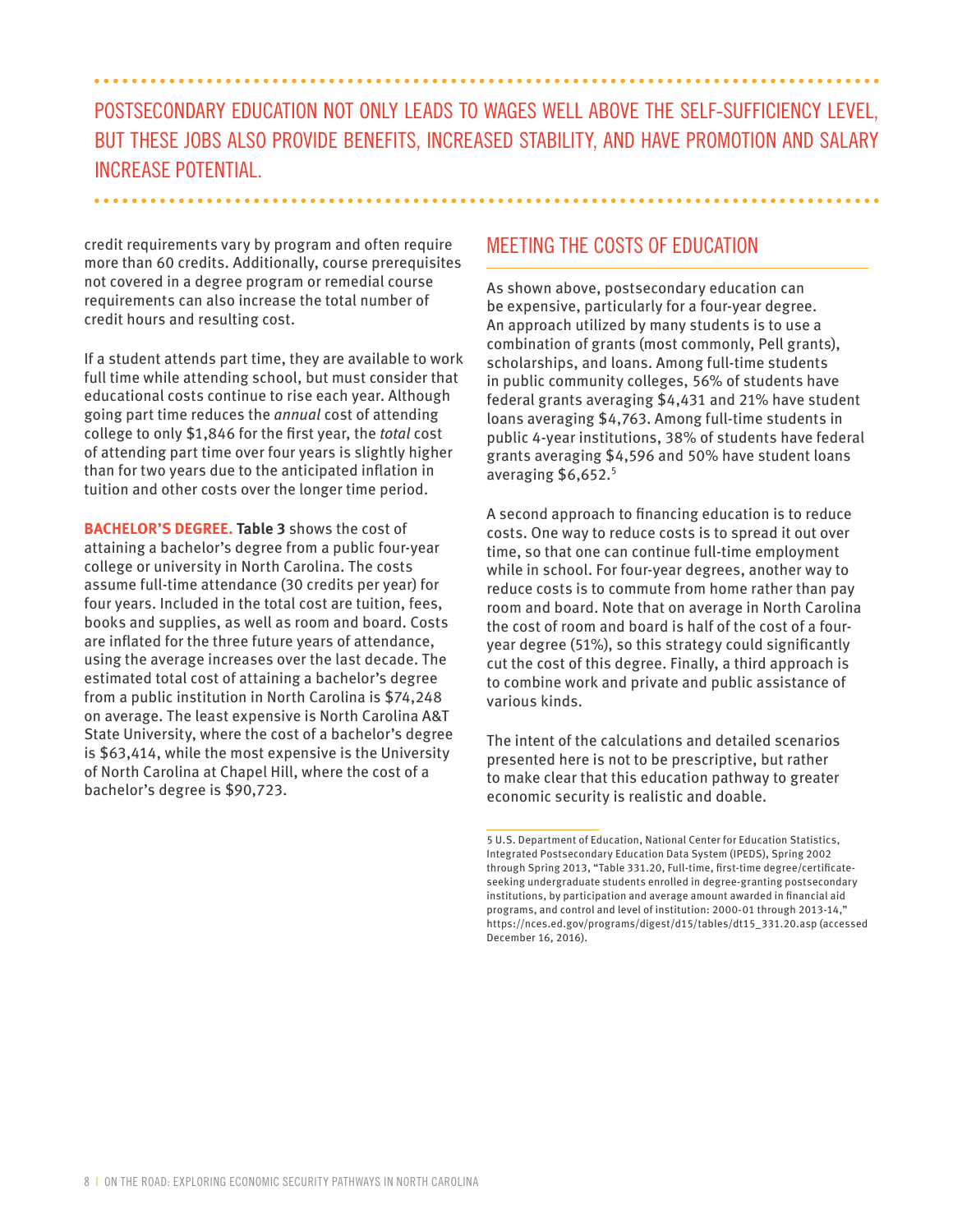<span id="page-8-0"></span>**Table 3.** Estimated Annual and Total Cost of Bachelor's Degree, Full-Time, Public 4-Year Institutions, North Carolina 2016-2020

|                                                 |                           | <b>1ST YEAR</b>                       |                         |              |                                                                |  |  |  |
|-------------------------------------------------|---------------------------|---------------------------------------|-------------------------|--------------|----------------------------------------------------------------|--|--|--|
| <b>NAME OF PUBLIC COLLEGE OR UNIVERSITY</b>     | <b>Tuition &amp; Fees</b> | <b>Books &amp;</b><br><b>Supplies</b> | <b>Room &amp; Board</b> | <b>Total</b> | <b>A FULL-TIME</b><br><b>STUDENT OVER</b><br><b>FOUR YEARS</b> |  |  |  |
| Appalachian State University                    | \$7,416                   | \$1,203                               | \$8,100                 | \$16,719     | \$71,423                                                       |  |  |  |
| East Carolina University                        | \$6,946                   | \$1,203                               | \$9,241                 | \$17,390     | \$74,153                                                       |  |  |  |
| Elizabeth City State University                 | \$7,473                   | \$1,203                               | \$7,682                 | \$16,358     | \$69,917                                                       |  |  |  |
| <b>Fayetteville State University</b>            | \$7,677                   | \$1,203                               | \$7,149                 | \$16,029     | \$68,573                                                       |  |  |  |
| North Carolina A&T State University             | \$6,372                   | \$1,203                               | \$7,281                 | \$14,857     | \$63,414                                                       |  |  |  |
| North Carolina Central University               | \$6,132                   | \$1,203                               | \$10,602                | \$17,938     | \$76,301                                                       |  |  |  |
| North Carolina State University                 | \$8,880                   | \$1,203                               | \$10,635                | \$20,718     | \$88,478                                                       |  |  |  |
| University of North Carolina Asheville          | \$6,977                   | \$1,203                               | \$8,746                 | \$16,926     | \$72,211                                                       |  |  |  |
| University of North Carolina Chapel Hill        | \$8,834                   | \$1,203                               | \$11,218                | \$21,255     | \$90,723                                                       |  |  |  |
| University of North Carolina Charlotte          | \$6,763                   | \$1,203                               | \$10,470                | \$18,436     | \$78,510                                                       |  |  |  |
| University of North Carolina Greensboro         | \$7,029                   | \$1,203                               | \$8,315                 | \$16,547     | \$70,630                                                       |  |  |  |
| University of North Carolina Pembroke           | \$5,816                   | \$1,203                               | \$8,573                 | \$15,592     | \$66,398                                                       |  |  |  |
| University of North Carolina Wilmington         | \$6,951                   | \$1,203                               | \$7,479                 | \$15,633     | \$66,778                                                       |  |  |  |
| University of North Carolina School of the Arts | \$8,844                   | \$1,203                               | \$8,779                 | \$18,826     | \$80,529                                                       |  |  |  |
| <b>Western Carolina University</b>              | \$9,249                   | \$1,203                               | \$8,864                 | \$19,316     | \$82,660                                                       |  |  |  |
| Winston-Salem State University                  | \$5,804                   | \$1,203                               | \$8,792                 | \$15,800     | \$67,266                                                       |  |  |  |
| <b>4-YEAR AVERAGE</b>                           | \$7,323                   | \$1,203                               | \$8,870                 | \$17,396     | \$74,248                                                       |  |  |  |

Note: The 2016-17 rates for tuition and fees and room and board are inflated to future years based on the 10-year average change in costs for 4-year public colleges among Southern states. Books and supplies are inflated using the average change in costs between 2009-2013 for 4-year public colleges.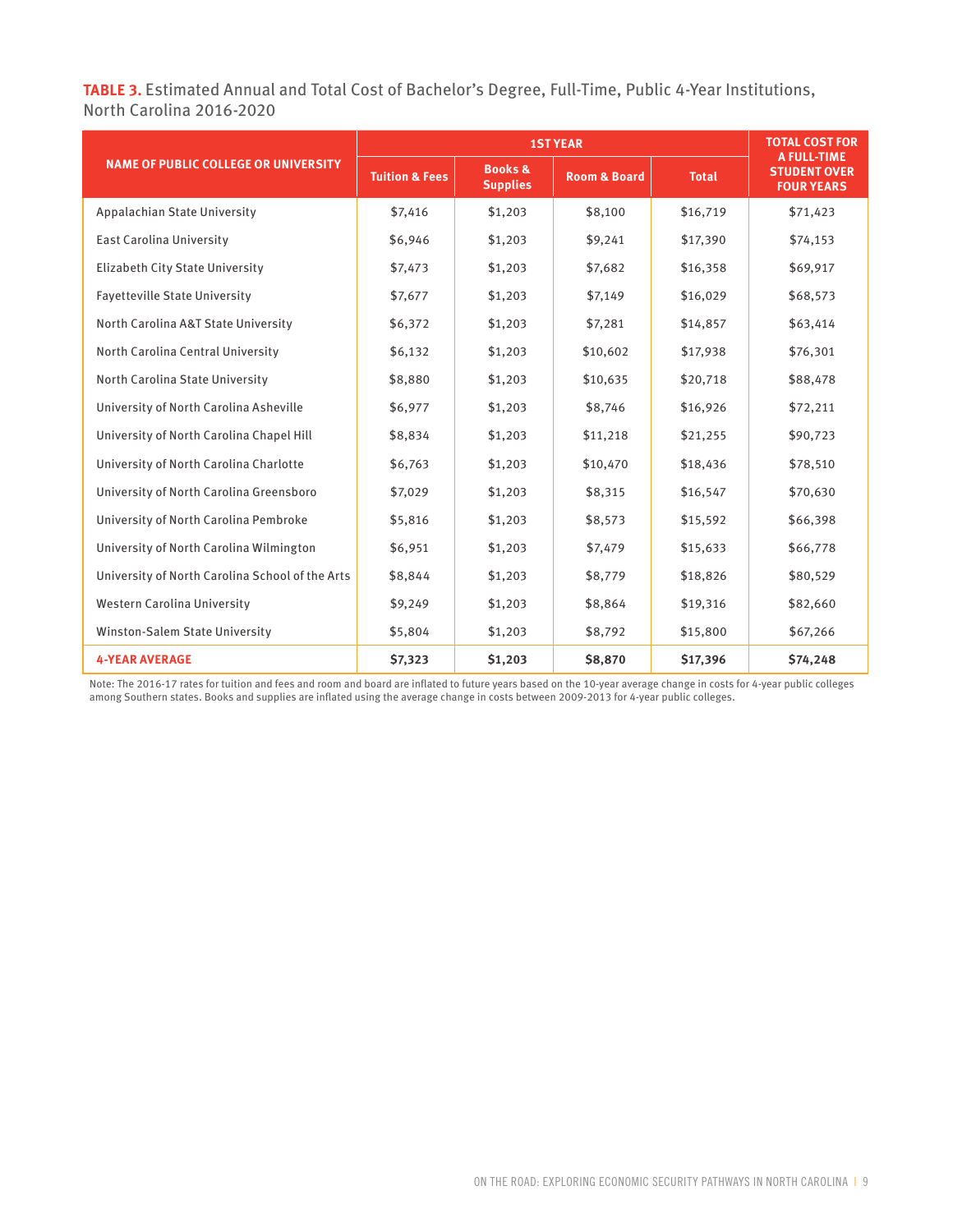*SCENARIO* 



The first scenario presented here is that of a woman we will call Elizabeth Jones. Ms. Jones is a 25-year-old single mother with a 4-year-old preschooler, living in Guilford County. She has a high school degree and works as an office clerk earning \$13.36 per hour (\$2,315 per month), the median wage among office clerks in North Carolina.<sup>1</sup> She also receives \$197 per month in child support, the average amount received by families participating in the Child Support Program in North Carolina.<sup>2</sup> Her total resources are thus \$2,512 per month. However, according to the Self-Sufficiency Standard, a family of her type living in Guilford County requires \$18.60 per hour or \$3,273 per month, just to meet her basic needs. Since her wages alone plus child support cannot meet the cost of basic needs for her family, Ms. Jones combines help from her mother and state assistance programs:

MEETING THE COST OF HIGHER EDUCATION

- Ms. Jones lives with her mother and pays reduced housing costs, only two-thirds of what she would pay if living on her own.
- She is eligible for child care assistance through the state and pays \$232 per month for her preschooler instead of the full market rate child care cost of \$719.
- Although her income is too high to be eligible for SNAP (food stamps), she is eligible for food assistance through the Special Supplemental Nutrition Program for Women, Infants, and Children (WIC); this programs adds the equivalent of \$43 per month to her food budget.
- In addition, because her child is eligible for the North Carolina's CHIP program, her health care costs are \$157, instead of the \$434 cost of employer-sponsored health insurance family coverage assumed in the Self-Sufficiency Standard.

Overall, Ms. Jones' resources cover her family's basic needs with just enough extra to consider attending her local community college. She has decided to seek an Associate Degree in Applied Science from Guilford Technical Community College, in Computer Programming. Although getting this degree will cost about \$8,000, she expects to be employed afterwards as a programmer, which will enable her to have earnings above her Self-Sufficiency Wage, allowing her to support her family without assistance.<sup>3</sup> Below we explore two options for how she can achieve the goal of attaining her Associate Degree.

**NOTE ON "DOUBLING UP" VERSUS HOUSING ASSISTANCE.** We use "doubling up" rather than public housing assistance in our modeling because it is a more likely scenario. (By doubling up we refer to two or more households—whether family, friends, or roommates—living together to reduce the cost of housing.) Although families with income below 80% of area median income are technically eligible for federal housing assistance, most assistance for new program participants is limited to families with extremely low income (defined by HUD as income below 30% of area median income). According to the Center for Budget and Policy Priorities, only one in four households that are eligible for housing assistance receives any housing assistance; moreover, most agencies have years-long waiting lists for housing assistance.\*<sup>1</sup>In short, public housing assistance is not a likely option for most low-income households. For this reason, several of the scenarios in this brief rely on households "doubling up" as a way to reduce housing costs, rather than public housing assistance.

\* Center on Budget and Policy Priorities (2008), "What is Public Housing?," [http://www.cbpp.org/files/policybasics-housing.pdf.](http://www.cbpp.org/files/policybasics-housing.pdf) 

2 U.S. Department of Health and Human Services, Administration for Children & Families, Office of Child Support Enforcement, "FY 2015 Annual statistical report to Congress," Tables 4, 14, 15 and 75, [http://www.acf.hhs.gov/programs/css/resource/fy-2014-preliminary-report \(a](http://www.acf.hhs.gov/programs/css/resource/fy-2014-preliminary-report)ccessed August 22, 2016). Data has been inflated using the Bureau of Labor Statistics Consumer Price Index. U.S. Department of Labor, Bureau of Labor Statistics, "South Region All Items, 1982-84=100 -CUURA101SA0," Consumer Price Index, [http://data.bls.gov/cgi-bin/surveymost?cu \(a](http://data.bls.gov/cgi-bin/surveymost?cu)ccessed October 11, 2016).

3 Visit [http://www.onetonline.org/ to](http://www.onetonline.org/) explore career options and find local salary information and training programs.

<sup>1</sup> U.S. Department of Labor, "May 2015 State Occupational Employment and Wage Estimates," Databases and Tables, Occupational Employment Statistics, [http://www.bls.gov/oes/data.htm \(a](http://www.bls.gov/oes/data.htm)ccessed October 11, 2016).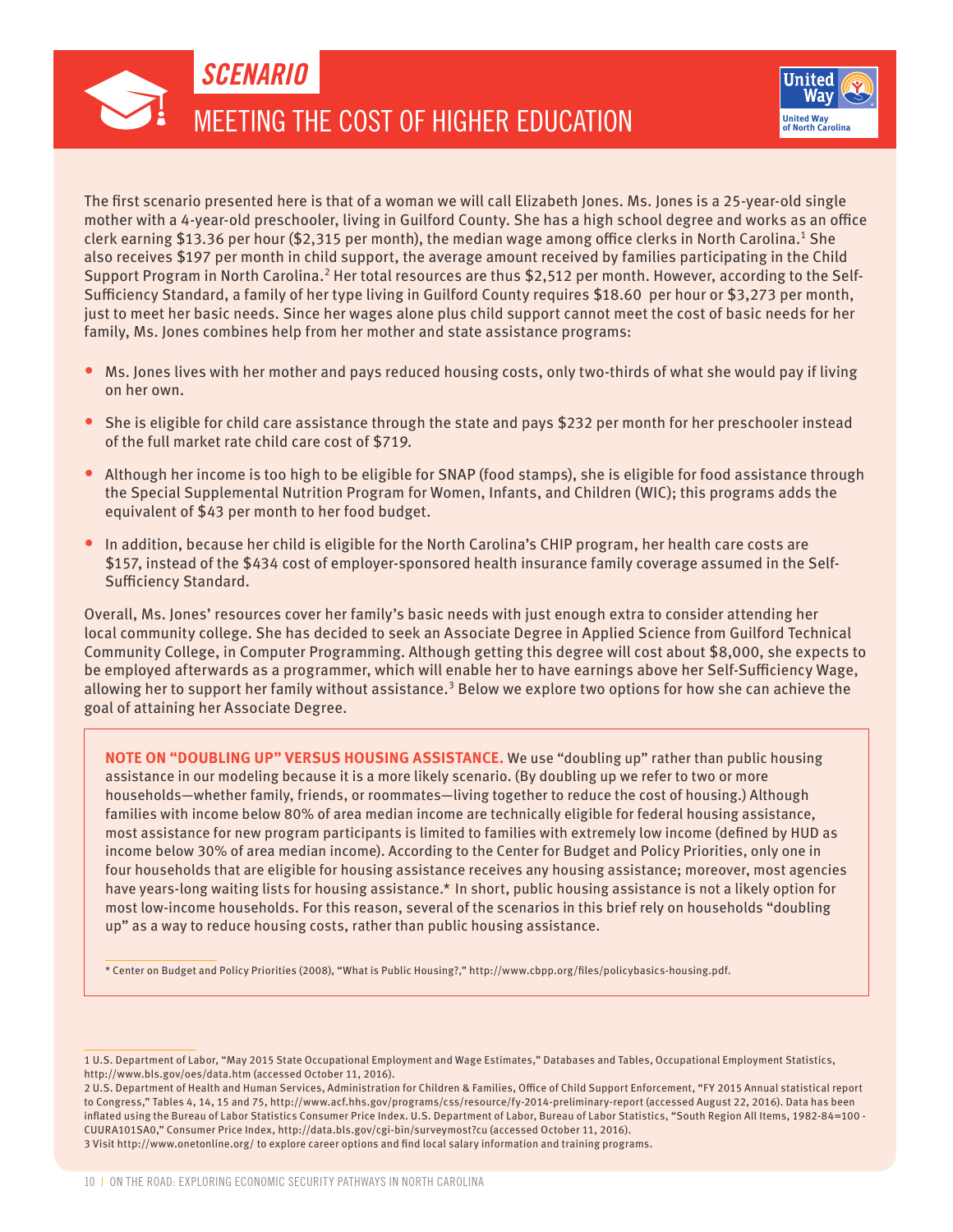**OPTION 1.** This option is "pay as you go," which means that Ms. Jones attends school part time over a period of four years, while continuing to work full time (see **[Figure A](#page-10-0)**). The monthly cost of attending school part time is affordable on her tight budget both because the per month education costs are less (on average over four years it is only \$165 per month for tuition, fees, books, and supplies) and because she is receiving supports that reduce her living costs. The first bar shows her expenses according to the Self-Sufficiency Standard plus the cost of education. The resource line illustrates how private and public assistance helps her close the gap between her wage income and her family's needs. Her income and expenses are assumed to increase slightly each year with inflation. Overall, public and private supports cover \$1,060 of her monthly expenses. As her young child ages from a preschooler to a school-age child over the four years, her costs change somewhat as well (she is no longer eligible for child care subsidies once her child starts school and food costs increase).

Note that she has a monthly surplus of about \$600 per month when her child is in preschool, which decreases to about \$100 once they are school-aged and no longer eligible for child care assistance at her income level. She will also be receiving refundable tax credits totaling about \$2,000 annually. Those funds may provide her with some reserves to add further to her emergency savings fund, or be used to secure other ESPs, such as alternative housing, a needed vehicle, etc. These funds may also be used to meet some of her basic needs if she was unable to obtain all of the work supports modeled here.

<span id="page-10-0"></span>**FIGURE A.** Public and private supports close the gap between wages and expenses to allow a working single mother to attend community college, over four years Expenses and resources shown per month for Guilford County, NC in 2017



RESOURCE ASSUMPTIONS: Income is based on employment as an office clerk (\$13.36 per hour) and an average child support award (\$197 per month). Public and private supports include living with her mother, child care assistance and WIC for preschooler, and the Children's Health Insurance Program. Grants assumes half the maximum Pell grant award at Guilford Technical Community College.

EXPENSE ASSUMPTIONS: Living expenses are based on costs included in the 2017 Self-Sufficiency Standard. The monthly Standard for Guilford County is \$3,273 for one adult and one preschooler and \$3,224 for one adult and one school-age child. Education expenses are based on attendance at Guilford Technical College and includes the monthly cost of tuition, fees, books, and supplies. While education expenses are not typically paid on a monthly basis, they are shown as such to illustrate how they can fit into a monthly budget.

INFLATION ASSUMPTIONS: Expenses change with each year to reflect the child aging plus resources and expenses are updated with inflation. For illustration purposes, it is expected that expenses, wages, and income eligibility levels will increase at the same rate with each year modeled.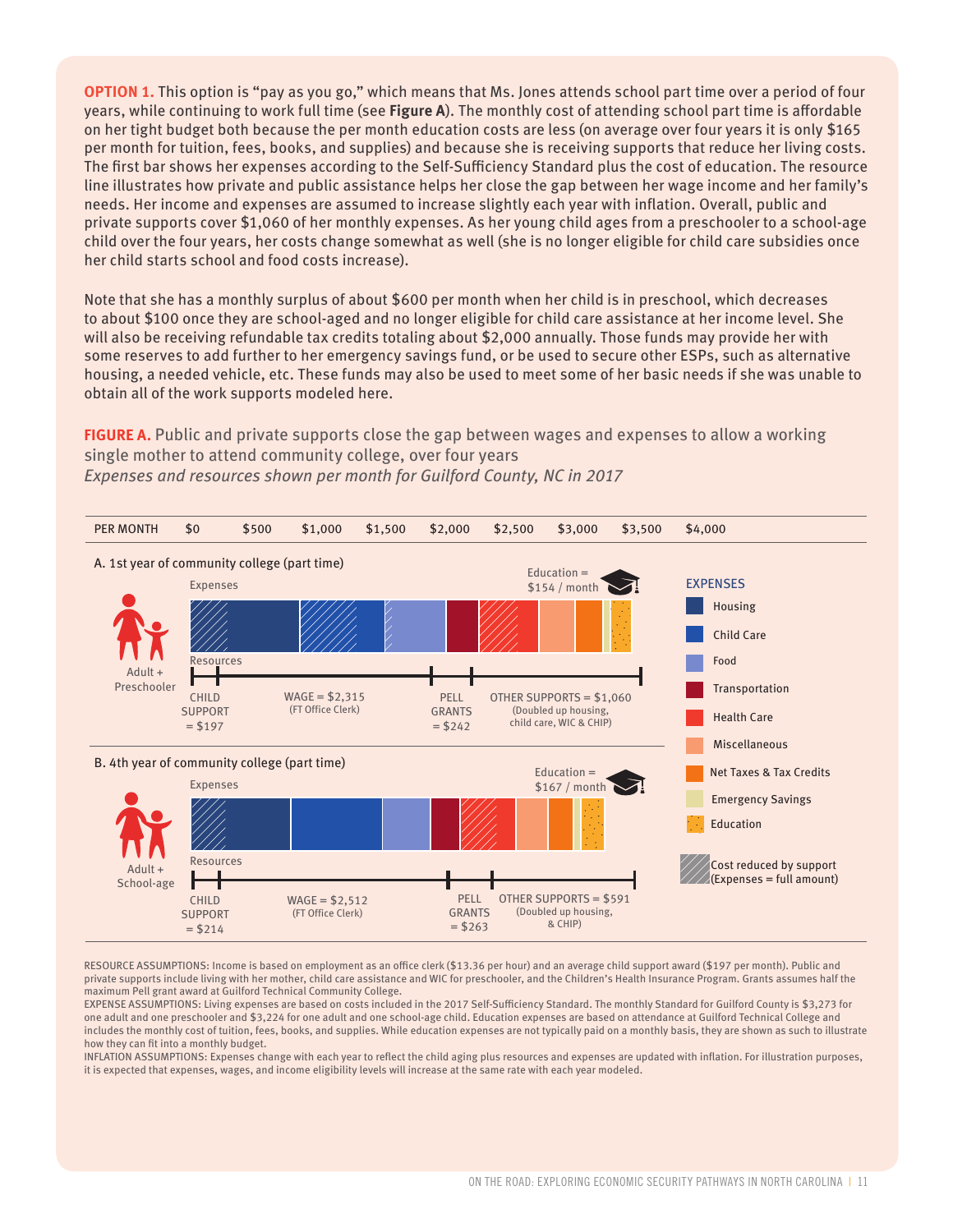**OPTION 2.** A second approach is that of "saving first, then school" (see **[Figure B](#page-11-0)**). In this scenario, Ms. Jones continues to work full time as an office clerk for one year before beginning school in order to build her savings. When she is working full time and saving for school during this year, she receives around \$2,700 total in an annual tax credits refund. These are saved and shown as monthly income in **[Figure B](#page-11-0)**. Over the next two years, she attends school full time while working part time. With her lower earnings, her annual tax credit refund increases to almost \$4,000.

Each academic year, her resources to cover her expenses consist of a combination of her (saved) tax credit refunds, federal grants, and continuing private and public assistance (living with her mother, child care assistance, food assistance, and the Children's Health Insurance Program). If Ms. Jones receives the maximum Pell Grant of a fulltime community college student, about \$5,800 annually, her educational costs will be fully covered (shown as monthly grants of \$485/month).

<span id="page-11-0"></span>**Figure B.** Public and private supports close the gap between wages and expenses to allow a working single mother to attend community college

Housing Child Care Food **Transportation** Health Care Miscellaneous Net Taxes & Tax Credits Emergency Savings Education **EXPENSES** C. 2nd year of community college (full-time school, part-time work) B. 1st year of community college (full-time school, part-time work) PER MONTH Education = Expenses \$340 / Month Resources  $INCOMF = $1,222$ (PT Office Clerk & child support) TAX REFUND  $= $387$ PELL GRANTS  $= $512$ PUBLIC/PRIVATE SUPPORTS = \$1,515 Expenses Resources Education = \$316 / Month  $INCOME = $1,190$ (PT Office Clerk & child support) TAX REFUND  $= $377$ PELL GRANTS  $= $498$ PUBLIC/PRIVATE SUPPORTS =  $$1,629$  INCOME =  $$1,190$  Cost reduced by support (Doubled up housing, child care, (PT Office Clerk (Expenses = full amount) SNAP/WIC & Medicaid) (Doubled up housing, child care, SNAP & Medicaid) Adult + Preschooler Adult + School-age A. Savings Year (full-time work)  $A$ dult + Preschooler Expenses Resources  $INCOME = $2,315$ (FT Office Clerk & child support) (Doubled up housing, child care, SNAP/WIC & Medicaid) PUBLIC/PRIVATE SUPPORTS = \$1,060 \$0 \$500 \$1,000 \$1,500 \$2,000 \$2,500 \$3,000 \$3,500 \$4,000

Expenses and resources shown per month for Guilford County, NC in 2017

RESOURCE ASSUMPTIONS: Income is based on employment as an office clerk (\$13.36 per hour) and an average child support award (\$197 per month). Public and private supports include living with her mother, child care assistance, food assistance (SNAP and WIC for preschooler), and the Children's Health Insurance Program. The tax refund includes the annual refundable EITC & CTC. Grants assumes the maximum Pell grant award at Guilford Technical Community College.. EXPENSE ASSUMPTIONS: Living expenses are based on costs included in the 2017 Self-Sufficiency Standard. The monthly Standard for Guilford County is \$3,273 for one adult and one preschooler and \$3,224 for one adult and one school-age child. Education expenses are based on attendance at Guilford Technical College and includes the monthly cost of tuition, fees, books, and supplies. While education expenses are not typically paid on a monthly basis, they are shown as such to illustrate how they can fit into a monthly budget.

INFLATION ASSUMPTIONS: Expenses change with each year to reflect the child aging plus resources and expenses are updated with inflation. For illustration purposes, it is expected that expenses, wages, and income eligibility levels will increase at the same rate with each year modeled.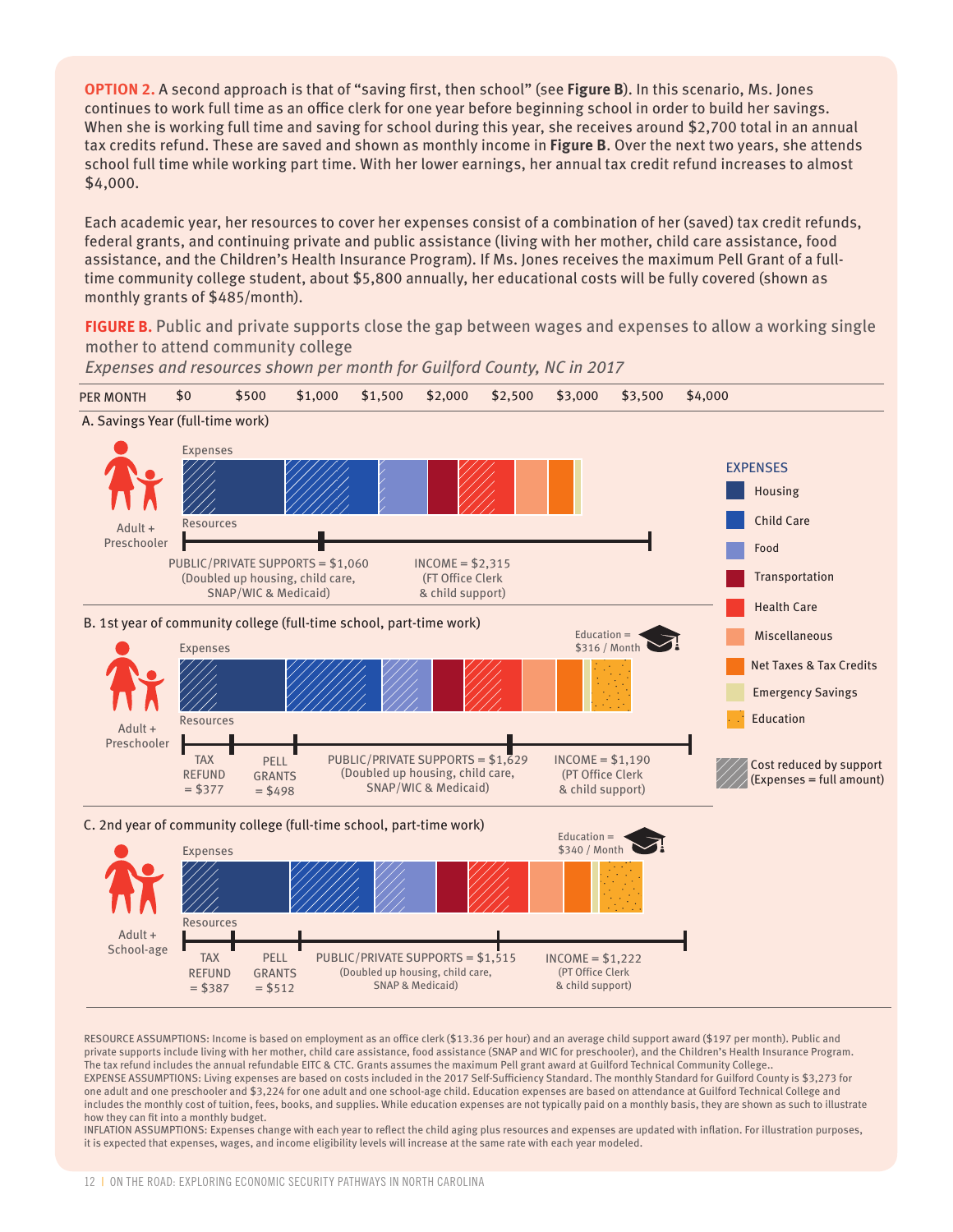

Whether it involves moving to more stable rental housing, or becoming a homeowner, achieving improved housing stability is an important step towards economic security. Families may need to move for a variety of reasons:

- seeking better schools or job opportunities
- relocating to a specific community
- moving out of "doubled up" housing, shelter or transitional housing
- leaving an unsafe situation (such as domestic violence)
- escaping a rental market with rapidly rising rents

The Standard presumes that all households are renters, but it only includes the ongoing cost of rent and utilities. It does not include the costs of getting *into* more secure housing. Two options for achieving more secure housing are discussed here: **alternative rental housing** and **homeownership**.

### ALTERNATIVE RENTAL HOUSING

This option presumes that the household is now living in housing that is, for example, "doubled up," with no security deposits or other savings. Thus securing alternative rental housing requires savings to cover the costs of moving into rental housing, including the cost of the first month's rent, a security (damage) deposit, and moving expenses. These costs are calculated as follows:

<span id="page-12-0"></span>**Table 4.** Estimated Cost to Relocate to Alternative Rental Housing, NC in 2017

| <b>SIZE</b> | <b>MINIMUM</b> | <b>AVERAGE</b><br>COST.<br><b>STATEWIDE</b> | <b>MAXIMUM</b> |
|-------------|----------------|---------------------------------------------|----------------|
| 1 Bedroom   | \$1,266        | \$1,491                                     | \$2,072        |
| 2 Bedroom   | \$1,784        | \$1,966                                     | \$2,543        |
| 3 Bedroom   | \$2,356        | \$2,722                                     | \$3,461        |
| 4 Bedroom   | \$2,645        | \$3,214                                     | \$4,445        |

Note: Alternative housing costs include the cost of first month rent, security deposit, and moving costs

- The monthly rental cost is based on the housing cost calculated in the Self-Sufficiency Standard for North Carolina, which uses the most recent Fiscal Year Fair Market Rents (FMRs). FMRs are calculated annually by the U.S. Department of Housing and Urban Development for each state's metropolitan and non-metropolitan areas. FMRs include utilities (except telephone and cable) and are intended to reflect the cost of housing in the current market that meets minimum standards of decency.<sup>1</sup> FMRs are typically set at the 40th percentile meaning 40% of the housing in a given area is less expensive than the FMR.
- The security deposit is equal to one month of rent.
- Moving costs are quoted costs for a full service (movers and a truck) move by bedroom size and by county for licensed and insured moving companies.<sup>2</sup>

Costs vary by both the size of the housing unit, and the housing costs in a region. **[Table 4](#page-12-0)** shows that on average across North Carolina, a family requiring two bedrooms needs about \$2,000 in savings to move to alternative housing. A family requiring a three-bedroom housing unit needs to save about \$2,700 on average. Across the state, this ranges from more than \$2,000 to nearly \$4,500 to move to alternative rental housing, depending on the county (see appendix for county tables). In Orange County, where three bedroom units are the most expensive, a family requiring three bedrooms needs \$3,461 to secure alternative housing. In contrast, a household with no children, requiring only a one-bedroom unit, needs to save a minimum of about \$1,400 in most North Carolina counties but around \$2,000 in the more costly counties in order to obtain more secure housing. See a complete list of values by county in appendix (**[Table A-2\)](#page-28-0)**.

<sup>1</sup> Not all rental units include the cost of utilities. However, deposits may be required for new utility customers. Including the full FMR covers the cost of securing utilities when not included in the rent itself. For information on avoiding utility deposits see [https://www.consumer.ftc.gov/](https://www.consumer.ftc.gov/articles/0220-utility-services) [articles/0220-utility-services.](https://www.consumer.ftc.gov/articles/0220-utility-services)

<sup>2</sup> Note that the Standard assumes adults and children do not share bedrooms, and so by definition a household with children requires at least a two-bedroom housing unit.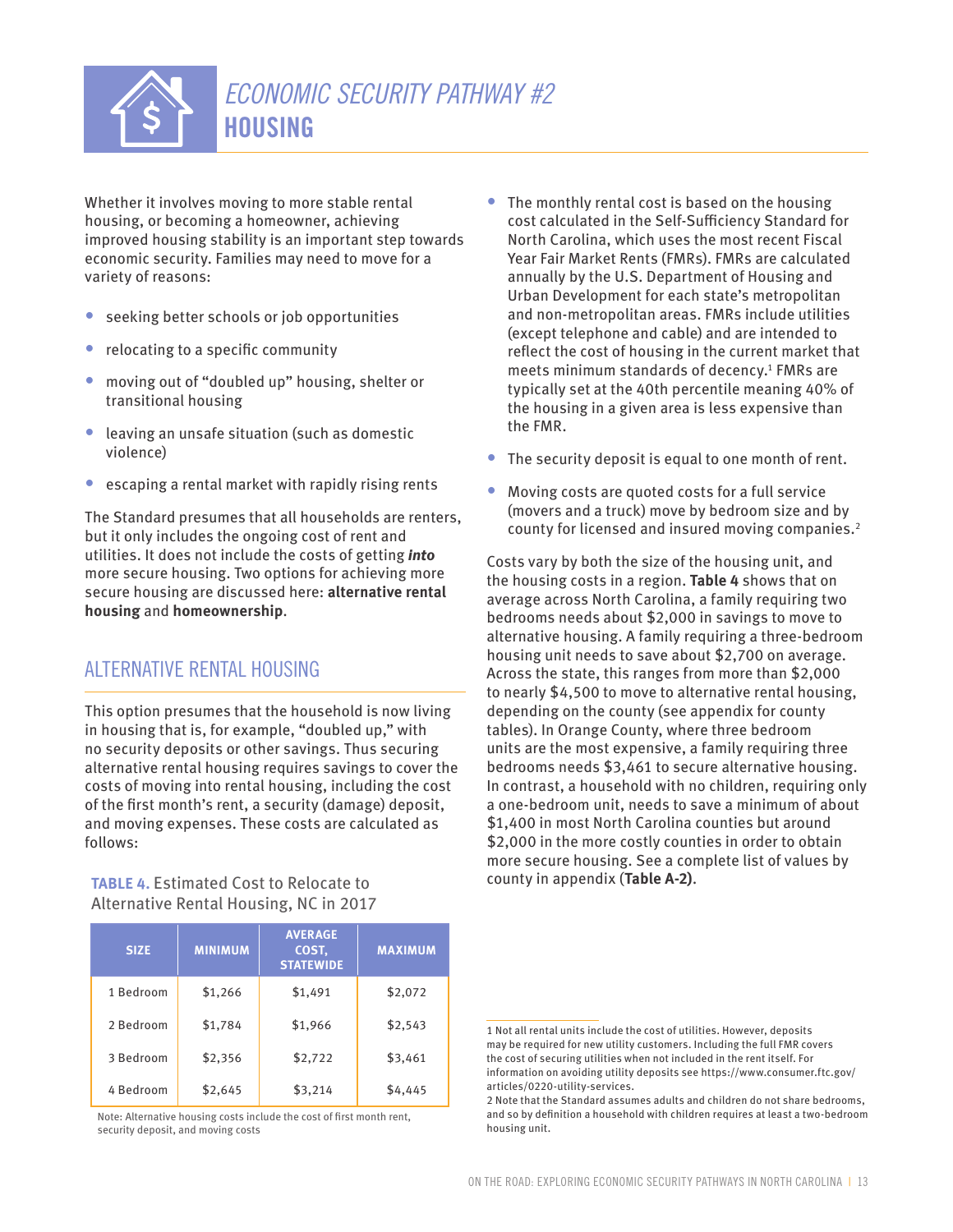



The Miller family includes a mother with two young children (one infant and one preschooler) living in Forsyth County. Ms. Miller works as an administrative assistant and earns about \$34,000 annually (\$2,910 per month), the median earnings of administrative assistants in North Carolina (see **[Figure C](#page-13-0)**). She also receives a monthly child support payment of \$197 per month. If her children were older, this income would be adequate, but with the higher child care costs of younger children her wages only cover about two-thirds of her Self-Sufficiency Standard (\$4,267 per month). However, she is able to meet her family's needs with the additional help of her parents, with whom she lives and who share the cost of housing. Additionally, at her income level she is eligible for child care assistance for her children. By getting support with housing and child care, Ms. Miller earns enough to meet her basic needs, build her emergency savings fund, and has a surplus of \$299 per month. She has decided that she needs to secure alternative rental housing.

To live independently and move into her own apartment, she will need to save \$768 for a security deposit, another \$768 for first month's rent, and \$500 for moving costs, for a total of \$2,037, to secure a two-bedroom apartment in Forsyth County. If she saves half of her monthly surplus (\$150 per month), in fourteen months she will save enough to move into her own apartment. With the continued aid of child care and health care assistance, her monthly earnings are enough to cover the full cost of a two-bedroom rental but she will have a smaller surplus per month. This scenario requires the continued help of child care assistance plus child support, otherwise she cannot afford the increased housing costs on her current salary.

<span id="page-13-0"></span>**Figure C.** Public and private supports close the gap between wages and expenses to allow a working single mother to secure alternative housing

Expenses and resources shown per month for Forsyth County, NC in 2017



RESOURCE ASSUMPTIONS: Income is based on employment as a Secretary/Administrative Assistant (median wage is \$16.54 in North Carolina) and an average child support award (\$197 per month). Public and private supports include living with her parents, child care assistance, and CHIP. EXPENSE ASSUMPTIONS: Living expenses are based on costs in the Self-Sufficiency Standard. The 2017 Standard for one adult, one infant, and one preschooler living in Forsyth County is \$4,267 per month (\$24.24 per hour).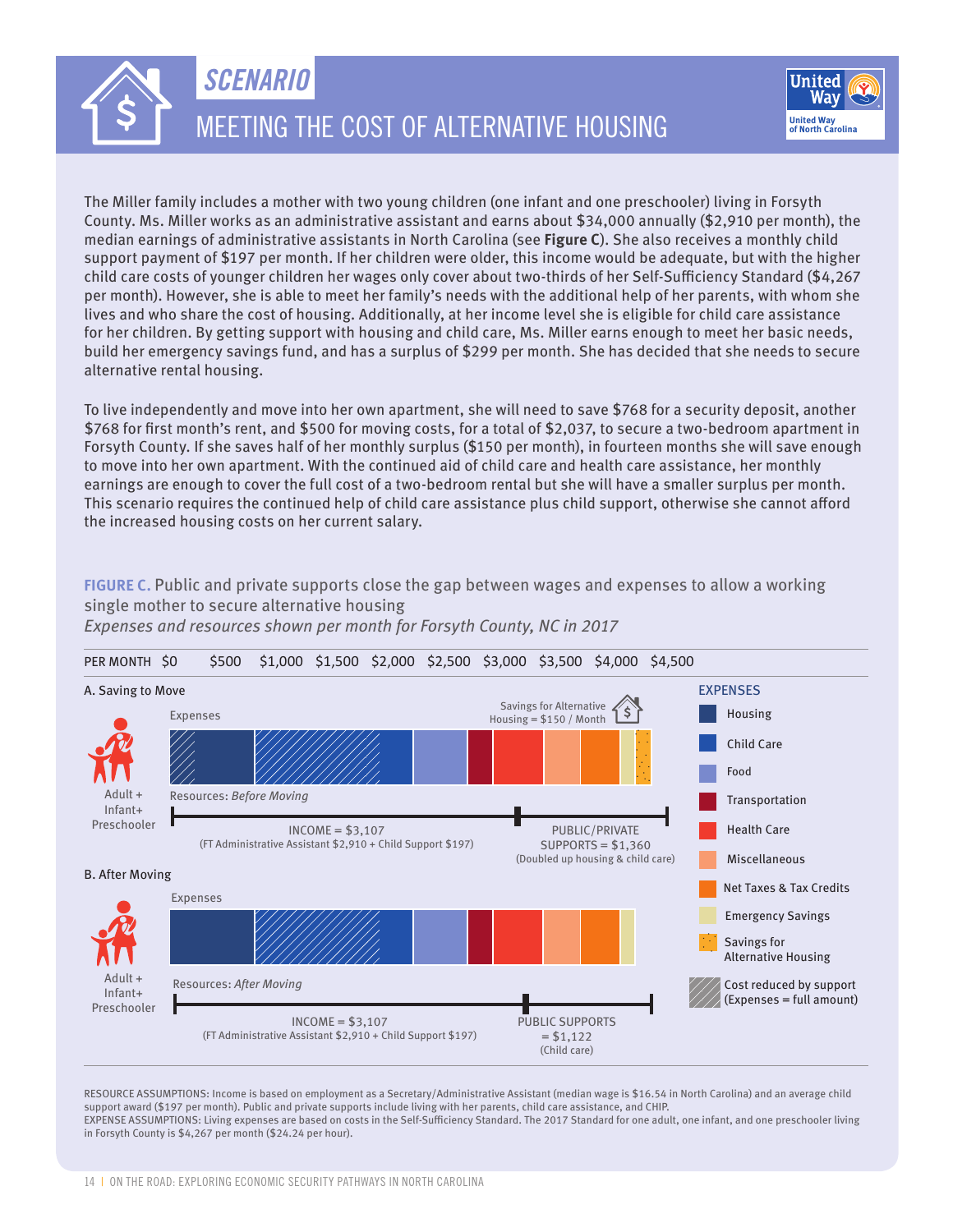#### HOMEOWNERSHIP

Owning a home has been considered part of the "American Dream," and an investment that can provide long-term security. Homeownership may also provide more economic certainty, particularly if families are able to secure long-term fixed rate mortgages, thus avoiding rent increases.

Homeownership is an important long-term security pathway for many families, but the upfront costs can be quite high. Indeed, the single most expensive "big ticket" item for most families is the purchase of a home. At the same time, depending on the local housing market, it may also cost less to own than rent, especially when the homeowner's mortgage interest tax deduction is taken into account.

The costs of becoming a first-time homeowner are calculated for "starter" homes, those at the 25th percentile. Costs for purchasing a starter home include: down payment, closing costs, and moving costs. The ability to afford the ongoing costs of homeownership, including the mortgage payment, insurance, taxes, utilities, repairs and upkeep, will vary depending on household income.

The most important determinant of the cost of becoming a homeowner is the price of the house, as both down payment and closing costs vary by the price of the home. There is considerable variation in home values between North Carolina counties, from a low of \$34,600 in Robeson County to a high value of \$189,700 in Dare County (see Appendix **Table 5**).

As noted above, the amount of down payment is calculated as a percentage of the sales price. Unless you qualify for a VHA or FHA loan or other special program, normally at least 10% is required, and more typically, 20%. With the average price of a starter home in North Carolina of \$84,047, the average down payment would be \$8,405 (10%) or \$16,809 (20%). However, there is much variation in the down payment amounts, reflecting house price variation across counties. Likewise, closing costs also vary across counties, reflecting variation in the house price.<sup>1</sup>

Unlike down payment and closing costs, moving costs are not determined by the home value. Moving cost estimates for a three-bedroom home are estimated to be approximately \$750.

Altogether, the costs of purchasing a starter home, including down payment, closing costs, and moving costs, can vary substantially by county, as shown in Appendix [Table A-3](#page-30-0). For example, purchasing a home in Robeson, where houses are the least expensive in the state, with the lower down payment of 10%, would cost a family about \$4,585. Purchasing a starter home in Dare County, the region with the highest cost housing, would be about \$21,776 with a 10% down payment and over \$40,000 with a 20% down payment.

Note that lower down payments typically result in higher interest rates and/or other increased costs, such as mortgage insurance (PMI), that increases the monthly mortgage payment.<sup>2</sup> For example, with a 20% downpayment, a 30 year loan with a 4% interest rate will result in a mortgage payment of roughly \$500 per month for the average price starter home in North Carolina (\$84,047). However, the mortgage payment will increase to about \$550 per month if a 10% downpayment is made.<sup>3</sup> Note that these mortgage payment totals include taxes and home insurance plus PMI with the 10% down payment, but not repairs or utilities.

**Table 5.** Estimated Savings Required to Purchase a Starter Home, NC, 2017

|                             | <b>STARTER</b><br><b>HOME VALUE</b> | <b>Total Savings Needed</b><br>(Includes Down Payment,<br><b>Closing Costs, &amp; Moving Costs)</b> |          |  |  |
|-----------------------------|-------------------------------------|-----------------------------------------------------------------------------------------------------|----------|--|--|
|                             | (25th)<br><b>Percentile)</b>        | 10% Down                                                                                            | 20% Down |  |  |
| Robeson<br>County           | \$34,600                            | \$4,585                                                                                             | \$8,003  |  |  |
| <b>Statewide</b><br>Average | <b>\$84.047</b>                     | \$10,066                                                                                            | \$18,369 |  |  |
| Dare<br>County              | \$189,700                           | \$21,776                                                                                            | \$40,518 |  |  |

1 Note the costs of initial homeownership do not include any monthly mortgage payments. Closing costs are assumed to be 1.205% of the loan amount (the average in North Carolina for a \$200,000 loan). 2 Typically on a conventional loan, if the down payment is less than 20 percent of the value of the home, lenders will require the buyer to carry mortgage insurance, typically an additional \$30-70 per month for every \$100,000 borrowed. For more information see<http://www.zillow.com/mortgage-rates/> buying-a-home/mortgage-insurance-and-pmi/. 3 Calculations based on results from <http://www.zillow.com/> mortgage-calculator/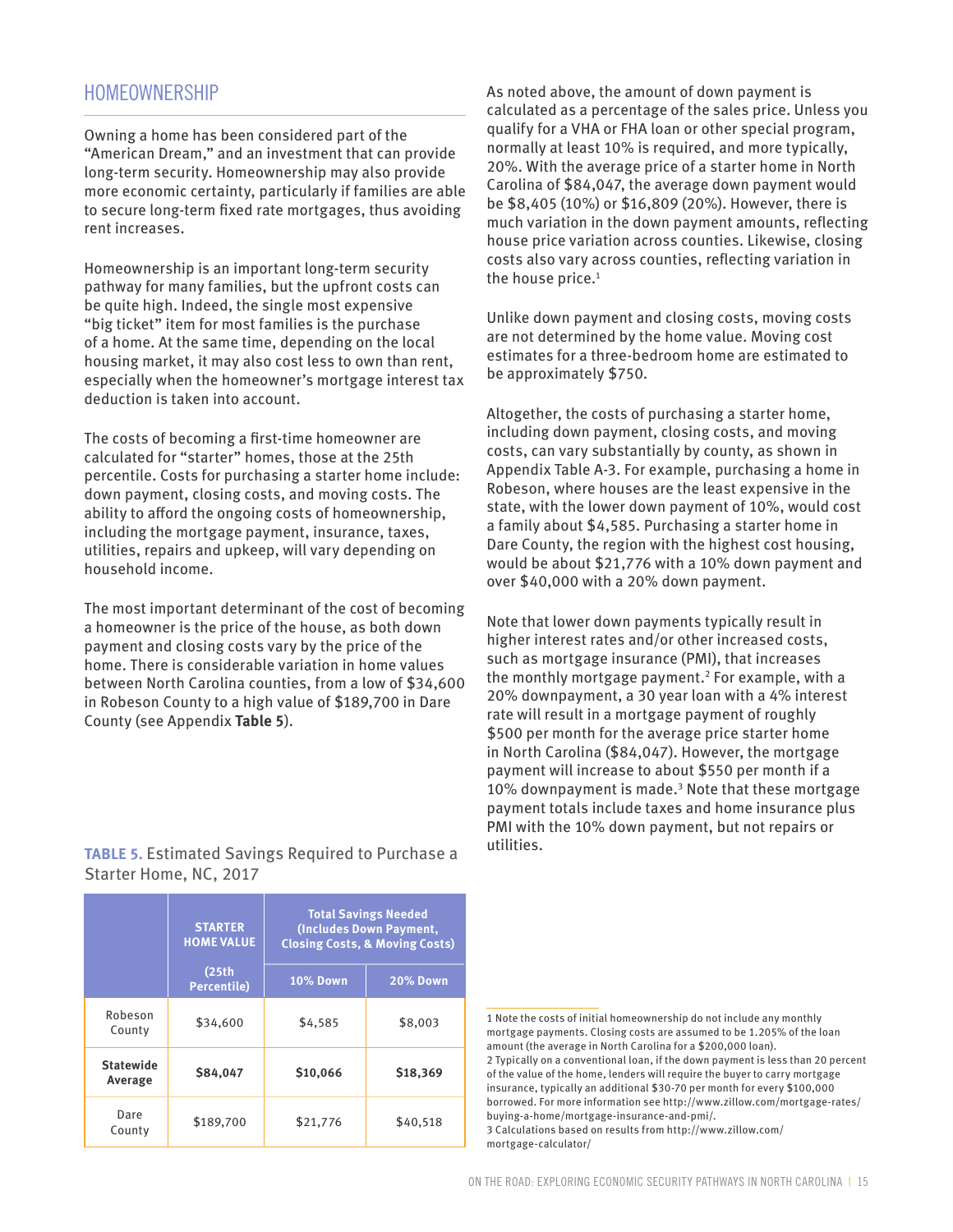



and Mrs. Baker who live in Mecklenburg County with their preschooler and school-age child. Mr. and Mrs. Baker work as a registered nurse and a maintenance & repair worker, and earn the median wages for their occupations in North Carolina. In total they bring home about \$8,293 per month which is 130% of their Self-Sufficiency Standard. The Bakers are considering homeownership as their next step in reaching economic security.

The Bakers hope to find a starter home for around \$120,000 (the 25th percentile of home values in Mecklenburg County). To become homeowners, the Bakers would need to save for a 20% down payment, closing costs, and moving costs, for a total of \$26,368 before inflation.

If they save half of their surplus earnings each month, which is \$11,000 in year one, by midway in the third year they will have saved enough to cover a 20% down payment, closing costs, and moving costs of a starter home in Mecklenburg County. However, note that this scenario, unlike the alternative housing scenario described above, does not calculate whether the family is able to afford the ongoing costs of homeownership, including the mortgage payment, insurance, taxes, utilities, repairs and upkeep, which may total more or less than their current housing costs.

These scenarios, shown in **[Figure D](#page-15-0)**, models Mr. **Figure D.** Saving monthly for the goal of homeownership pays off over time.

> <span id="page-15-0"></span>Expenses and resources shown per month for Mecklenburg County, NC in 2017



EXPENSE ASSUMPTIONS: Living expenses are based on costs in the Self-Sufficiency Standard. The 2017 Standard for two adults, one preschooler, and one school-age child living in Mecklenburg County is \$5,597 per month (\$15.90 per hour, per adult).

 $$0$ 

INFLATION ASSUMPTIONS: Expenses change with each year to reflect children aging plus resources and expenses increasing with inflation. For illustration purposes, it is expected that expenses, wages, and down payment goal will increase at the same rate with each year modeled.

\* Down payment goal for a starter home in Mecklenburg County is \$26,368 before inflation.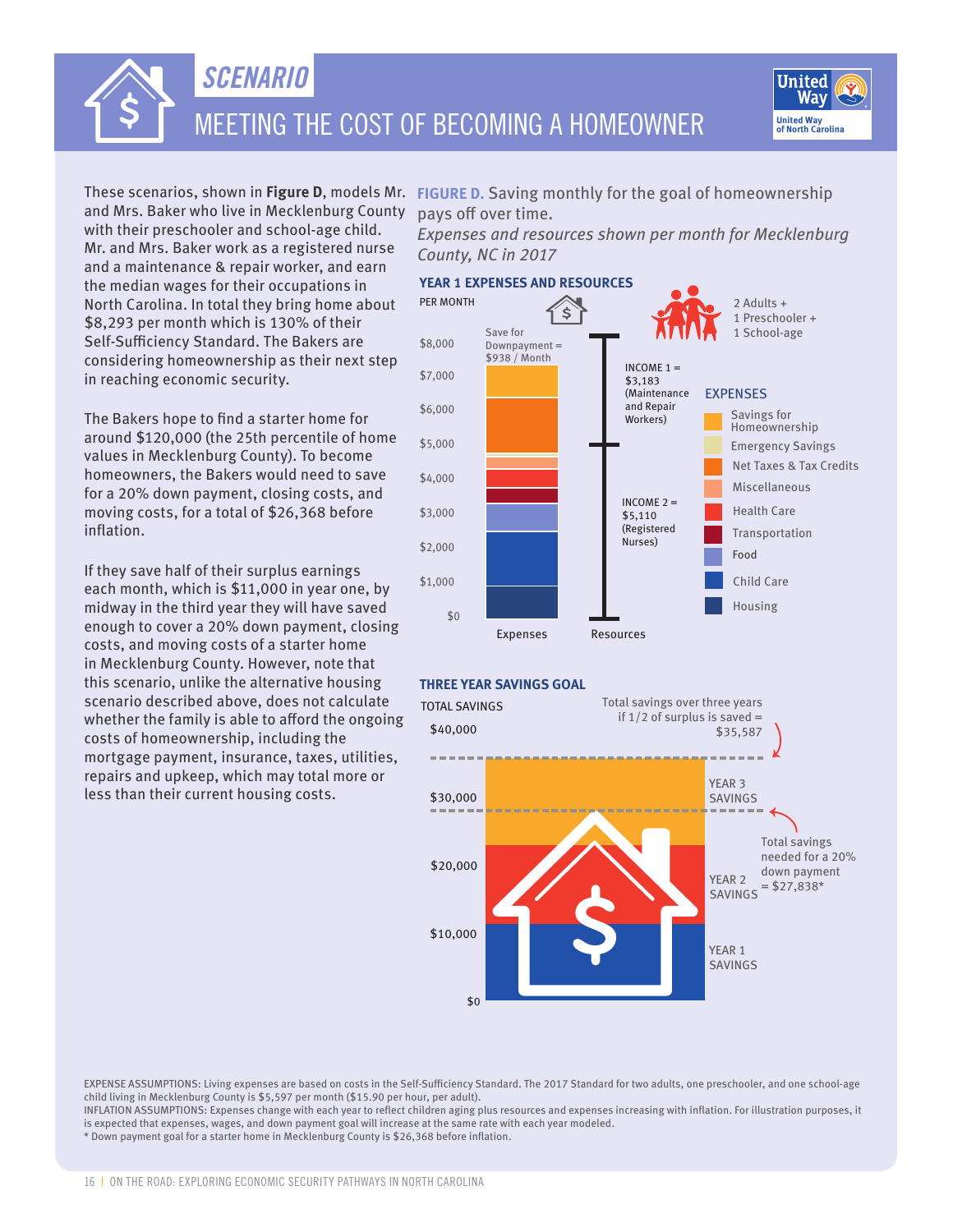Although the benefits of saving for retirement can seem far off, particularly for younger families, retirement savings are an important priority for long-term economic security.<sup>1</sup> Data suggests that even now Social Security does not provide adequate income for most individuals during retirement, and it is likely to be even less adequate in the future. Social Security is the largest single source of income for both men and women over 65 today, more than earnings, pensions, and assets combined. Yet more than a third of elders find themselves in "near poverty," that is, with income less than 200% of the official poverty level.<sup>2</sup>

In addition, although Medicare was originally intended to meet elders' medical needs once they were no longer covered by employer-provided health benefits, Medicare no longer does so. In fact, elders even with Medicare are spending an increasingly higher proportion of their income on health care costs, often as much if not more than before Medicare.3 Indeed, recent research using the Supplemental Poverty Measure, which takes into account the impact of "necessary expenditures," (which includes health care) finds that health expenditures push many elderly below the poverty level, substantially increasing the proportion of the elderly deemed "poor" by this alternative version of the official poverty measure.4 Given the limitations

of Social Security, and rising health care costs not covered by Medicare, saving for retirement is crucial for achieving economic security beyond the working years.

Once a family or individual is able to meet their basic needs, the sooner they are able to begin saving for retirement, the better, as early savings will compound much more than later savings. Because the amount that must be saved monthly varies substantially depending upon the age at which retirement savings begins, calculations for the Retirement Economic Security Pathway are presented for three different ages at which savings for retirement are begun: 25, 40, and 55 years, for one- and two-adult households.

To determine how much savings are required in retirement, two calculations are made:

- the amount needed to meet basic needs, using the Retirement-Adjusted Self-Sufficiency Standard for one- and two-adult elderly households; and,
- the expected Social Security benefits to be received.

#### *The gap between the amount of expected expenses in retirement and the amount of expected income from Social Security is the total amount that must be saved.*

One more factor affects how much needs to be saved for retirement, and that is when savings are begun, as the sooner they are able to begin saving for retirement, the better. Beginning retirement savings at a younger age means that there are more years in which to save, plus the more time there is for those savings to grow. For this reason, calculations for the Retirement Economic Security Pathway are presented for three different ages at which savings begins: 25, 40, and 55 years.



<sup>1</sup> See [http://www.dol.gov/ebsa/pdf/savingsfitness.pdf or](http://www.dol.gov/ebsa/pdf/savingsfitness.pdf) [http://www.dol.](http://www.dol.gov/ebsa/pdf/NewEntrants.pdf) [gov/ebsa/pdf/NewEntrants.pdf.](http://www.dol.gov/ebsa/pdf/NewEntrants.pdf)

<sup>2</sup> Philip Issa and Sheila R. Zedlewski, Urban Institute, "Poverty among Older Americans, 2009," [http://www.urban.org/sites/default/files/alfresco/](http://www.urban.org/sites/default/files/alfresco/publication-pdfs/412296-Poverty-Among-Older-Americans-.PDF) [publication-pdfs/412296-Poverty-Among-Older-Americans-.PDF \(a](http://www.urban.org/sites/default/files/alfresco/publication-pdfs/412296-Poverty-Among-Older-Americans-.PDF)ccessed  $April 21, 2015$ 

<sup>3</sup> Patricia Neuman, Juliette Cubanski, Katherine A. Desmond, & Thomas H. Rice "How Much 'Skin In The Game' Do Medicare Beneficiaries Have? The Increasing Financial Burden of Health Care Spending, 1997–2003," Health Affairs, 26, no 9, (2007):1692-1701 doi:10.1377/hlthaff.26.6.1692.

<sup>4</sup> U.S. Census Bureau, Kathleen Short, "The Research Supplemental Poverty Measure: 2010," <http://www.census.gov/prod/2011pubs/p60-241.pdf> (accessed February 20, 2013).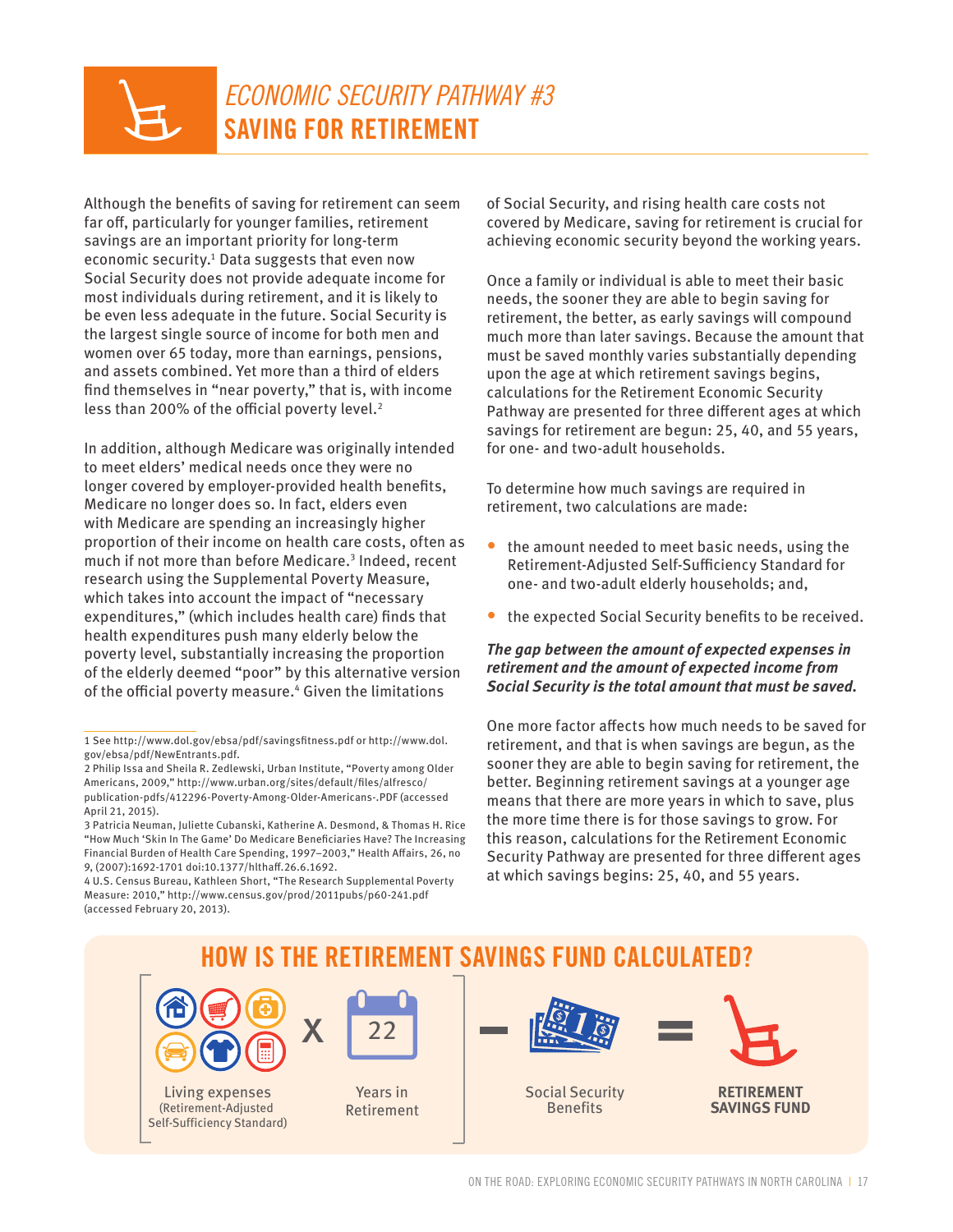#### <span id="page-17-0"></span>**Table 6.** The Retirement-Adjusted (RA) Self-Sufficiency Standard, Social Security Benefit, and Needed Retirement Savings, Catawba County and Wake County, NC in 2017 By Age at Which Savings Begin for 1 and 2 Adults

|                                                                                                  |              | <b>CATAWBA COUNTY (LOW COST)</b> | <b>WAKE COUNTY (HIGH COST)</b> |              |  |
|--------------------------------------------------------------------------------------------------|--------------|----------------------------------|--------------------------------|--------------|--|
|                                                                                                  | 1 Adult      | 2 Adults                         | 1 Adult                        | 2 Adults     |  |
| Monthly Expenses: Retirement-Adjusted (RA)<br><b>Self-Sufficiency Standard (Current Dollars)</b> | \$1,657      | \$2,468                          | \$2,003                        | \$2,840      |  |
| <b>Monthly Social Security Benefit</b><br>(Current Dollars)                                      | \$1,012      | \$2,024                          | \$1,170                        | \$2,340      |  |
| <b>RETIREMENT SAVINGS CALCULATION STARTING TO SAVE AT AGE 25</b>                                 |              |                                  |                                |              |  |
| <b>Total Expenses Over Retirement</b>                                                            | \$880,000    | \$1,280,000                      | \$1,060,000                    | \$1,470,000  |  |
| <b>Total Social Security Benefit Over Retirement</b>                                             | \$480,000    | \$930,000                        | \$550,000                      | \$1,070,000  |  |
| <b>Total Net Savings Required at Retirement</b><br>(Expenses less Social Security benefits)      | \$400,000    | \$350,000                        | \$510,000                      | \$400,000    |  |
| <b>Amount Needed to Save Monthly</b>                                                             | <b>S192</b>  | <b>\$166</b>                     | <b>S244</b>                    | <b>\$189</b> |  |
| <b>RETIREMENT SAVINGS CALCULATION STARTING TO SAVE AT AGE 40</b>                                 |              |                                  |                                |              |  |
| <b>Total Expenses Over Retirement</b>                                                            | \$560,000    | \$810,000                        | \$670,000                      | \$930,000    |  |
| <b>Total Social Security Benefit Over Retirement</b>                                             | \$310,000    | \$610,000                        | \$360,000                      | \$710,000    |  |
| <b>Total Net Savings Required at Retirement</b><br>(Expenses less Social Security benefits)      | \$240,000    | \$200,000                        | \$310,000                      | \$220,000    |  |
| <b>Amount Needed to Save Monthly</b>                                                             | <b>\$317</b> | <b>S255</b>                      | <b>\$405</b>                   | <b>\$290</b> |  |
| <b>RETIREMENT SAVINGS CALCULATION STARTING TO SAVE AT AGE 55</b>                                 |              |                                  |                                |              |  |
| <b>Total Expenses Over Retirement</b>                                                            | \$350,000    | \$510,000                        | \$420,000                      | \$580,000    |  |
| <b>Total Social Security Benefit Over Retirement</b>                                             | \$210,000    | \$400,000                        | \$240,000                      | \$460,000    |  |
| <b>Total Net Savings Required at Retirement</b><br>(Expenses less Social Security benefits)      | \$140,000    | \$110,000                        | \$180,000                      | \$120,000    |  |
| <b>Amount Needed to Save Monthly</b>                                                             | <b>\$710</b> | <b>\$520</b>                     | <b>S912</b>                    | <b>\$589</b> |  |

Totals are rounded to the nearest thousand.

## STEP 1. CALCULATE EXPENSES IN RETIREMENT

The total expenses needed in retirement are calculated based on The Self-Sufficiency Standard for North Carolina 2017 for one and two adults, by county. The Standard is modified for the cost of living in retirement by making several adjustments:

- All income is assumed to be unearned (so payroll taxes are eliminated), and with the larger deduction for those over 65, generally very little federal and no state income tax is owed.
- Health care costs are adjusted to account for higher health care expenses in retirement (net of Medicare).<sup>5</sup>
- Food costs are adjusted for retirement age.
- Transportation costs assume only one car per household and are based on the average daily miles driven by adults 66-88 years old.
- Housing costs assume the expenses of renting as in the Standard.

The resulting Retirement-Adjusted (RA) Self-Sufficiency Standard averages just about \$32 more per month than the normal Standard for single adults but it varies depending on county. For example, the 2017 Standard per month for one adult in Catawba County is \$1,614 but after adjusting for retirement it increases to \$1,657. In Wake County, the 2017 Standard per month is \$2,107 and decreases to \$2,003 when adjusted for retirement (see **[Table 6](#page-17-0)**).

the U.S. Department of Health and Human Services, Agency for Healthcare Research and Quality Medical Expenditure Panel Survey.

<sup>5</sup> Health care costs in the RA Standard assume Original Medicare with Part D (Prescription Drug Coverage) plus Medigap (supplemental insurance) and out-of-pocket costs. Original Medicare consists of Part A (hospital insurance) and Part B (medical insurance) and has a universal premium per participant. Medigap is based on the cost of AARPs Plan F premium. Part D assumes the cost of the Humana Walmart Rx Plan. Out-of-pocket costs are calculated from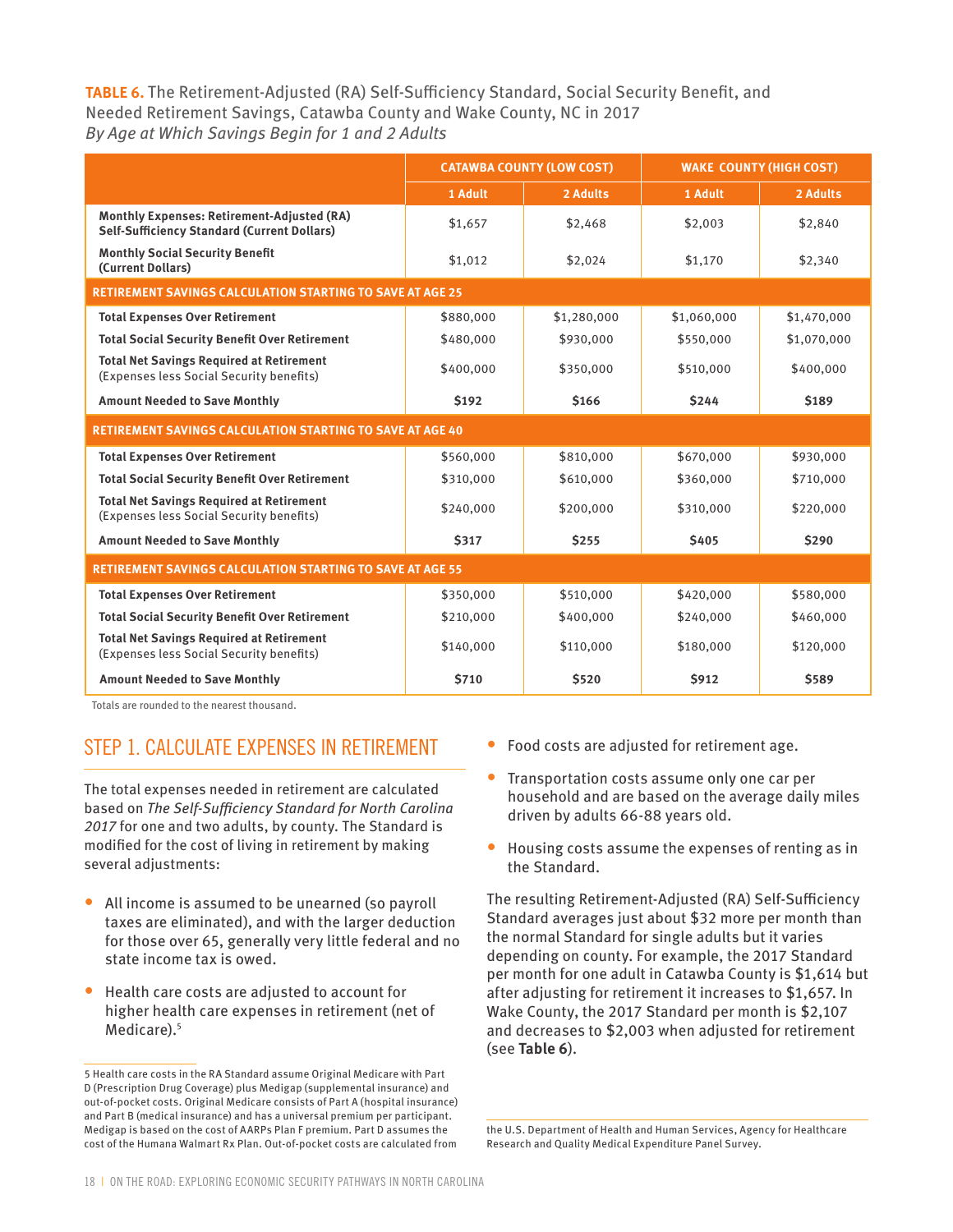The initial RA Standard is updated for inflation based on the retirement year of the three sample ages when savings begin. It is assumed that the 25, 40, and 55 year olds will all begin retirement at the age of 67 (when full Social Security benefits begin). The cost of living based on the RA Self-Sufficiency Standard is assumed to have a 3% annual inflation rate during retirement.6 The length of the retirement period is based on life expectancy at retirement age, which varies by gender and current age, and ranges from about 20 to 22 years.<sup>7</sup>

The RA Standard is inflated annually and aggregated to obtain the total expenses expected over the course of the retirement years, shown as "Total Expenses over Retirement" in **[Table 6](#page-17-0)**. For example, in Catawba County, the total needed to cover expenses during retirement for one adult who was 25 in 2017 and plans to retire at age 67 is \$880,000, but is \$560,000 if the adult is 40 now, and \$350,000 if the adult is 55 now. In more expensive places, the numbers are even higher. For example, in Wake County the amount needed for expenses over retirement is over \$1 million for one adult who is 25, \$670,000 if they are 40, and \$420,000 if they are 55. Two-adult households need between 142%-149% more than single adults to cover their total expenses in retirement; that is, while some expenses double, such as food, others such as housing are the same for one and two adult households. For example, for two adults age 25 now, the total amount of expenses expected over retirement is \$1.28 million in Catawba County and nearly \$1.47 million in Wake County (see **[Table 6](#page-17-0)**).

## STEP 2. CALCULATE SOCIAL SECURITY INCOME

Social Security benefits provide the largest source of income for both men and women 65 and older.8 The total Social Security benefit amount in retirement is calculated for the same amount of time as costs (about 22 years). The Social Security benefit is estimated using a Social Security Administration calculator with earnings based on the Self-Sufficiency Standard for one adult in each North Carolina county, assumes 42 years of employment, and includes Social Security Administration estimates of Cost of Living (COLA) increases. For example, the monthly Social Security benefit is estimated to be \$1,012 in Catawba County and \$1,170 in Wake County (in current dollars).

- The total Social Security benefit over retirement for a 25-year-old worker is estimated at \$480,000 in Catawba County and \$550,000 in Wake County.
- The total Social Security benefit over retirement for a 40-year-old worker is estimated at \$310,000 in Catawba County and \$360,000 in Wake County.
- The total Social Security benefit over retirement for a 55-year-old worker is estimated at \$210,000 in Catawba County and \$240,000 in Wake County.

For a two-adult retired household, assuming both adults were workers, the income from Social Security benefits is double these amount.<sup>9</sup>

## EMPLOYER-SPONSORED RETIREMENT PLANS

*Funds from retirement plans or pensions are not included in these calculations for several reasons.* While 66% of private industry workers have access to a retirement plan through their employer, only 49% of workers participate in a retirement plan.<sup>1</sup> In addition, for current retirees, the proportion of income received from retirement plans is quite small, averaging just 14%.<sup>2</sup> While this is not negligible, it is also true that this average reflects a very uneven distribution of private pension benefits. On average, the highest quintile receives 20% of their income from pensions, while the lowest quintile receives only 2% of their income from pensions.<sup>3</sup> Finally, unlike Social Security where the benefit is known and anticipated, in terms of calculations, the amount that can be anticipated from retirement plan participation is highly variable over time and across individual workers. Benefit amounts vary considerably between employers as well as by factors such as years of service, income levels, employer contribution, plan type, and so forth. Given this variability, and the relatively small amounts for most workers, it is not possible to reasonably estimate an average amount of income to be expected in retirement from pension plans.

<sup>6</sup> The annual inflation rate of 3% is a typical assumption made by retirement calculators (for example, see Vanguard and T.RowePrice).

<sup>7</sup> Estimates for one adult assume life expectancy for females and ranges from 20.6 years for the 55 year old to 22.1 years for the 25 year old. For two adults, life expectancy is the average of female and male ranging from 18.4 years for the 55 year old to 20.1 for the 25 year old.

<sup>8</sup> Social Security Administration, "Fast Fact and Figures About Social Security, 2013," SSA Publication No. 13-11785, [http://www.ssa.gov/policy/docs/](http://www.ssa.gov/policy/docs/chartbooks/fast_facts/2013/fast_facts13.pdf) [chartbooks/fast\\_facts/2013/fast\\_facts13.pdf \(a](http://www.ssa.gov/policy/docs/chartbooks/fast_facts/2013/fast_facts13.pdf)ccessed May 20, 2015). 9 Consistent with the Self-Sufficiency Standard assumption that all adults work, two-adult households are considered to be two retired workers with both adults receiving a Social Security benefit. Some women, even though they worked, may find that the 50% spousal benefit is more than the benefit to

<sup>1</sup> U.S. Department of Labor, Bureau of Labor Statistics, Employee Benefits Survey, "Table 1. Retirement benefits: Access, participation, and take-up rates, civilian workers, National Compensation Survey, March 2015," [http://www.bls.gov/news.release/pdf/ebs2.pdf \(acc](http://www.bls.gov/news.release/pdf/ebs2.pdf)essed September 30, 2015). 2 Peter Brady and Michael Bogdan, 2013, "A Look at Private-Sector Retirement Plan Income after ERISA in 2012," Investment Company Institute [http://](http://www.ici.org/info/per19-08_data.xls) [www.ici.org/info/per19-08\\_data.xls \(a](http://www.ici.org/info/per19-08_data.xls)ccessed April 16, 2016). 3 Ibid.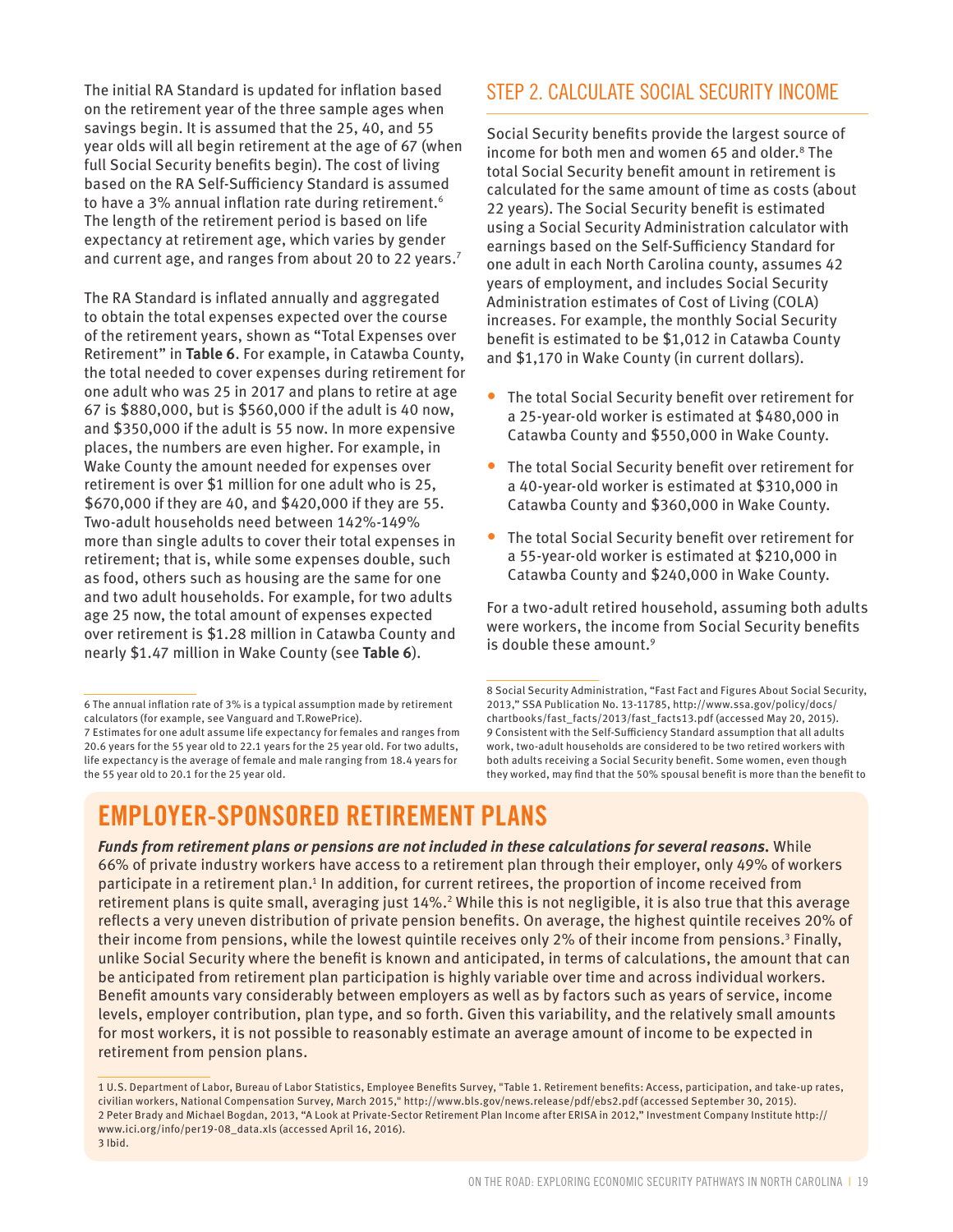## STEP 3: CALCULATE SAVINGS NEEDED FOR RETIREMENT

The total amount needed to save for retirement is the difference between total estimated expenses (based on the RA Self-Sufficiency Standard) and the total expected benefits from Social Security. This amount is adjusted, based on the assumption of a conservative rate of return on savings before and after retirement of 6% annually, $10$  and the number of years between current age (25, 40, or 55 years, when savings begin) and retirement to get the amount of Net Savings at Retirement required. To save this total, the monthly amount of savings required to close the gap between expenses (the RA Standard) and income (Social Security) is calculated for each age, for one and two adult households, and for each county in North Carolina.

- In Catawba County, a 25-year-old adult needs a net savings of \$400,000 at retirement and must start saving \$192 per month to reach that goal.
- In Wake County, the 25-year-old adult will need a net savings of \$510,000 at retirement and must start saving \$244 per month to reach that goal.

Among two-adult households, the net savings needed at retirement are less because it assumes that they will receive two Social Security benefits as income but that the expenses for two people to maintain a home are not double, but only about one and a half times on average the costs than for one adult. Therefore, a two-adult household of 25-year-olds in Catawba County needs to

which they are entitled in their own right. However, with increased workforce participation and a decline in the wage gap, in the future it is expected that most women as well as men will receive their own benefit, rather than a spousal benefit. The SSA estimates that by 2025, about 8% of women will receive benefits only on their spouses earnings and only 6% will do so by 2040 (see Social Security Administration, Office of Retirement Planning, "Current Law Projections," [http://www. so](http://www)cialsecurity.gov/retirementpolicy/ projections/women-dual-2025-alt.html#chart1

10 Retirement savings plan calculators tend to use higher estimated rates of return, in the 8% to 9% range. However, to be more conservative considering rate of return volatility, our calculations use 6%.

start saving \$166 per month to reach their retirement goal of \$350,000 and in Wake County the two adults need to save \$189 per month to reach the goal of \$400,000.

Each of these amounts increase as the age at which saving for retirement begins rises. The longer one waits to begin, the more one has to save, to play catch up, as well as the lost time for savings to accumulate with interest. Thus in Catawba County, if savings do not start until age 40, then the one adult household would need to save \$317, and the two adult household \$255 per month; if savings do not start until age 55, then these numbers increase to \$710 and \$520, respectively. This increase occurs because even though the total savings required is less for the older start dates, there is less time for savings to earn interest and grow. That is, starting savings early allows for more time to accumulate and more time for savings to grow.

**Table 7** provides the average estimate across North Carolina of the amount one would need to save on a monthly basis to meet total expenses in retirement years, net of Social Security benefits, by age at which savings begin, and for one- and two-adult households. See **[Table A-4](#page-33-0)** in the appendix for data by county. This data presumes that once started, the savings would continue at the same amount until retirement. However, some savings in the early years is better than no savings at all. With this in mind, as an example, the following calculations were made that anticipated less saving at the beginning, and more towards the end of the employment period.

1. The average retirement savings needed for one adult in North Carolina is \$192 per month if savings start at age 25. If the adult saves only half this amount at age 25, about \$96 per month, they would have saved about \$28,000 with compounded interest by age 40. If the adult then began saving the full amount needed for retirement, they will need to save \$281 a month, compared to \$192 per month if they had saved the full amount of \$192 from age 25. But starting with something is better than nothing:

#### **Table 7.** Estimated Monthly Retirement Savings, NC in 2017 By Age at Which Savings Begin, for 1 & 2 Adults

|              |                                    | 1 Adult                          |                                 | 2 Adults                    |                                  |                                   |  |
|--------------|------------------------------------|----------------------------------|---------------------------------|-----------------------------|----------------------------------|-----------------------------------|--|
|              | <b>Minimum</b><br>(Robeson County) | <b>North Carolina</b><br>Average | <b>Maximum</b><br>(Wake County) | Minimum<br>(Robeson County) | <b>North Carolina</b><br>Average | <b>Maximum</b><br>(Orange County) |  |
| 25 years old | \$169                              | \$192                            | \$244                           | \$150                       | \$168                            | \$201                             |  |
| 40 years old | \$278                              | \$318                            | \$405                           | \$229                       | \$258                            | \$309                             |  |
| 55 years old | \$619                              | \$712                            | \$912                           | \$462                       | \$526                            | \$635                             |  |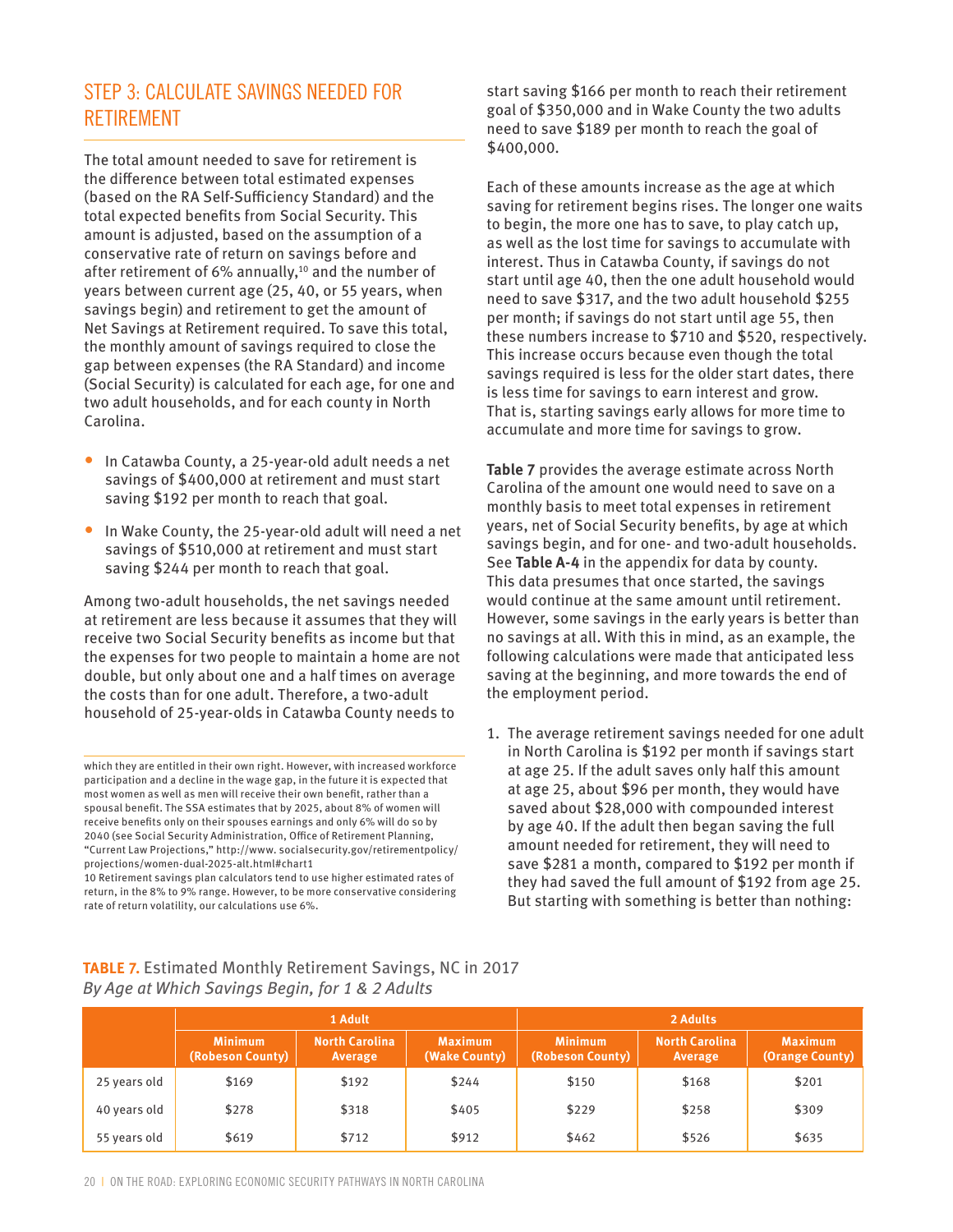if they had not saved anything from age 25 on, and only started saving at age 40, the adult would have to start saving \$318 per month at that point to meet their retirement savings goal.

2. If the adult only increased savings at age 40 to \$192 per month, doubling what they had been saving since age 25, they will fall short of the savings goal, so that at age 55, they would have to begin saving \$784 per month to reach the savings goal by retirement age.

**These numbers reinforce that the more one saves at early ages, the easier it is to achieve one's retirement goal.** Note that these calculations do not take into account any additional income, such as pension payments from an employer-sponsored plan, or higher Social Security payments reflecting wages higher than the Standard. At the same time, these savings assume expenses at the Self-Sufficiency Standard level, adjusted for retirement, but nevertheless a "bare bones" budget.

Three conclusions can be drawn from the calculations shown in Tables 6 and 7, and the scenario in Figure E.

1. **NUMBER OF ADULTS:** While it is not quite true that "two can live as cheaply as one," when it comes to retirement savings, two adult households do have two advantages. First, living costs are not double, but rather range from 142% to 154% of the costs of just one adult, depending on the county. Second, pre-retirement, there are assumed to be two incomes from which savings are drawn for retirement. Thus the cost of retirement savings per individual is less per adult than a single adult needs to save for retirement. For example, a 40-year-old single adult in Buncombe County needs to save \$353 per month for retirement, while a 40-year-old couple in Buncombe County needs to save \$263 per month or \$132 per person. Third, there will be two Social Security payments to offset expenses, on the presumption that both adults will be workers. In short, a couple has two incomes pre-retirement, and two Social Security benefit incomes in retirement, but expenses are only roughly one and a half times that of a single adult.

- 2. **GEOGRAPHIC LOCATION:** Because the cost of living varies considerably, the amount needed to save for retirement varies considerably by place. However, unlike during working age, some retirees have some flexibility regarding location, so that while they may have earned more, and therefore earned higher benefits from living in a relatively expensive place, in retirement they can move to less expensive places to live. For example, the cost of housing in Durham County is about \$350 more per month than the cost of housing in Robeson County. Thus at retirement, retirees can reduce their cost of living by choosing less expensive places to live.
- 3. **AGE:** The data presented here demonstrate the tremendous advantages of starting to save for retirement at younger ages. In brief, starting younger pays off later, considerably. For example, a 25-yearold single adult in Buncombe County needs to save \$213 per month for retirement. If this single adult waits until she is 40 years old, she would have to save \$353 per month and if she waited until she was 55 years old, to start saving, she would need to save \$792 per month. If a couple in Buncombe County starts saving at age 25, they would need a combined savings of \$172 per month, but if they waited until they were 40 the amount would increase to \$263, and at 55 years, it would be \$533 per month.

As noted above, the two-adult calculations assume both adults receive a Social Security benefit based on earnings at the one-adult Self-Sufficiency Standard level. However, if one adult does not work outside the home or has had partial workforce participation the adult is still eligible for a Social Security benefit equal to half of their spouse's benefit. The spouse with the lesser earnings is entitled to take whichever benefit is larger, their own as a worker, or as a spouse.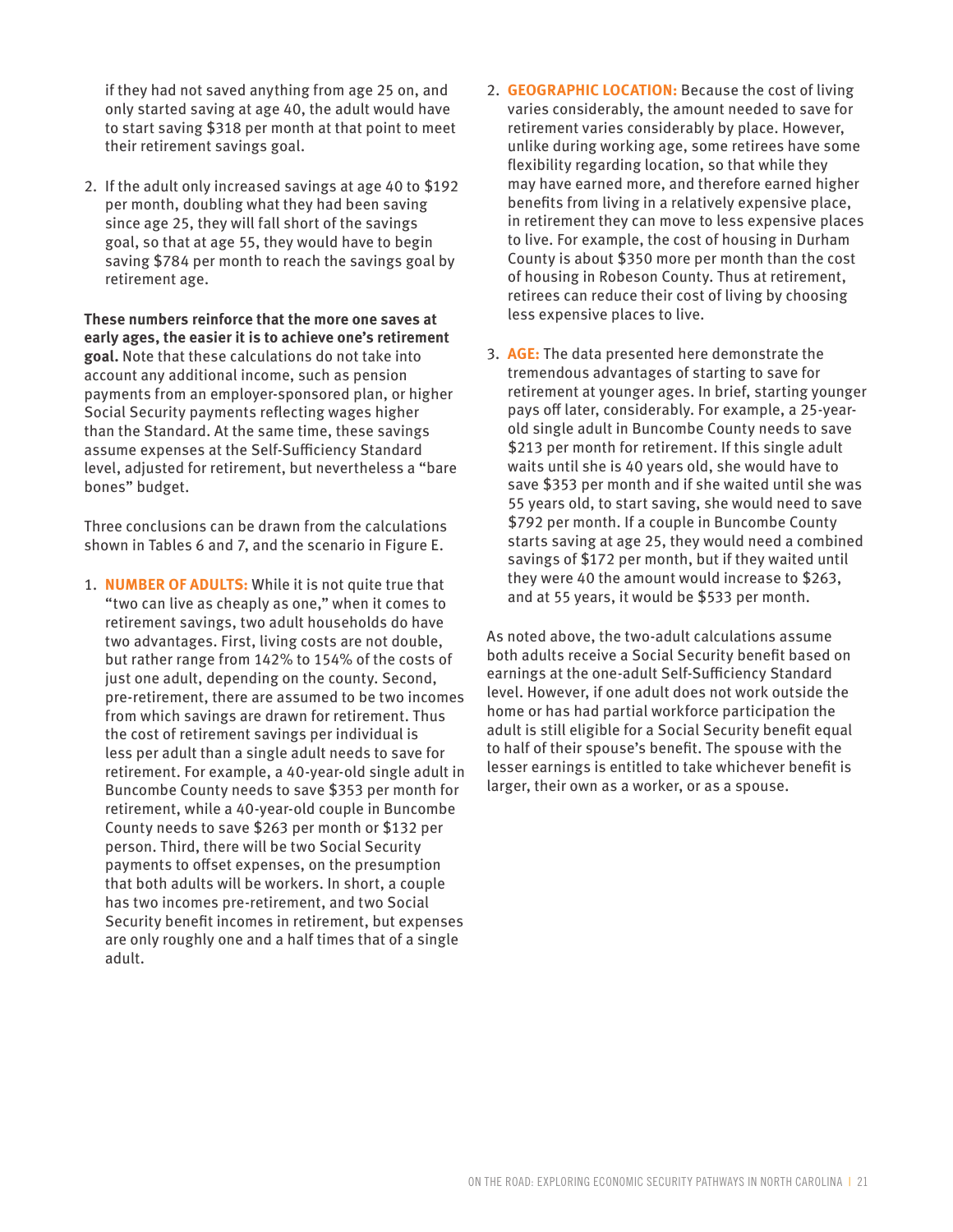# *SCENARIO*  MEETING THE COST OF RETIREMENT



The following model illustrates how much additional income is needed to meet net retirement needs for a single adult in Cumberland County, based on the different retirement contribution amounts by age at which retirement savings begin. The Self-Sufficiency Standard for a single adult, Sarah Smith, living in Cumberland County is \$1,806 per month (see the first bar of **[Figure E](#page-21-0)**). If Ms. Smith has decided to start saving at 25 years old, and saves the suggested minimum of \$208 per month, the amount she needs to earn to maintain her basic needs AND save for retirement increases to \$2,096 per month. However, if Ms. Smith is 40 years old and just starting to save for retirement now she would need to earn \$2,287 per month to both meet her basic needs AND save for retirement. Note that, as the amount she needs to earn increases with the higher retirement contribution, her taxes also increase. Finally, if Ms. Smith has not saved anything for retirement, and is 55 years old, she needs to earn \$2,886 per month to meet her basic needs AND save enough for retirement, almost four times as much as if she started saving at age 25 (\$774 vs. \$208).

<span id="page-21-0"></span>**Figure E.** Minimum necessary to meet basic needs AND save for retirement, by the starting age of saving for retirement

Expenses shown per month for Cumberland County, NC 2017



**Expense Assumptions:** Current living expenses are based on costs in the Self-Sufficiency Standard. The 2017 Standard for one adult living in Cumberland County is \$1,770 month (\$10.26 per hour) plus \$25 emergency savings. Hourly wage assumes full-time, year-round employment.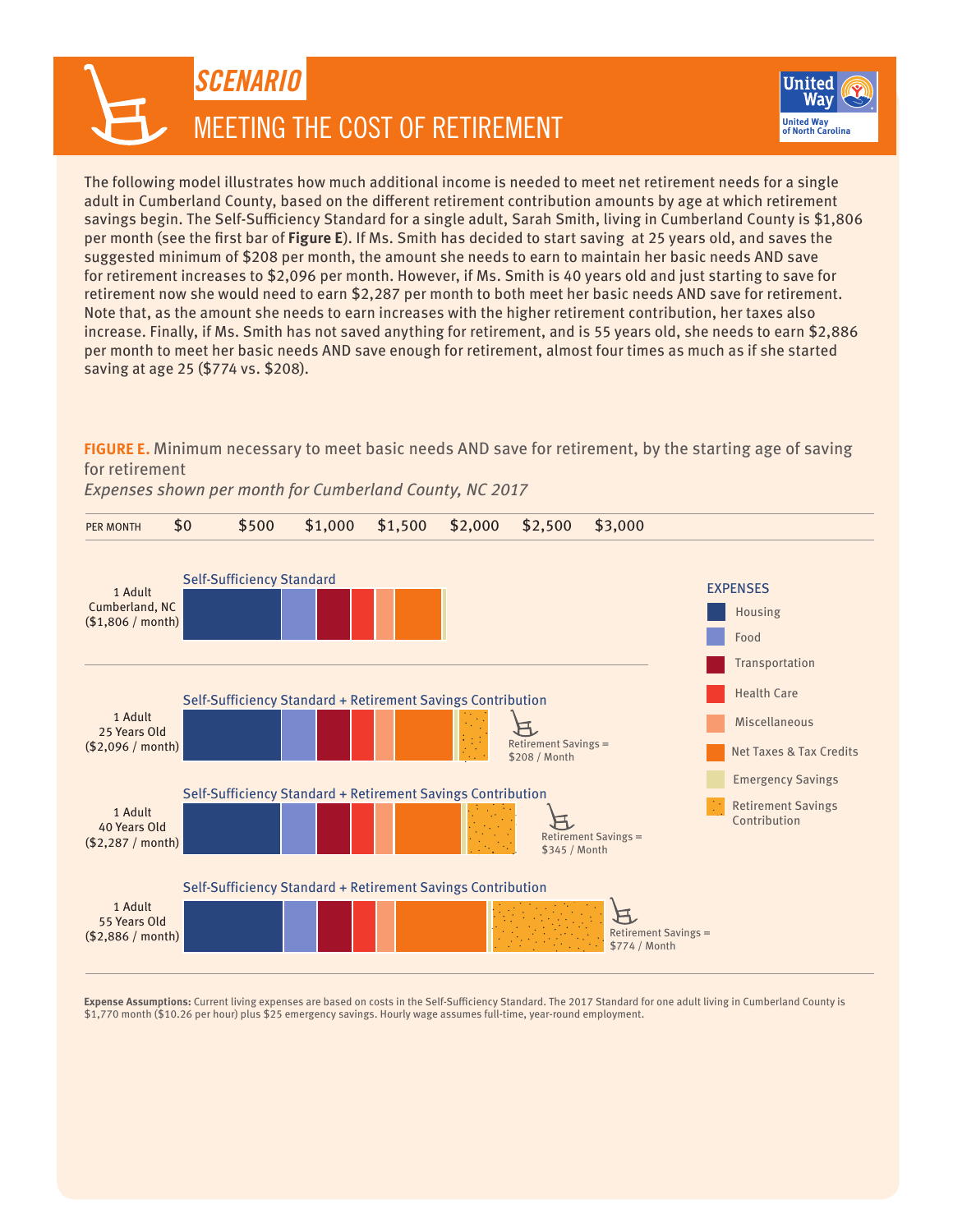# **CONCLUSION**

This report used The Self-Sufficiency Standard for North Carolina 2017 calculations to explore the costs of several Economic Security Pathways householders may take to increase their economic security. Understanding more about the extra costs associated with saving for an Economic Security Pathway will help families chart realistic paths to achieve and maintain economic security over the long term.

As we look to the future, the trends impacting families striving to achieve economic security are mixed. On the one hand, the importance of building assets, particularly education and training, have been increasingly recognized as key to achieving economic security. This recognition is apparent in several areas:

- Relaxed restrictions on assets and savings for low-income program participants.<sup>1</sup> These include allowing benefit recipients to save towards education or housing security; in some cases these savings are matched by private funds, such as IDA (Individual Development Account) programs.
- At the federal level, expanded health care coverage through the Affordable Care Act has increased economic security by decreasing the number of people experiencing or at risk of incurring uncovered health care costs.<sup>2</sup> For example, in North Carolina the uninsured rate dropped from 17.5% in 2010 to 13.6% in 2014.3 Such coverage helps prevent bankruptcy and impoverishment due to uncovered medical

expenses, as 53% of households without coverage reported difficulty paying medical bills in the past year versus 20% of households with insurance coverage.4

- States have begun to mandate minimum amounts of paid sick leave and/or family leave.<sup>5</sup>
- Additionally, reforms included in the 2009 American Recovery and Reinvestment Act extended unemployment insurance to more workers in many states, partly by broadening eligibility for parttime workers and increasing the number of weeks of unemployment benefits for workers who need training to improve their job skills.6

At the same time, there has been a troubling counter trend that is reducing economic security for many American households. A primary source of this trend is the shifting of risk from corporations and government to individuals over the past several decades. For example, an increasing number of employers have cut or eliminated health insurance coverage, and reduced or eliminated pensions. Others have structured jobs as temporary or contract work, where they

<sup>1</sup> See Aleta Sprague & Rachel Black, 2012, "State Asset Limit Reforms and Implications for Federal Policy," [http://assets.newamerica.net/sites/](http://assets.newamerica.net/sites/newamerica.net/files/policydocs/SpragueBlackFinal10.31.12_0.pdf) [newamerica.net/files/policydocs/SpragueBlackFinal10.31.12\\_0.pdf](http://assets.newamerica.net/sites/newamerica.net/files/policydocs/SpragueBlackFinal10.31.12_0.pdf)  (accessed April 21, 2015).

<sup>2</sup> U.S. Congress, House, 2010, "Compilation of Patient Protection and Affordable Care Act," HR 3590, 111th Congress, 2nd Session, [http://](http://housedocs.house.gov/energycommerce/ppacacon.pdf) [housedocs.house.gov/energycommerce/ppacacon.pdf \(ac](http://housedocs.house.gov/energycommerce/ppacacon.pdf)cessed September 29, 2015).

<sup>3</sup> U.S. Census Bureau, 2010 and 2014 American Community Survey 1-Year Estimates, "Table S2701: Health Insurance Coverage Status," North Carolina, [http://factfinder.census.gov \(a](http://factfinder.census.gov)ccessed September 29, 2015).

<sup>4</sup> Liz Hamel, Mira Norton, Karen Pollitz, Larry Levitt, Gary Claxton, and Mollyann Brodie, January 2016, "The Burden of Medical Debt: Results from the Kaiser Family Foundation/New York Times Medical Bills Survey," [https://](https://kaiserfamilyfoundation.files.wordpress.com/2016/01/8806-the-burden-of-medical-debt-results-from-the-kaiser-family-foundation-new-york-times-medical-bills-survey.pdf) [kaiserfamilyfoundation.files.wordpress.com/2016/01/8806-the-burden-of](https://kaiserfamilyfoundation.files.wordpress.com/2016/01/8806-the-burden-of-medical-debt-results-from-the-kaiser-family-foundation-new-york-times-medical-bills-survey.pdf)[medical-debt-results-from-the-kaiser-family-foundation-new-york-times](https://kaiserfamilyfoundation.files.wordpress.com/2016/01/8806-the-burden-of-medical-debt-results-from-the-kaiser-family-foundation-new-york-times-medical-bills-survey.pdf)[medical-bills-survey.pdf \(a](https://kaiserfamilyfoundation.files.wordpress.com/2016/01/8806-the-burden-of-medical-debt-results-from-the-kaiser-family-foundation-new-york-times-medical-bills-survey.pdf)ccessed February 3, 2016). 5 Seattle City Council, 2011. "Paid Sick Time and Safe Time Ordinance."

Seattle Municipal Code (SMC) 14.16, [http://www.seattle.gov/Documents/](http://www.seattle.gov/Documents/Departments/CivilRights/psst-faq.pdf) [Departments/CivilRights/psst-faq.pdf.](http://www.seattle.gov/Documents/Departments/CivilRights/psst-faq.pdf)

<sup>6</sup> Reforms included in the 2009 American Recovery and Reinvestment Act provided funding to states to modernize their unemployment insurance programs. Fourteen states broadened eligibility for part-time workers, and 15 expanded benefits for workers participating in approved training programs. U.S. Congress, House, 2009, "American Recovery and Reinvestment Act of 2009," HR 1, 111th Congress, 1st Session, [www.gpo.gov/fdsys/pkg/BILLS-](http://www.gpo.gov/fdsys/pkg/BILLS-111hr1enr/pdf/BILLS-111hr1enr.pdf)[111hr1enr/pdf/BILLS-111hr1enr.pdf \(a](http://www.gpo.gov/fdsys/pkg/BILLS-111hr1enr/pdf/BILLS-111hr1enr.pdf)ccessed September 29, 2015). National Employment Law Project, "Modernizing Unemployment Insurance: Federal Incentives Pave the Way for State Reforms," Briefing Paper, May 2012, [http://](http://nelp.3cdn.net/a77bc3b5988571ee4b_dfm6btygh.pdf) [nelp.3cdn.net/a77bc3b5988571ee4b\\_dfm6btygh.pdf \(a](http://nelp.3cdn.net/a77bc3b5988571ee4b_dfm6btygh.pdf)ccessed September 29, 2015).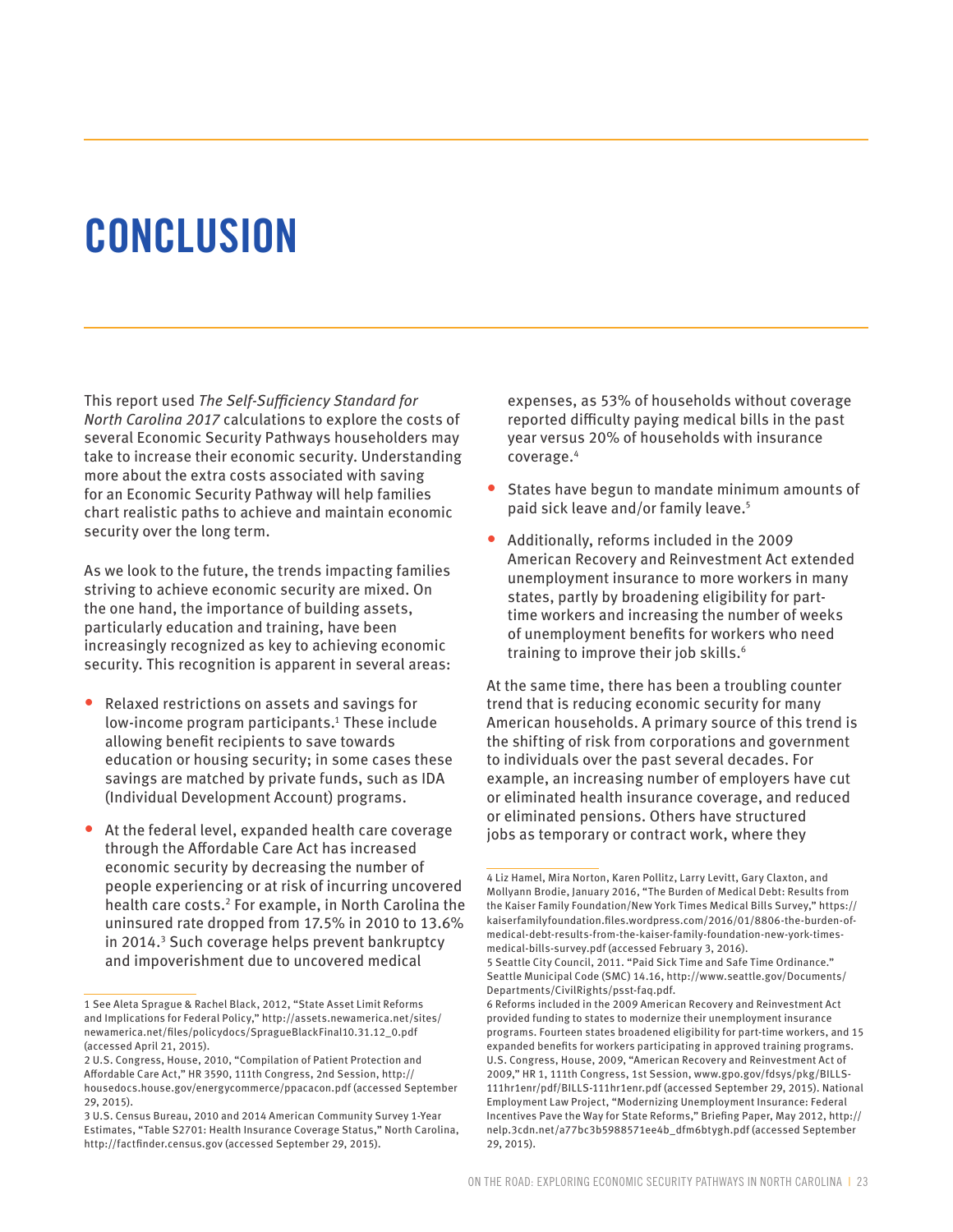UNDERSTANDING MORE ABOUT THE EXTRA COSTS ASSOCIATED WITH SAVING FOR AN ECONOMIC SECURITY PATHWAY WILL HELP FAMILIES ACHIEVE AND MAINTAIN ECONOMIC SECURITY OVER THE LONG TERM.

lack paid holiday or sick/family leave, limiting their contributions to employees' Social Security, eligibility for unemployment insurance, and other benefits.<sup>7</sup> Other workers, such as those in the "gig" economy, have virtually no access to benefits such as Social Security, unemployment insurance, workmen's compensation and disability coverage, much less paid sick leave.

Furthermore, although home ownership opportunities for low-income households expanded prior to the Great Recession,8 this trend was partially fueled by predatory lending and subprime mortgages, resulting in increased rates of default and foreclosures during the downturn.<sup>9</sup> As a result, homeownership rates have fallen from 67% in 2009 to 63% in 2015, and especially so for people of color, whose home ownership rates have fallen even more, from 46% to 43% for African Americans, and from 49% to 45% for Hispanics.<sup>10</sup> Tightening of underwriting standards was a prudent and necessary move, but this has increased the barriers faced by low-income households seeking the economic security of home ownership.<sup>11</sup>

In other areas as well, the Great Recession has led to cutbacks, particularly at the state and local level, in programs that support low-income working families, such as child care assistance, TANF benefits, after school programs, higher education, and others. Although some of these have been restored with the recovery, many have not, or have only been partially reinstated and/or re-funded at previous levels.

As this brief summary suggests, achieving economic security is not only challenging, but is an effort that faces rapidly changing circumstances, reflecting economic cycles, changing business practices, increasing costs (such as health care for both workers and retirees), and changing public policies and priorities. Nevertheless, as demonstrated in this report, achieving economic security is possible and doable, although different for each individual and family. It is hoped that this report, through providing information and insight, will aid families in their efforts to access the information and resources that make getting on the road to economic security possible.

Looking to the future, from food stamps to Social Security and beyond, there are public policy proposals being put forward that would restrict access to or decrease benefits in a wide range of federal programs. Such proposals suggest that achieving economic security and even maintaining current programs will continue to be a challenge. This is not a challenge that individuals must face alone, but one where all stakeholders—employers, the government, and the community as well as individuals— can and will contribute towards achieving economic security for all.

<sup>7</sup> See Elise Gould, 2012, "A Decade of Declines in Employer-Sponsored Health Insurance Coverage," [www.epi.org/publication/bp337-employer-sponsored](http://www.epi.org/publication/bp337-employer-sponsored-health-insurance/)[health-insurance/; an](http://www.epi.org/publication/bp337-employer-sponsored-health-insurance/)d, U.S. Department of Treasury, 2010, "Statistical Trends in Retirement Plans," [www.treasury.gov/tigta/auditreports/2010reports/2](http://www.treasury.gov/tigta/auditreports/2010reports/201010097fr.pdf) [01010097fr.pdf; and Tian Luo, Amar Mann, and Richard Holden, 2010, "The](http://www.treasury.gov/tigta/auditreports/2010reports/201010097fr.pdf)  Expanding Role of Temporary Help Services from 1990 to 2008," [www.bls.](http://www.bls.gov/opub/mlr/2010/08/art1full.pdf) [gov/opub/mlr/2010/08/art1full.pdf \(a](http://www.bls.gov/opub/mlr/2010/08/art1full.pdf)ccessed April 15, 2015). 8 Carlos Garriga, William T. Gavin, & Don Schlagenhauf, 2006, "Recent Trends in Homeownership," [http://research.stlouisfed.org/publications/](http://research.stlouisfed.org/publications/review/06/09/Garriga.pdf)

[review/06/09/Garriga.pdf \(a](http://research.stlouisfed.org/publications/review/06/09/Garriga.pdf)ccessed April 21, 2015).

<sup>9</sup> Jeff Holt, 2009, "A Summary of the Primary Causes of the Housing Bubble and the Resulting Credit Crisis: A Non-Technical Paper," Journal of Business Inquiry, 8(1), 120-129, [www.uvu.edu/woodbury/docs/](http://www.uvu.edu/woodbury/docs/summaryoftheprimarycauseofthehousingbubble.pdf) [summaryoftheprimarycauseofthehousingbubble.pdf \(a](http://www.uvu.edu/woodbury/docs/summaryoftheprimarycauseofthehousingbubble.pdf)ccessed April 15, 2015).

<sup>10</sup> Robert R. Callis and Melissa Cresin, 2015, "Residential Vacancies and Home Ownership in Second Quarter 2015," [http://www.census.gov/housing/](http://www.census.gov/housing/hvs/files/qtr215/currenthvspress.pdf) [hvs/files/qtr215/currenthvspress.pdf \(a](http://www.census.gov/housing/hvs/files/qtr215/currenthvspress.pdf)ccessed September 2015, 2015). 11 Christopher E. Herbert, Eric S. Belsky, & William C. Apgar, 2012, "Critical Housing Finance Challenges for Policymakers," Joint Center for Housing Studies of Harvard University [www.jchs.harvard.edu/sites/jchs.harvard.edu/](http://www.jchs.harvard.edu/sites/jchs.harvard.edu/files/w12-2_herbert_belsky_apgar.pdf) [files/w12-2\\_herbert\\_belsky\\_apgar.pdf \(a](http://www.jchs.harvard.edu/sites/jchs.harvard.edu/files/w12-2_herbert_belsky_apgar.pdf)ccessed April 22, 2015).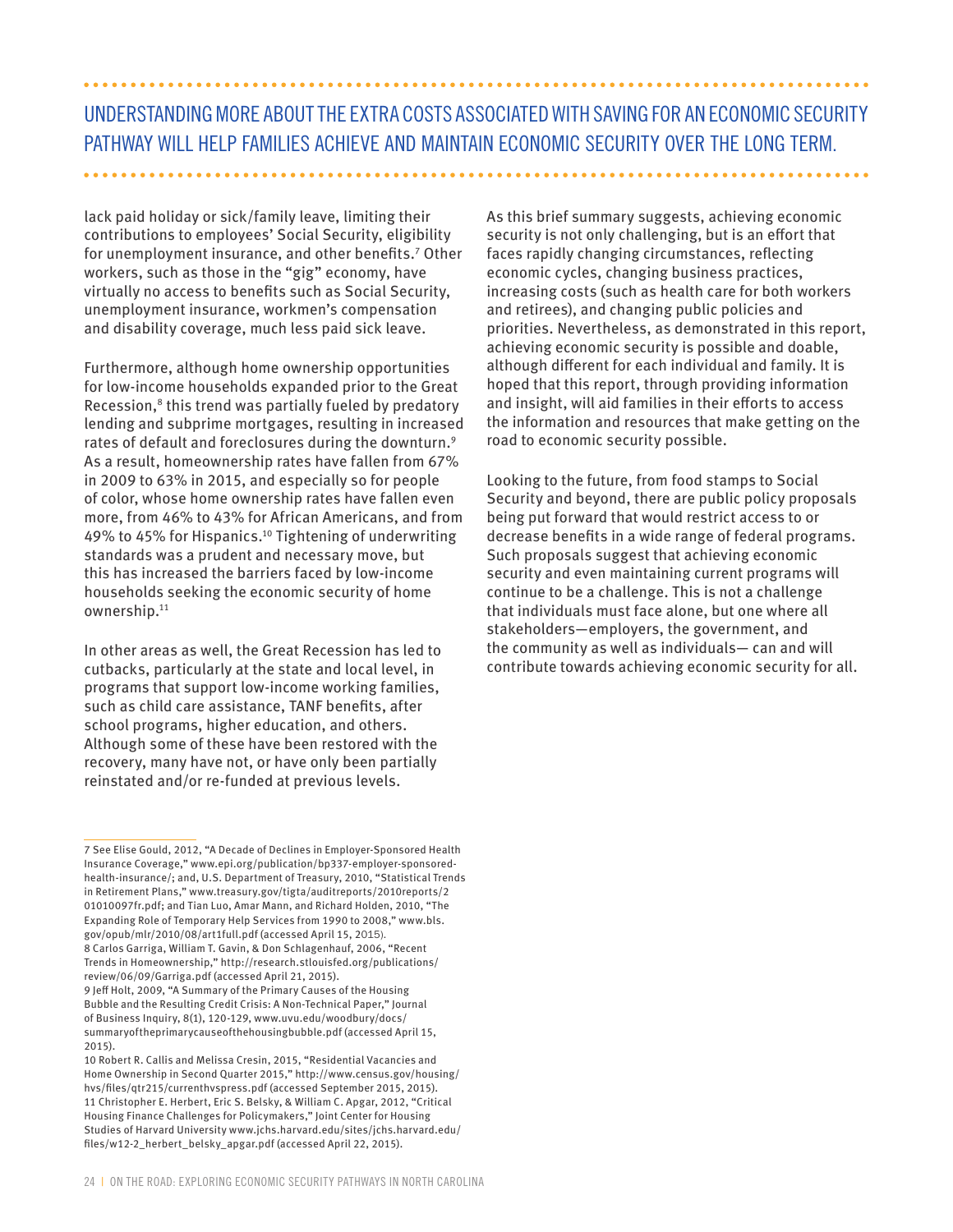## **Table 8.** Methodology Assumptions and Data Sources for Economic Security Pathways, NC 2017

| <b>ASSUMPTIONS</b>                                                                                                                                                                                                                                                                                                                                                                                                                                                                                                                                                                                                                                                                                     | <b>DATA SOURCES</b>                                                                                                                                                                                                                                                                                                                                                                                                                                                                                                                                                                                                                                                                                                                                                                                                                                                                                                                                                                                                                                                                                                                                                                                                                                                                                                                                                                                                                                                                                                                                                                                                                                                                                                                                                                                                                                                                                                                                                                                                                                                                                      |
|--------------------------------------------------------------------------------------------------------------------------------------------------------------------------------------------------------------------------------------------------------------------------------------------------------------------------------------------------------------------------------------------------------------------------------------------------------------------------------------------------------------------------------------------------------------------------------------------------------------------------------------------------------------------------------------------------------|----------------------------------------------------------------------------------------------------------------------------------------------------------------------------------------------------------------------------------------------------------------------------------------------------------------------------------------------------------------------------------------------------------------------------------------------------------------------------------------------------------------------------------------------------------------------------------------------------------------------------------------------------------------------------------------------------------------------------------------------------------------------------------------------------------------------------------------------------------------------------------------------------------------------------------------------------------------------------------------------------------------------------------------------------------------------------------------------------------------------------------------------------------------------------------------------------------------------------------------------------------------------------------------------------------------------------------------------------------------------------------------------------------------------------------------------------------------------------------------------------------------------------------------------------------------------------------------------------------------------------------------------------------------------------------------------------------------------------------------------------------------------------------------------------------------------------------------------------------------------------------------------------------------------------------------------------------------------------------------------------------------------------------------------------------------------------------------------------------|
| <b>POSTSECONDARY EDUCATION</b>                                                                                                                                                                                                                                                                                                                                                                                                                                                                                                                                                                                                                                                                         |                                                                                                                                                                                                                                                                                                                                                                                                                                                                                                                                                                                                                                                                                                                                                                                                                                                                                                                                                                                                                                                                                                                                                                                                                                                                                                                                                                                                                                                                                                                                                                                                                                                                                                                                                                                                                                                                                                                                                                                                                                                                                                          |
| Full time is defined as 30 credit hours<br>annually; part time is 15 credits annually.<br>The 2016-2017 rates are inflated to future<br>years based on the average change in tuition<br>and fees for public colleges in the South over<br>the previous 10 years.                                                                                                                                                                                                                                                                                                                                                                                                                                       | Tuition & Fees: North Carolina Community Colleges, "Education Catalog." http://<br>www.nccommunitycolleges.edu/sites/default/files/basic-pages/academic-programs/<br>attachments/education_catalog_02june2016.pdf (Accessed June 22, 2016).<br>Books & Supplies: College Board, Annual Survey of Colleges, "Average Student Expenses<br>by College Board Region, 2014-15 (Enrollment-Weighted)," Accessed October 14, 2016<br>from personal communication with College Board.<br>Tuition & Fees Inflation: College Board, "Average Tuition and Fees and Room and Board<br>by College Board Region, 1986-87 to 2014-15 (Enrollment-Weighted)," http://trends.<br>collegeboard.org/sites/default/files/2014-trends-college-pricing-source-data-final.xlsx<br>(accessed October 14, 2016).<br>Books & Supplies Inflation: U.S. Department of Education, National Center for Education<br>Statistics, Integrated Postsecondary Education Data System (IPEDS), Spring 2010<br>through Spring 2013, Student Financial Aid component; and Fall 2009 through Fall 2012,<br>Institutional Characteristics component, "Table 330.40. Average total cost of attendance<br>for first-time, full-time undergraduate students in degree-granting postsecondary<br>institutions, by control and level of institution, living arrangement, and component of<br>student costs: 2009-10 through 2012-13," http://nces.ed.gov/programs/digest/d13/<br>tables/xls/tabn330.40.xls (accessed October 14, 2016).                                                                                                                                                                                                                                                                                                                                                                                                                                                                                                                                                                                                                |
| <b>ALTERNATIVE HOUSING</b>                                                                                                                                                                                                                                                                                                                                                                                                                                                                                                                                                                                                                                                                             |                                                                                                                                                                                                                                                                                                                                                                                                                                                                                                                                                                                                                                                                                                                                                                                                                                                                                                                                                                                                                                                                                                                                                                                                                                                                                                                                                                                                                                                                                                                                                                                                                                                                                                                                                                                                                                                                                                                                                                                                                                                                                                          |
| Alternative housing costs include the cost<br>of first month's rent, security deposit, and<br>moving costs. Security Deposit is equal to one<br>month's rent.<br>Moving costs assume \$100/hr for first<br>2 movers and trucks plus \$25/hr each<br>additional mover. Number of moving hours<br>varies by bedroom size.                                                                                                                                                                                                                                                                                                                                                                                | Rent and Security Deposit: Housing costs from The Self-Sufficiency Standard for North<br>Carolina 2017, based on Fair Market Rents.<br>Moving Costs: "How Many Movers and Hours do I Need?" http://www.moverscorp.com/<br>(accessed February 3, 2015). "How Much Does A Local Move Cost?" http://www.kudzu.<br>com (accessed July 15, 2015). Budgeting for Muscle: How to Estimate the Cost of a Pro<br>Move." http://blog.movingcompanyreviews.com/estimate-cost-pro-move/ (accessed July<br>15, 2015). "How Much Does it Cost to Hire Movers?" http://www.mymovingreviews.com/<br>move/how-much-does-it-cost-to-hire-movers (accessed July 15, 2015).                                                                                                                                                                                                                                                                                                                                                                                                                                                                                                                                                                                                                                                                                                                                                                                                                                                                                                                                                                                                                                                                                                                                                                                                                                                                                                                                                                                                                                                  |
| <b>HOUSING PURCHASE</b>                                                                                                                                                                                                                                                                                                                                                                                                                                                                                                                                                                                                                                                                                |                                                                                                                                                                                                                                                                                                                                                                                                                                                                                                                                                                                                                                                                                                                                                                                                                                                                                                                                                                                                                                                                                                                                                                                                                                                                                                                                                                                                                                                                                                                                                                                                                                                                                                                                                                                                                                                                                                                                                                                                                                                                                                          |
| Closing costs are assumed to be 1.205%<br>of the loan amount (the average in North<br>Carolina for \$200,000 loan in June 2016).<br>Closing costs include lender fees, third-party<br>fees for services, and title insurance.<br>Moving costs are based on a 3-bedroom<br>home.                                                                                                                                                                                                                                                                                                                                                                                                                        | Home Values: U.S. Census Bureau, "B25076: Lower Value Quartile (Dollars)," 2009-2013<br>5-Year American Community Survey, Detailed Tables, http://factfinder.census.gov/<br>(accessed August 4, 2016).<br>Closing Costs: Bankrate.com, "North Carolina Closing Costs," Mortgage, Closing<br>Costs, United States, North Carolina Closing Costs, http://www.bankrate.com/finance/<br>mortgages/closing-costs/north-carolina.aspx (accessed August 10, 2016).<br>Moving Costs: See above.                                                                                                                                                                                                                                                                                                                                                                                                                                                                                                                                                                                                                                                                                                                                                                                                                                                                                                                                                                                                                                                                                                                                                                                                                                                                                                                                                                                                                                                                                                                                                                                                                  |
| <b>RETIREMENT</b>                                                                                                                                                                                                                                                                                                                                                                                                                                                                                                                                                                                                                                                                                      |                                                                                                                                                                                                                                                                                                                                                                                                                                                                                                                                                                                                                                                                                                                                                                                                                                                                                                                                                                                                                                                                                                                                                                                                                                                                                                                                                                                                                                                                                                                                                                                                                                                                                                                                                                                                                                                                                                                                                                                                                                                                                                          |
| All numbers shown for two adults are the total<br>for both adults in the family.<br>Life expectancy is assumed to be 22.1 at 67<br>for the 25 year old, 21.4 at 67 for the 40 year<br>old, and 20.6 at 67 for the 55 year old.<br>Cost of living is calculated using the 2016<br>North Carolina Self-Sufficiency Standard<br>adjusted for retirement, by county.<br>Retirement adjustments include: Original<br>Medicare for health costs, one car for two<br>adults and an adjusted mileage rate, food<br>costs weighted by age (over 65) and average<br>life expectancy of males and females.<br>Expenses are assumed to inflate at a rate of<br>$3%$ .<br>Savings assume a 6% return on investment. | Life expectancy: U.S. Social Security Administration, Office of the Chief Actuary,<br>"Retirement & Survivors Benefits: Life Expectancy Calculator," http://www.<br>socialsecurity.gov/OACT/population/longevity.html (accessed August 18, 2016).<br>Retirement Age: Social Security Administration, "Full Retirement Age," http://www.ssa.<br>gov/retire2/retirechart.htm (accessed August 18, 2016).<br>Social Security Benefit: U.S. Social Security Administration, "Calculators: Online<br>Calculator," http://www.ssa.gov/retire2/AnypiaApplet.html (accessed October 6, 2016).<br>Cost of Living: The Self-Sufficiency Standard for North Carolina 2017, Adjusted for<br>Retirement; Centers for Medicare & Medicaid Services, "Medicare 2016 costs at a<br>glance," https://www.medicare.gov/your-medicare-costs/costs-at-a-glance/costs-<br>at-glance.html; Centers for Medicare & Medicaid Services, "Medicare Plan Finder,"<br>https://www.medicare.gov/find-a-plan/questions/home.aspx (accessed August 16,<br>2016); AARP, "Medicare Supplement Insurance Plans" https://www.aarpmedicareplans.<br>com/health-plans/medicare-supplement-plans.html (accessed August 16, 2016);<br>U.S. Department of Health and Human Services, Agency for Healthcare Research and<br>Quality, Center for Financing, Access, and Cost Trends, Medical Expenditure Panel<br>Survey-Household Component Analytical Tool, "Total Amount Paid by Self/Family, all<br>Types of Service, 2012" MEPSnetHC, http://www.meps.ahrq.gov/mepsweb/data_stats/<br>MEPSnetHC.jsp (accessed August 16, 2016); U.S. Department of Transportation, 2009<br>National Household Transportation Survey, "Average Annual Vehicle Miles of Travel Per<br>Driver," Online Analysis Tools, http://www.nhts.ornl.gov (accessed July 24, 2015).<br>Social Security Benefit Inflation: U.S. Social Security Administration, Office of the Chief<br>Actuary, "COLAs & AWI increases under the intermediate assumptions<br>of the 2014 Trustees Report," http://www.socialsecurity.gov/OACT/TR/TRassum.html<br>(accessed March 12, 2015). |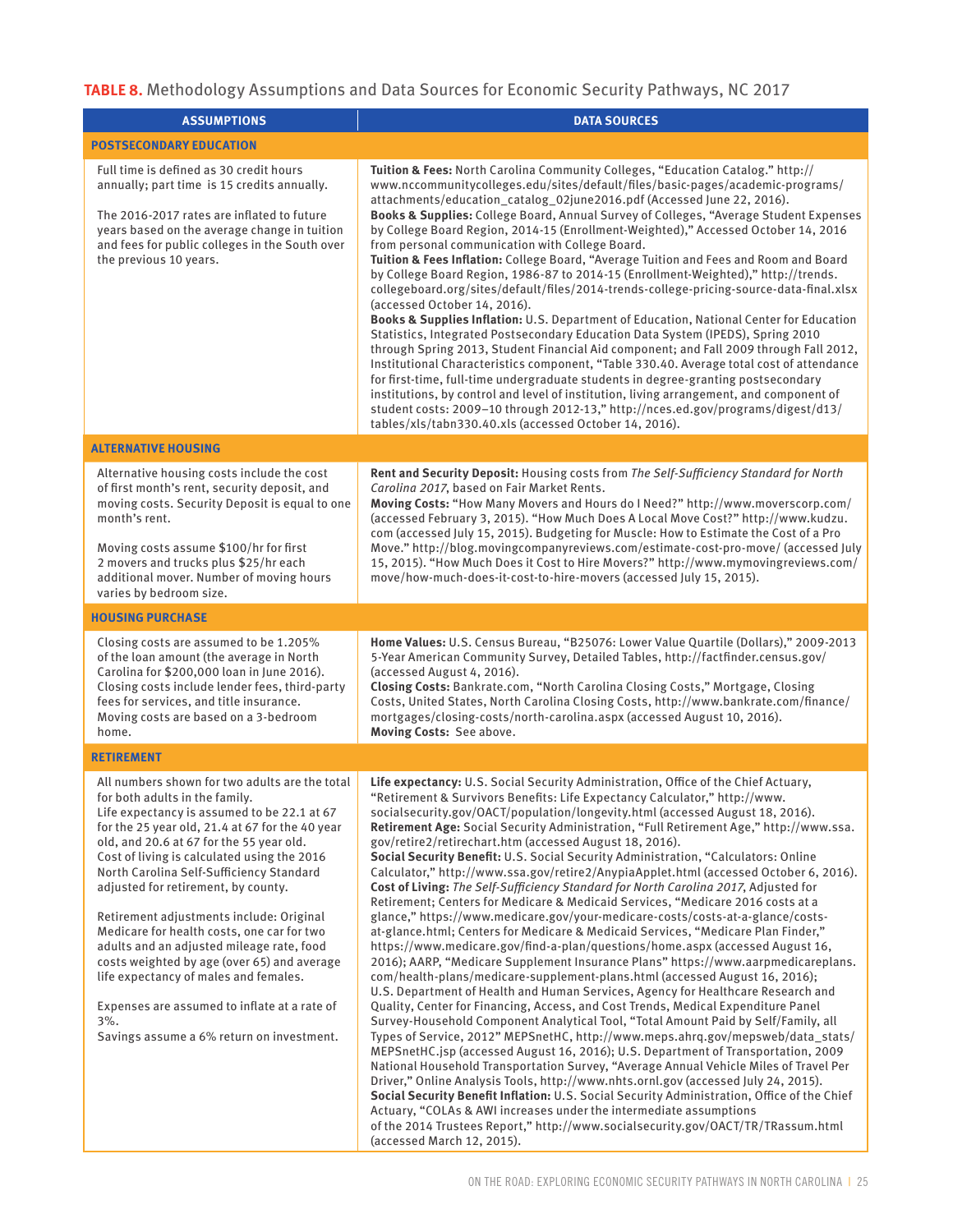# APPENDIX TABLES

26 | ON THE ROAD: EXPLORING ECONOMIC SECURITY PATHWAYS IN NORTH CAROLINA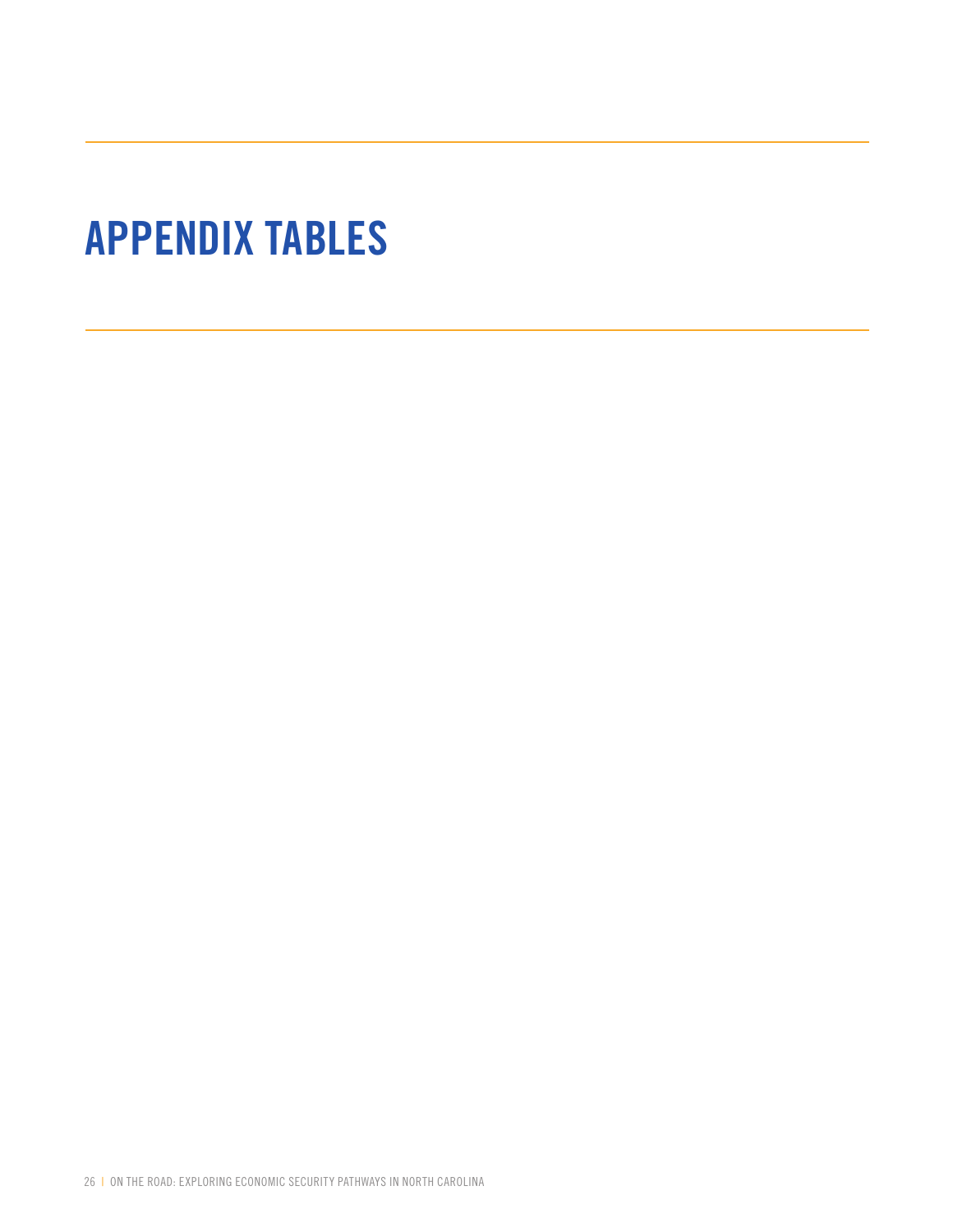## **Table A-1.** List of Public 2-Year Institutions, North Carolina 2017

| <b>Alamance Community</b>                                       | <b>Cleveland Community</b>                   | <b>Haywood Community</b>               | <b>Piedmont Community</b>       | Southeastern                               |
|-----------------------------------------------------------------|----------------------------------------------|----------------------------------------|---------------------------------|--------------------------------------------|
| College                                                         | College                                      | College                                | College                         | <b>Community College</b>                   |
| Asheville-Buncombe<br><b>Technical Community</b><br>College     | Coastal Carolina<br><b>Community College</b> | <b>Isothermal Community</b><br>College | <b>Pitt Community College</b>   | Southwestern<br><b>Community College</b>   |
| <b>Beaufort County</b>                                          | <b>College of The Albemarle</b>              | James Sprunt                           | <b>Randolph Community</b>       | <b>Stanly Community</b>                    |
| <b>Community College</b>                                        |                                              | <b>Community College</b>               | College                         | College                                    |
| <b>Bladen Community</b>                                         | Craven Community                             | Johnston Community                     | Richmond Community              | <b>Surry Community</b>                     |
| College                                                         | College                                      | College                                | College                         | College                                    |
| <b>Blue Ridge Community</b>                                     | Davidson County                              | Lenoir Community                       | Roanoke-Chowan                  | <b>Tri-County Community</b>                |
| College                                                         | <b>Community College</b>                     | College                                | <b>Community College</b>        | College                                    |
| <b>Brunswick Community</b>                                      | Durham Technical                             | <b>Martin Community</b>                | Robeson Community               | Vance-Granville                            |
| College                                                         | <b>Community College</b>                     | College                                | College                         | <b>Community College</b>                   |
| Caldwell Community<br><b>College and Technical</b><br>Institute | <b>Edgecombe Community</b><br>College        | <b>Mayland Community</b><br>College    | Rockingham Community<br>College | Wake Technical<br><b>Community College</b> |
| Cape Fear Community                                             | <b>Fayetteville Technical</b>                | <b>McDowell Technical</b>              | Rowan-Cabarrus                  | <b>Wayne Community</b>                     |
| College                                                         | <b>Community College</b>                     | <b>Community College</b>               | <b>Community College</b>        | College                                    |
| <b>Carteret Community</b>                                       | Forsyth Technical                            | Mitchell Community                     | Sampson Community               | <b>Western Piedmont</b>                    |
| College                                                         | <b>Community College</b>                     | College                                | College                         | <b>Community College</b>                   |
| Catawba Valley                                                  | <b>Gaston College</b>                        | <b>Montgomery Community</b>            | Sandhills Community             | <b>Wilkes Community</b>                    |
| <b>Community College</b>                                        |                                              | College                                | College                         | College                                    |
| Central Carolina                                                | <b>Guilford Technical</b>                    | <b>Nash Community College</b>          | South Piedmont                  | Wilson Community                           |
| <b>Community College</b>                                        | <b>Community College</b>                     |                                        | <b>Community College</b>        | College                                    |
| <b>Central Piedmont</b><br><b>Community College</b>             | <b>Halifax Community</b><br>College          | <b>Pamlico Community</b><br>College    |                                 |                                            |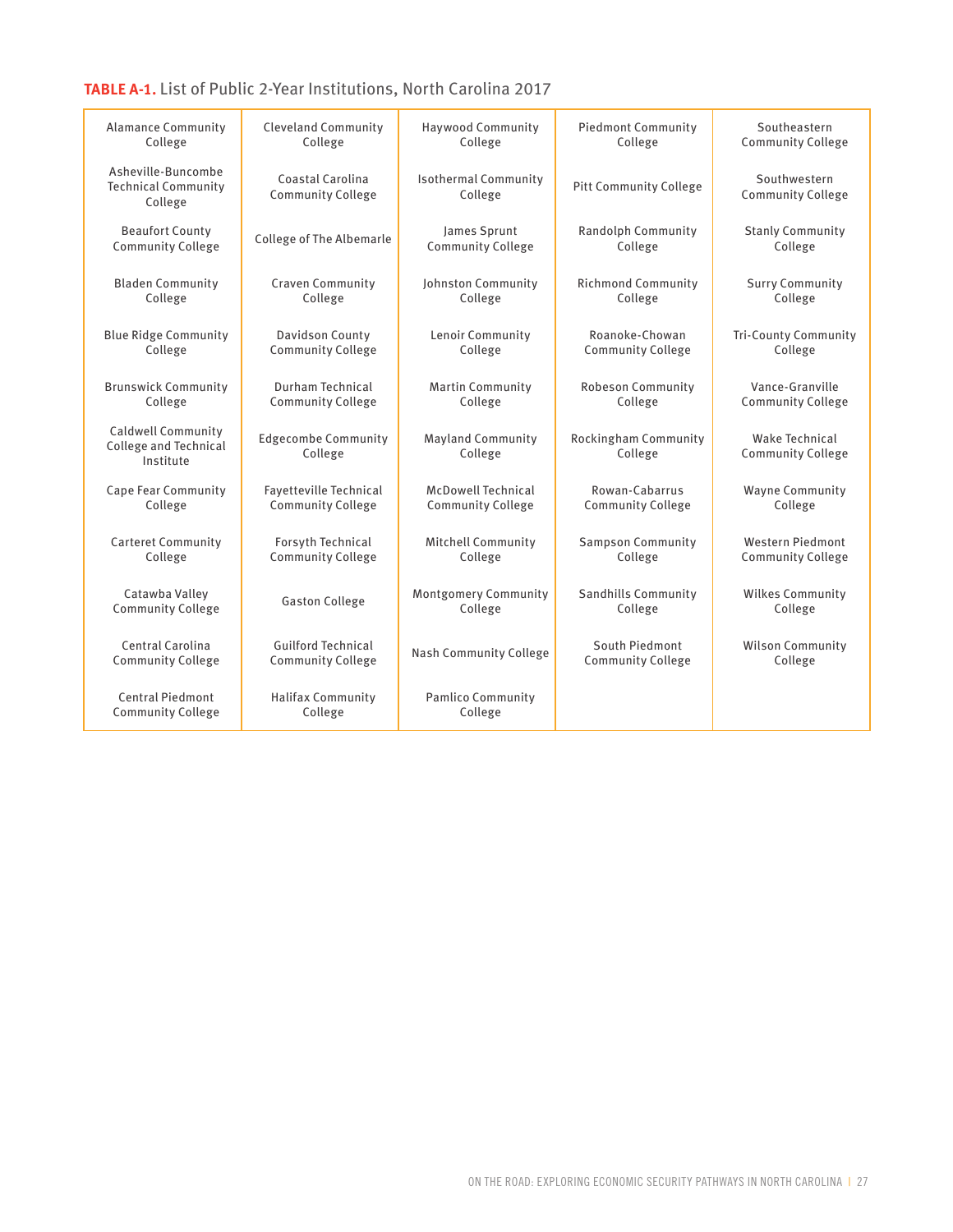### **Table A-2.** Estimated Cost to Relocate to Alternative Rental Housing, NC in 2017

|                  |              |                | <b>BEDROOM SIZE</b> |         |             | <b>BEDROOM SIZE</b> |                |         |         |
|------------------|--------------|----------------|---------------------|---------|-------------|---------------------|----------------|---------|---------|
|                  | $\mathbf{1}$ | $\overline{2}$ | 3                   | 4       |             | $\mathbf{1}$        | $\overline{2}$ | 3       | 4       |
| Alamance         | \$1,636      | \$2,176        | \$3,036             | \$3,351 | Johnston    | \$1,883             | \$2,330        | \$3,138 | \$3,814 |
| Alexander        | \$1,367      | \$1,784        | \$2,398             | \$2,813 | Jones       | \$1,306             | \$1,838        | \$2,520 | \$2,907 |
| Alleghany        | \$1,324      | \$1,784        | \$2,514             | \$2,645 | Lee         | \$1,514             | \$1,920        | \$2,546 | \$2,833 |
| Anson            | \$1,412      | \$1,784        | \$2,544             | \$3,137 | Lenoir      | \$1,344             | \$1,846        | \$2,506 | \$3,053 |
| Ashe             | \$1,266      | \$1,784        | \$2,620             | \$2,911 | Lincoln     | \$1,510             | \$1,896        | \$2,634 | \$3,335 |
| Avery            | \$1,420      | \$1,988        | \$2,668             | \$3,221 | McDowell    | \$1,406             | \$1,784        | \$2,374 | \$2,711 |
| <b>Beaufort</b>  | \$1,362      | \$1,784        | \$2,606             | \$2,737 | Macon       | \$1,394             | \$1,954        | \$2,692 | \$3,053 |
| <b>Bertie</b>    | \$1,412      | \$1,784        | \$2,386             | \$2,689 | Madison     | \$1,587             | \$2,104        | \$2,902 | \$3,668 |
| Bladen           | \$1,266      | \$1,784        | \$2,362             | \$2,645 | Martin      | \$1,344             | \$1,784        | \$2,478 | \$2,645 |
| <b>Brunswick</b> | \$1,826      | \$2,165        | \$2,823             | \$3,097 | Mecklenburg | \$1,949             | \$2,408        | \$3,337 | \$4,157 |
| Buncombe         | \$1,771      | \$2,340        | \$3,216             | \$4,081 | Mitchell    | \$1,344             | \$1,784        | \$2,454 | \$2,899 |
| <b>Burke</b>     | \$1,392      | \$1,812        | \$2,432             | \$2,843 | Montgomery  | \$1,354             | \$1,784        | \$2,514 | \$2,887 |
| Cabarrus         | \$1,805      | \$2,240        | \$3,110             | \$3,872 | Moore       | \$1,468             | \$1,848        | \$2,610 | \$3,017 |
| Caldwell         | \$1,370      | \$1,789        | \$2,403             | \$2,805 | Nash        | \$1,523             | \$2,041        | \$2,859 | \$3,238 |
| Camden           | \$1,948      | \$2,526        | \$3,410             | \$4,445 | New Hanover | \$1,722             | \$2,386        | \$3,447 | \$4,296 |
| Carteret         | \$1,626      | \$2,138        | \$2,970             | \$3,761 | Northampton | \$1,266             | \$1,784        | \$2,546 | \$3,137 |
| Caswell          | \$1,344      | \$1,784        | \$2,602             | \$3,137 | Onslow      | \$1,632             | \$2,124        | \$3,114 | \$3,737 |
| Catawba          | \$1,500      | \$1,944        | \$2,603             | \$3,055 | Orange      | \$1,995             | \$2,492        | \$3,461 | \$3,888 |
| Chatham          | \$1,846      | \$2,346        | \$3,269             | \$3,678 | Pamlico     | \$1,352             | \$1,784        | \$2,620 | \$3,137 |
| Cherokee         | \$1,412      | \$1,784        | \$2,608             | \$2,899 | Pasquotank  | \$1,542             | \$2,152        | \$3,056 | \$3,653 |
| Chowan           | \$1,436      | \$1,810        | \$2,656             | \$2,941 | Pender      | \$1,542             | \$1,934        | \$2,646 | \$3,401 |
| Clay             | \$1,518      | \$1,906        | \$2,508             | \$2,917 | Perquimans  | \$1,486             | \$2,076        | \$2,854 | \$3,047 |
| Cleveland        | \$1,406      | \$1,792        | \$2,490             | \$3,081 | Person      | \$1,350             | \$1,852        | \$2,514 | \$2,783 |
| Columbus         | \$1,314      | \$1,784        | \$2,416             | \$2,789 | Pitt        | \$1,552             | \$2,080        | \$2,980 | \$3,505 |
| Craven           | \$1,546      | \$2,156        | \$3,090             | \$3,549 | Polk        | \$1,462             | \$2,044        | \$2,682 | \$3,029 |
| Cumberland       | \$1,658      | \$2,166        | \$3,052             | \$3,729 | Randolph    | \$1,469             | \$1,864        | \$2,584 | \$3,070 |
| Currituck        | \$1,894      | \$2,423        | \$3,436             | \$4,222 | Richmond    | \$1,352             | \$1,784        | \$2,478 | \$2,803 |
| Dare             | \$1,644      | \$2,286        | \$3,334             | \$3,869 | Robeson     | \$1,266             | \$1,784        | \$2,374 | \$2,767 |
| Davidson         | \$1,400      | \$1,792        | \$2,594             | \$2,743 | Rockingham  | \$1,266             | \$1,784        | \$2,424 | \$2,645 |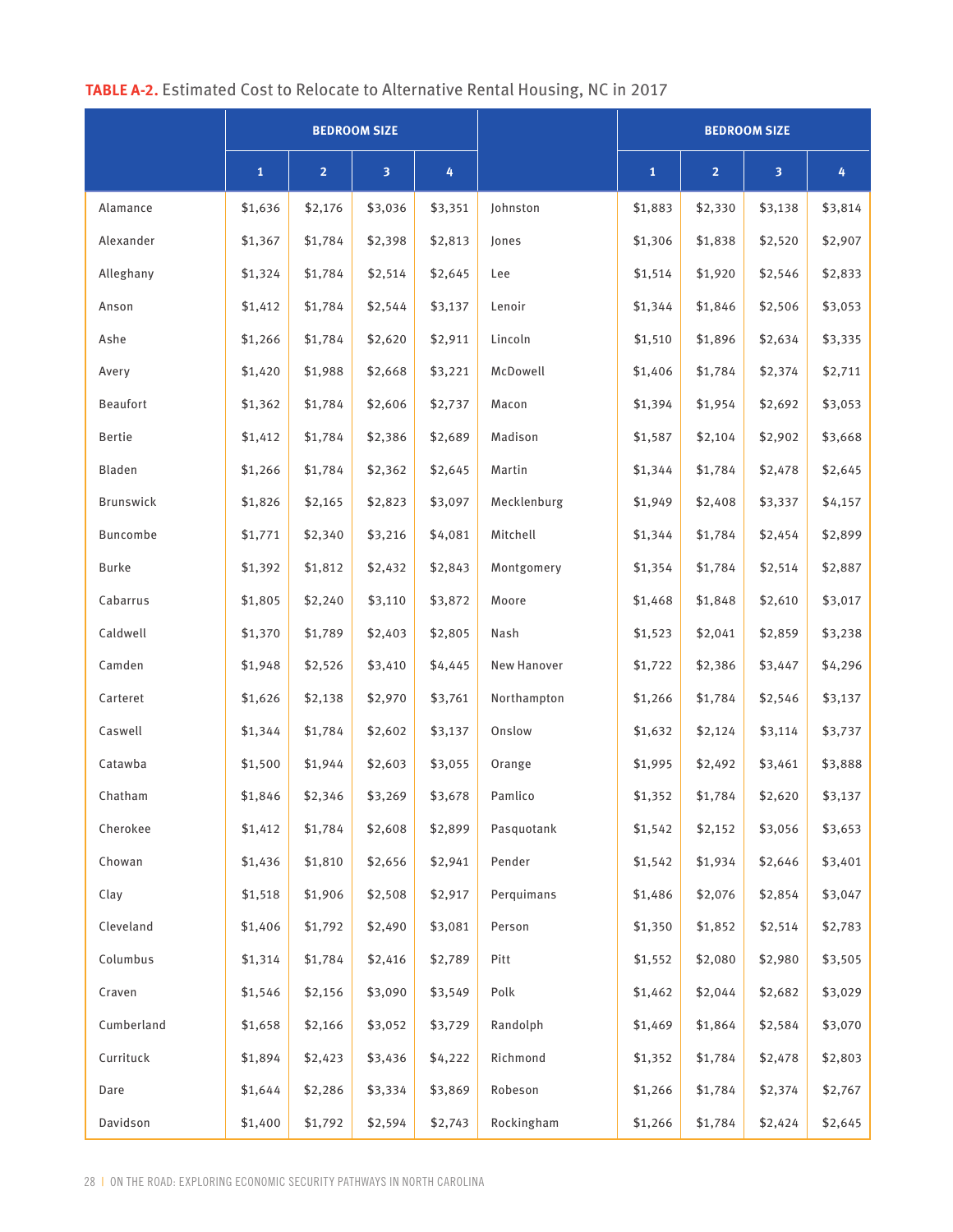### **Table A-2.** Estimated Cost to Relocate to Alternative Rental Housing, NC in 2017

<span id="page-28-0"></span>

|           | <b>BEDROOM SIZE</b> |                |         |         |               |              |                |         | <b>BEDROOM SIZE</b> |  |
|-----------|---------------------|----------------|---------|---------|---------------|--------------|----------------|---------|---------------------|--|
|           | $\mathbf{1}$        | $\overline{2}$ | 3       | 4       |               | $\mathbf{1}$ | $\overline{2}$ | 3       | 4                   |  |
| Davie     | \$1,540             | \$2,025        | \$2,850 | \$3,365 | Rowan         | \$1,408      | \$1,898        | \$2,576 | \$2,847             |  |
| Duplin    | \$1,368             | \$1,784        | \$2,486 | \$3,043 | Rutherford    | \$1,388      | \$1,784        | \$2,456 | \$2,939             |  |
| Durham    | \$1,983             | \$2,464        | \$3,425 | \$3,849 | Sampson       | \$1,354      | \$1,784        | \$2,506 | \$2,779             |  |
| Edgecombe | \$1,402             | \$1,893        | \$2,662 | \$3,009 | Scotland      | \$1,270      | \$1,788        | \$2,410 | \$2,771             |  |
| Forsyth   | \$1,547             | \$2,037        | \$2,869 | \$3,385 | Stanly        | \$1,292      | \$1,784        | \$2,496 | \$3,137             |  |
| Franklin  | \$1,662             | \$2,072        | \$2,794 | \$3,397 | <b>Stokes</b> | \$1,410      | \$1,869        | \$2,636 | \$3,105             |  |
| Gaston    | \$1,580             | \$1,984        | \$2,762 | \$3,423 | Surry         | \$1,354      | \$1,784        | \$2,550 | \$3,137             |  |
| Gates     | \$1,366             | \$1,784        | \$2,620 | \$3,091 | Swain         | \$1,336      | \$1,784        | \$2,356 | \$3,137             |  |
| Graham    | \$1,266             | \$1,784        | \$2,374 | \$3,137 | Transylvania  | \$1,434      | \$1,808        | \$2,538 | \$2,937             |  |
| Granville | \$1,482             | \$2,072        | \$2,716 | \$3,149 | Tyrrell       | \$1,344      | \$1,784        | \$2,620 | \$2,899             |  |
| Greene    | \$1,266             | \$1,784        | \$2,356 | \$2,645 | Union         | \$1,947      | \$2,405        | \$3,339 | \$4,155             |  |
| Guilford  | \$1,651             | \$2,073        | \$2,863 | \$3,407 | Vance         | \$1,328      | \$1,784        | \$2,432 | \$2,793             |  |
| Halifax   | \$1,436             | \$1,824        | \$2,472 | \$2,927 | Wake          | \$2,072      | \$2,543        | \$3,412 | \$4,149             |  |
| Harnett   | \$1,354             | \$1,902        | \$2,650 | \$3,345 | Warren        | \$1,266      | \$1,784        | \$2,614 | \$3,055             |  |
| Haywood   | \$1,492             | \$1,992        | \$2,624 | \$3,503 | Washington    | \$1,472      | \$1,940        | \$2,552 | \$3,253             |  |
| Henderson | \$1,652             | \$2,188        | \$3,010 | \$3,819 | Watauga       | \$1,644      | \$2,274        | \$3,206 | \$3,363             |  |
| Hertford  | \$1,302             | \$1,832        | \$2,500 | \$2,975 | Wayne         | \$1,310      | \$1,842        | \$2,550 | \$3,031             |  |
| Hoke      | \$1,324             | \$1,860        | \$2,730 | \$3,271 | Wilkes        | \$1,398      | \$1,784        | \$2,446 | \$2,997             |  |
| Hyde      | \$1,714             | \$2,238        | \$2,924 | \$3,615 | Wilson        | \$1,572      | \$2,040        | \$2,866 | \$2,997             |  |
| Iredell   | \$1,730             | \$2,150        | \$2,860 | \$3,783 | Yadkin        | \$1,414      | \$1,873        | \$2,638 | \$3,108             |  |
| Jackson   | \$1,366             | \$1,784        | \$2,356 | \$2,877 | Yancey        | \$1,316      | \$1,850        | \$2,640 | \$3,005             |  |

Note: Alternative housing costs include the cost of first month rent, security deposit, and moving costs.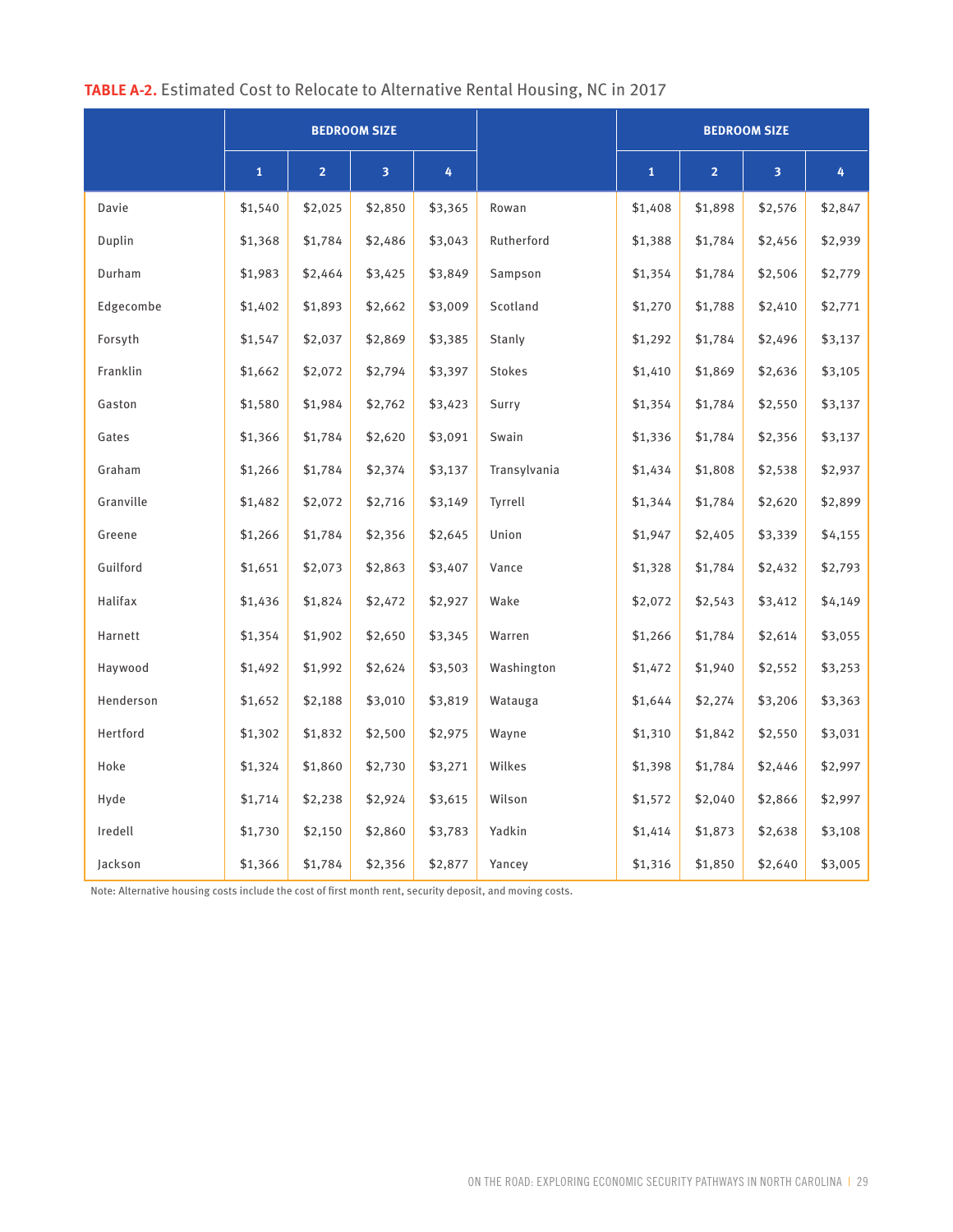#### **Table A-3.** Estimated Savings Required to Purchase a Starter Home, NC in 2017 Percentage of Down Payment

|                  | <b>STARTER</b><br><b>HOME VALUE</b> | <b>Total Savings Needed</b><br>(Includes Down Payment,<br><b>Closing Costs, &amp; Moving Costs)</b> |          |               | <b>STARTER</b><br><b>HOME VALUE</b> | <b>Total Savings Needed</b><br>(Includes Down Payment,<br><b>Closing Costs, &amp; Moving Costs)</b> |          |  |
|------------------|-------------------------------------|-----------------------------------------------------------------------------------------------------|----------|---------------|-------------------------------------|-----------------------------------------------------------------------------------------------------|----------|--|
| <b>COUNTY</b>    | (25th)<br><b>Percentile)</b>        | 10% Down                                                                                            | 20% Down | <b>COUNTY</b> | (25th)<br><b>Percentile)</b>        | <b>10% Down</b>                                                                                     | 20% Down |  |
| Alamance         | \$89,100                            | \$10,626                                                                                            | \$19,429 | Johnston      | \$99,000                            | \$11,723                                                                                            | \$21,504 |  |
| Alexander        | \$77,500                            | \$9,340                                                                                             | \$16,997 | Jones         | \$61,200                            | \$7,533                                                                                             | \$13,580 |  |
| Alleghany        | \$84,400                            | \$10,105                                                                                            | \$18,443 | Lee           | \$85,300                            | \$10,205                                                                                            | \$18,632 |  |
| Anson            | \$50,000                            | \$6,292                                                                                             | \$11,232 | Lenoir        | \$55,400                            | \$6,891                                                                                             | \$12,364 |  |
| Ashe             | \$79,000                            | \$9,506                                                                                             | \$17,311 | Lincoln       | \$92,400                            | \$10,992                                                                                            | \$20,120 |  |
| Avery            | \$80,000                            | \$9,617                                                                                             | \$17,521 | McDowell      | \$60,500                            | \$7,456                                                                                             | \$13,433 |  |
| <b>Beaufort</b>  | \$68,300                            | \$8,320                                                                                             | \$15,068 | Macon         | \$97,300                            | \$11,535                                                                                            | \$21,148 |  |
| <b>Bertie</b>    | \$49,500                            | \$6,237                                                                                             | \$11,127 | Madison       | \$85,300                            | \$10,205                                                                                            | \$18,632 |  |
| Bladen           | \$52,500                            | \$6,569                                                                                             | \$11,756 | Martin        | \$57,000                            | \$7,068                                                                                             | \$12,699 |  |
| <b>Brunswick</b> | \$109,400                           | \$12,876                                                                                            | \$23,684 | Mecklenburg   | \$122,200                           | \$14,295                                                                                            | \$26,368 |  |
| <b>Buncombe</b>  | \$118,600                           | \$13,896                                                                                            | \$25,613 | Mitchell      | \$79,800                            | \$9,595                                                                                             | \$17,479 |  |
| <b>Burke</b>     | \$71,400                            | \$8,664                                                                                             | \$15,718 | Montgomery    | \$52,400                            | \$6,558                                                                                             | \$11,735 |  |
| Cabarrus         | \$115,200                           | \$13,519                                                                                            | \$24,900 | Moore         | \$109,700                           | \$12,909                                                                                            | \$23,747 |  |
| Caldwell         | \$70,600                            | \$8,575                                                                                             | \$15,550 | Nash          | \$75,900                            | \$9,163                                                                                             | \$16,661 |  |
| Camden           | \$128,500                           | \$14,993                                                                                            | \$27,688 | New Hanover   | \$150,200                           | \$17,398                                                                                            | \$32,237 |  |
| Carteret         | \$117,200                           | \$13,741                                                                                            | \$25,319 | Northampton   | \$45,800                            | \$5,826                                                                                             | \$10,351 |  |
| Caswell          | \$65,300                            | \$7,988                                                                                             | \$14,439 | Onslow        | \$111,000                           | \$13,053                                                                                            | \$24,020 |  |
| Catawba          | \$86,700                            | \$10,360                                                                                            | \$18,925 | Orange        | \$162,900                           | \$18,806                                                                                            | \$34,900 |  |
| Chatham          | \$118,600                           | \$13,896                                                                                            | \$25,613 | Pamlico       | \$72,100                            | \$8,742                                                                                             | \$15,865 |  |
| Cherokee         | \$77,700                            | \$9,362                                                                                             | \$17,039 | Pasquotank    | \$97,400                            | \$11,546                                                                                            | \$21,169 |  |
| Chowan           | \$84,700                            | \$10,138                                                                                            | \$18,506 | Pender        | \$81,500                            | \$9,784                                                                                             | \$17,835 |  |
| Clay             | \$79,400                            | \$9,551                                                                                             | \$17,395 | Perquimans    | \$82,500                            | \$9,894                                                                                             | \$18,045 |  |
| Cleveland        | \$70,800                            | \$8,598                                                                                             | \$15,592 | Person        | \$77,300                            | \$9,318                                                                                             | \$16,955 |  |
| Columbus         | \$48,800                            | \$6,159                                                                                             | \$10,980 | Pitt          | \$80,300                            | \$9,650                                                                                             | \$17,584 |  |
| Craven           | \$87,200                            | \$10,415                                                                                            | \$19,030 | Polk          | \$92,500                            | \$11,003                                                                                            | \$20,141 |  |
| Cumberland       | \$87,400                            | \$10,437                                                                                            | \$19,072 | Randolph      | \$80,000                            | \$9,617                                                                                             | \$17,521 |  |
| Currituck        | \$140,000                           | \$16,268                                                                                            | \$30,099 | Richmond      | \$51,600                            | \$6,469                                                                                             | \$11,567 |  |
| Dare             | \$189,700                           | \$21,776                                                                                            | \$40,518 | Robeson       | \$34,600                            | \$4,585                                                                                             | \$8,003  |  |
| Davidson         | \$86,200                            | \$10,304                                                                                            | \$18,821 | Rockingham    | \$70,900                            | \$8,609                                                                                             | \$15,613 |  |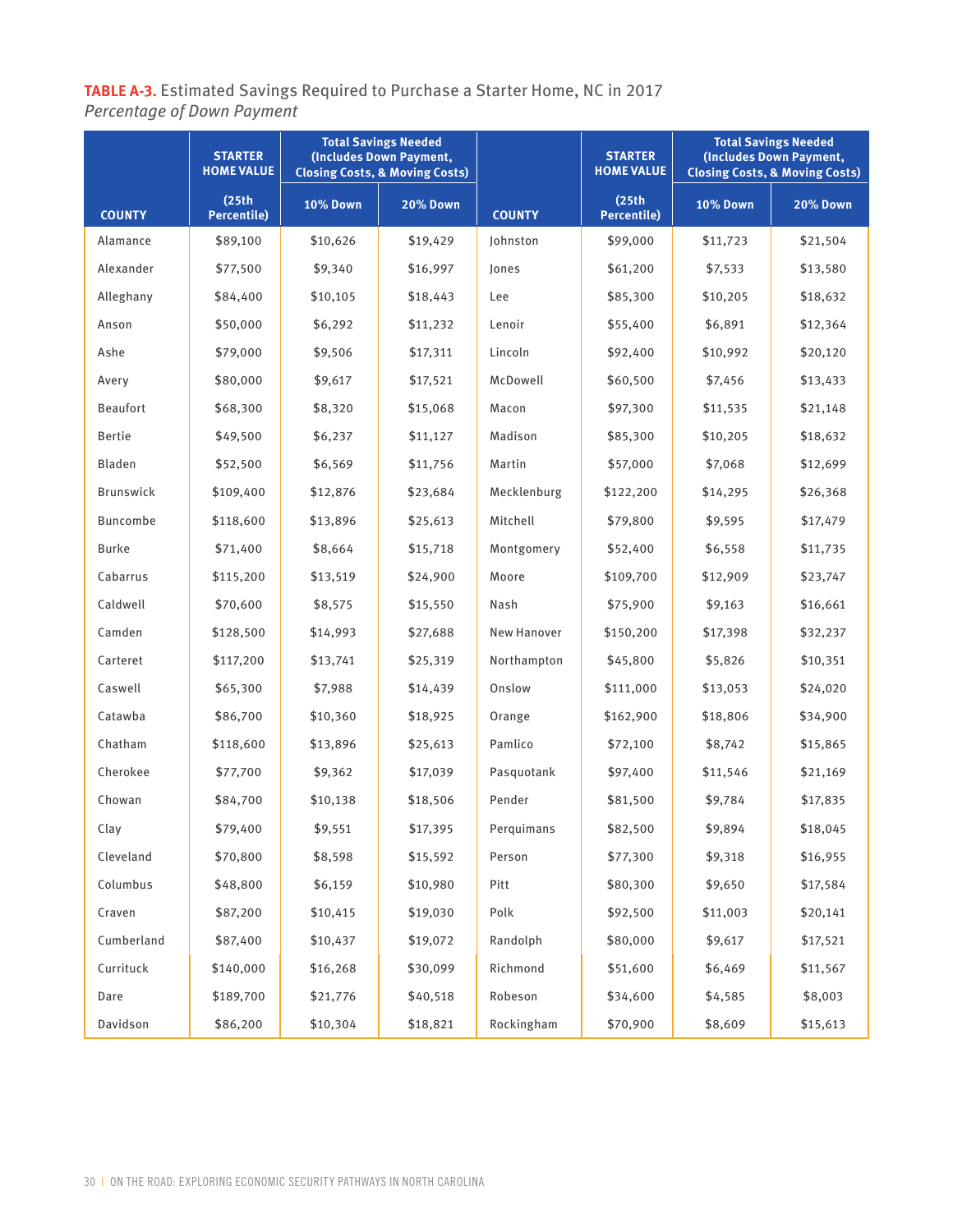#### <span id="page-30-0"></span>**Table A-3.** Estimated Savings Required to Purchase a Starter Home, NC in 2017 Percentage of Down Payment

|               | <b>STARTER</b><br><b>HOME VALUE</b> | <b>Total Savings Needed</b><br>(Includes Down Payment,<br><b>Closing Costs, &amp; Moving Costs)</b> |          |               | <b>STARTER</b><br><b>HOME VALUE</b> | <b>Total Savings Needed</b><br>(Includes Down Payment,<br><b>Closing Costs, &amp; Moving Costs)</b> |          |
|---------------|-------------------------------------|-----------------------------------------------------------------------------------------------------|----------|---------------|-------------------------------------|-----------------------------------------------------------------------------------------------------|----------|
| <b>COUNTY</b> | (25th)<br><b>Percentile)</b>        | <b>10% Down</b>                                                                                     | 20% Down | <b>COUNTY</b> | (25th)<br><b>Percentile)</b>        | <b>10% Down</b>                                                                                     | 20% Down |
| Davie         | \$95,800                            | \$11,369                                                                                            | \$20,833 | Rowan         | \$84,700                            | \$10,138                                                                                            | \$18,506 |
| Duplin        | \$44,300                            | \$5,660                                                                                             | \$10,037 | Rutherford    | \$67,100                            | \$8,187                                                                                             | \$14,817 |
| Durham        | \$133,500                           | \$15,547                                                                                            | \$28,736 | Sampson       | \$51,100                            | \$6,414                                                                                             | \$11,462 |
| Edgecombe     | \$54,600                            | \$6,802                                                                                             | \$12,196 | Scotland      | \$47,700                            | \$6,037                                                                                             | \$10,750 |
| Forsyth       | \$105,400                           | \$12,433                                                                                            | \$22,846 | Stanly        | \$80,200                            | \$9,639                                                                                             | \$17,563 |
| Franklin      | \$82,100                            | \$9,850                                                                                             | \$17,961 | <b>Stokes</b> | \$78,300                            | \$9,429                                                                                             | \$17,164 |
| Gaston        | \$82,400                            | \$9,883                                                                                             | \$18,024 | Surry         | \$72,800                            | \$8,819                                                                                             | \$16,012 |
| Gates         | \$75,000                            | \$9,063                                                                                             | \$16,473 | Swain         | \$73,000                            | \$8,841                                                                                             | \$16,053 |
| Graham        | \$60,100                            | \$7,412                                                                                             | \$13,349 | Transylvania  | \$110,700                           | \$13,020                                                                                            | \$23,957 |
| Granville     | \$84,700                            | \$10,138                                                                                            | \$18,506 | Tyrrell       | \$61,900                            | \$7,611                                                                                             | \$13,726 |
| Greene        | \$60,300                            | \$7,434                                                                                             | \$13,391 | Union         | \$136,200                           | \$15,846                                                                                            | \$29,302 |
| Guilford      | \$104,200                           | \$12,300                                                                                            | \$22,594 | Vance         | \$61,800                            | \$7,600                                                                                             | \$13,706 |
| Halifax       | \$51,300                            | \$6,436                                                                                             | \$11,504 | Wake          | \$157,100                           | \$18,163                                                                                            | \$33,684 |
| Harnett       | \$81,200                            | \$9,750                                                                                             | \$17,772 | Warren        | \$55,100                            | \$6,857                                                                                             | \$12,301 |
| Haywood       | \$95,400                            | \$11,324                                                                                            | \$20,749 | Washington    | \$49,900                            | \$6,281                                                                                             | \$11,211 |
| Henderson     | \$112,900                           | \$13,264                                                                                            | \$24,418 | Watauga       | \$138,700                           | \$16,124                                                                                            | \$29,827 |
| Hertford      | \$54,900                            | \$6,835                                                                                             | \$12,259 | Wayne         | \$65,500                            | \$8,010                                                                                             | \$14,481 |
| Hoke          | \$83,300                            | \$9,983                                                                                             | \$18,213 | Wilkes        | \$60,600                            | \$7,467                                                                                             | \$13,454 |
| Hyde          | \$48,100                            | \$6,081                                                                                             | \$10,833 | Wilson        | \$74,600                            | \$9,019                                                                                             | \$16,389 |
| Iredell       | \$99,100                            | \$11,734                                                                                            | \$21,525 | Yadkin        | \$75,900                            | \$9,163                                                                                             | \$16,661 |
| Jackson       | \$104,500                           | \$12,333                                                                                            | \$22,657 | Yancey        | \$81,000                            | \$9,728                                                                                             | \$17,731 |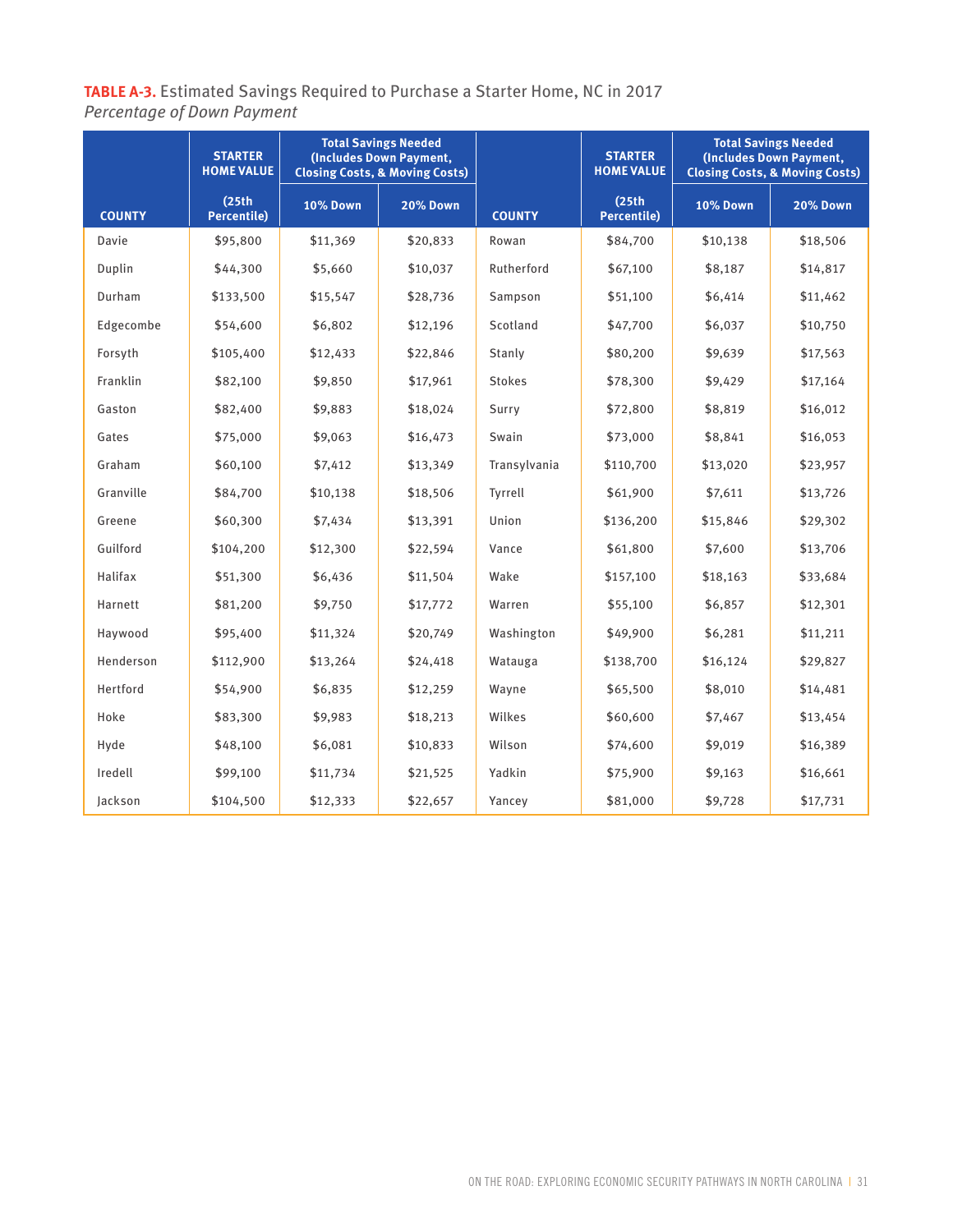## **Table A-4.** Estimated Monthly Retirement Savings, NC in 2017

|                                         |         | <b>25 YEARS OLD</b> |         | <b>40 YEARS OLD</b> | <b>55 YEARS OLD</b> |          |
|-----------------------------------------|---------|---------------------|---------|---------------------|---------------------|----------|
| <b>COUNTY</b>                           | 1 Adult | 2 Adults            | 1 Adult | 2 Adults            | 1 Adult             | 2 Adults |
| <b>NORTH CAROLINA</b><br><b>AVERAGE</b> | \$192   | \$168               | \$318   | \$258               | \$712               | \$526    |
| <b>Alamance County</b>                  | \$205   | \$174               | \$340   | \$268               | \$762               | \$547    |
| <b>Alexander County</b>                 | \$181   | \$164               | \$299   | \$253               | \$669               | \$516    |
| <b>Alleghany County</b>                 | \$176   | \$161               | \$291   | \$247               | \$649               | \$503    |
| Anson County                            | \$183   | \$161               | \$303   | \$246               | \$677               | \$501    |
| Ashe County                             | \$171   | \$158               | \$282   | \$243               | \$629               | \$495    |
| Avery County                            | \$185   | \$165               | \$306   | \$253               | \$684               | \$517    |
| <b>Beaufort County</b>                  | \$183   | \$166               | \$302   | \$255               | \$675               | \$522    |
| <b>Bertie County</b>                    | \$184   | \$162               | \$303   | \$248               | \$678               | \$503    |
| <b>Bladen County</b>                    | \$175   | \$161               | \$288   | \$248               | \$642               | \$507    |
| <b>Brunswick County</b>                 | \$226   | \$188               | \$376   | \$290               | \$845               | \$593    |
| <b>Buncombe County</b>                  | \$213   | \$172               | \$353   | \$263               | \$792               | \$533    |
| <b>Burke County</b>                     | \$179   | \$157               | \$296   | \$240               | \$660               | \$486    |
| Cabarrus County                         | \$218   | \$176               | \$362   | \$270               | \$813               | \$548    |
| Caldwell County                         | \$178   | \$157               | \$293   | \$241               | \$656               | \$489    |
| Camden County                           | \$233   | \$186               | \$387   | \$285               | \$871               | \$580    |
| <b>Carteret County</b>                  | \$210   | \$184               | \$348   | \$284               | \$781               | \$584    |
| Caswell County                          | \$176   | \$157               | \$291   | \$240               | \$649               | \$487    |
| Catawba County                          | \$192   | \$166               | \$317   | \$255               | \$710               | \$520    |
| Chatham County                          | \$226   | \$186               | \$374   | \$286               | \$842               | \$583    |
| Cherokee County                         | \$186   | \$168               | \$307   | \$259               | \$688               | \$530    |
| Chowan County                           | \$188   | \$166               | \$310   | \$255               | \$694               | \$519    |
| Clay County                             | \$196   | \$172               | \$323   | \$265               | \$725               | \$542    |
| <b>Cleveland County</b>                 | \$181   | \$158               | \$299   | \$242               | \$668               | \$492    |
| Columbus County                         | \$177   | \$160               | \$292   | \$246               | \$653               | \$502    |
| Craven County                           | \$200   | \$176               | \$331   | \$270               | \$741               | \$553    |
| <b>Cumberland County</b>                | \$208   | \$173               | \$345   | \$265               | \$774               | \$538    |
| Currituck County                        | \$233   | \$194               | \$388   | \$299               | \$873               | \$613    |
| Dare County                             | \$215   | \$190               | \$355   | \$295               | \$798               | \$607    |
| Davidson County                         | \$179   | \$157               | \$296   | \$240               | \$661               | \$486    |
| Davie County                            | \$197   | \$172               | \$326   | \$264               | \$730               | \$541    |
| Duplin County                           | \$182   | \$163               | \$300   | \$251               | \$671               | \$512    |
| Durham County                           | \$235   | \$183               | \$389   | \$280               | \$876               | \$568    |

Edgecombe County 63183 \$160 \$301 \$245 \$673 \$497

By Age at Which Savings Begin, and County, for One and Two Adults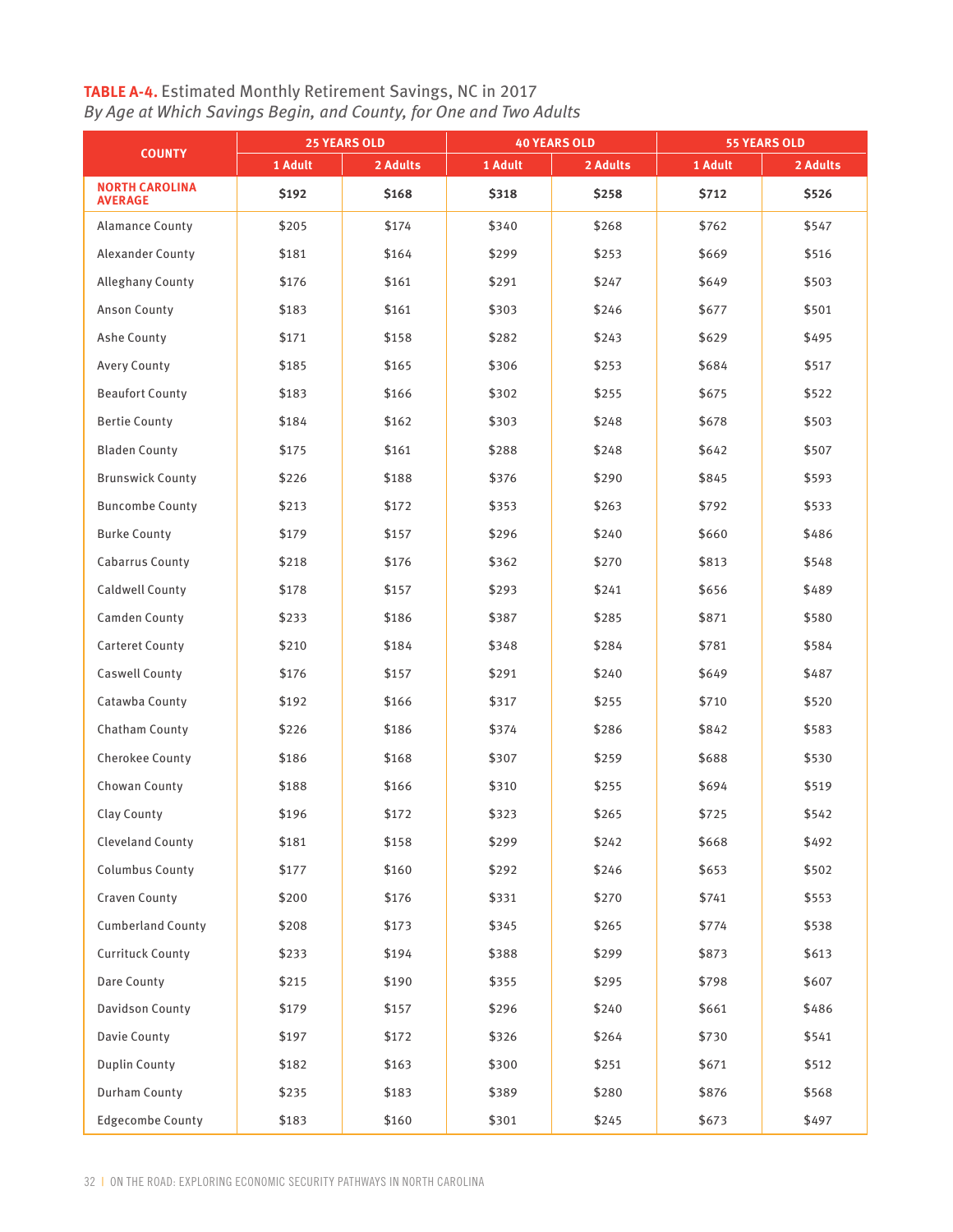#### **Table A-4.** Estimated Monthly Retirement Savings, NC in 2017 By Age at Which Savings Begin, and County, for One and Two Adults

|                           | <b>25 YEARS OLD</b> |          | <b>40 YEARS OLD</b> |          | <b>55 YEARS OLD</b> |          |
|---------------------------|---------------------|----------|---------------------|----------|---------------------|----------|
| <b>COUNTY</b>             | 1 Adult             | 2 Adults | 1 Adult             | 2 Adults | 1 Adult             | 2 Adults |
| Forsyth County            | \$196               | \$169    | \$324               | \$259    | \$725               | \$528    |
| Franklin County           | \$205               | \$169    | \$339               | \$258    | \$761               | \$523    |
| <b>Gaston County</b>      | \$199               | \$168    | \$329               | \$258    | \$739               | \$525    |
| Gates County              | \$183               | \$166    | \$302               | \$255    | \$675               | \$522    |
| <b>Graham County</b>      | \$174               | \$164    | \$286               | \$252    | \$639               | \$516    |
| <b>Granville County</b>   | \$192               | \$167    | \$317               | \$257    | \$710               | \$523    |
| <b>Greene County</b>      | \$170               | \$155    | \$280               | \$237    | \$625               | \$481    |
| <b>Guilford County</b>    | \$206               | \$174    | \$342               | \$267    | \$767               | \$545    |
| <b>Halifax County</b>     | \$186               | \$163    | \$308               | \$250    | \$688               | \$508    |
| <b>Harnett County</b>     | \$181               | \$163    | \$298               | \$251    | \$666               | \$510    |
| Haywood County            | \$194               | \$172    | \$320               | \$264    | \$717               | \$541    |
| <b>Henderson County</b>   | \$205               | \$172    | \$339               | \$264    | \$760               | \$537    |
| <b>Hertford County</b>    | \$175               | \$159    | \$288               | \$244    | \$643               | \$496    |
| <b>Hoke County</b>        | \$180               | \$163    | \$297               | \$250    | \$663               | \$510    |
| <b>Hyde County</b>        | \$215               | \$181    | \$356               | \$278    | \$800               | \$569    |
| <b>Iredell County</b>     | \$213               | \$177    | \$353               | \$272    | \$794               | \$554    |
| Jackson County            | \$182               | \$166    | \$300               | \$255    | \$670               | \$522    |
| Johnston County           | \$227               | \$182    | \$377               | \$279    | \$847               | \$566    |
| Jones County              | \$178               | \$164    | \$293               | \$253    | \$655               | \$517    |
| Lee County                | \$197               | \$174    | \$326               | \$268    | \$731               | \$549    |
| Lenoir County             | \$174               | \$152    | \$287               | \$232    | \$640               | \$469    |
| Lincoln County            | \$192               | \$165    | \$317               | \$252    | \$709               | \$513    |
| <b>McDowell County</b>    | \$184               | \$165    | \$304               | \$254    | \$680               | \$517    |
| <b>Macon County</b>       | \$186               | \$169    | \$306               | \$261    | \$685               | \$535    |
| <b>Madison County</b>     | \$200               | \$172    | \$331               | \$264    | \$743               | \$539    |
| <b>Martin County</b>      | \$179               | \$161    | \$295               | \$247    | \$660               | \$504    |
| Mecklenburg County        | \$234               | \$186    | \$389               | \$285    | \$875               | \$580    |
| Mitchell County           | \$180               | \$165    | \$297               | \$253    | \$663               | \$518    |
| <b>Montgomery County</b>  | \$177               | \$158    | \$292               | \$242    | \$651               | \$490    |
| Moore County              | \$193               | \$173    | \$319               | \$267    | \$714               | \$547    |
| Nash County               | \$192               | \$162    | \$317               | \$247    | \$709               | \$500    |
| <b>New Hanover County</b> | \$215               | \$182    | \$357               | \$280    | \$803               | \$573    |
| Northampton County        | \$174               | \$162    | \$287               | \$250    | \$641               | \$511    |
| <b>Onslow County</b>      | \$208               | \$176    | \$344               | \$270    | \$772               | \$551    |
| <b>Orange County</b>      | \$244               | \$201    | \$405               | \$309    | \$912               | \$635    |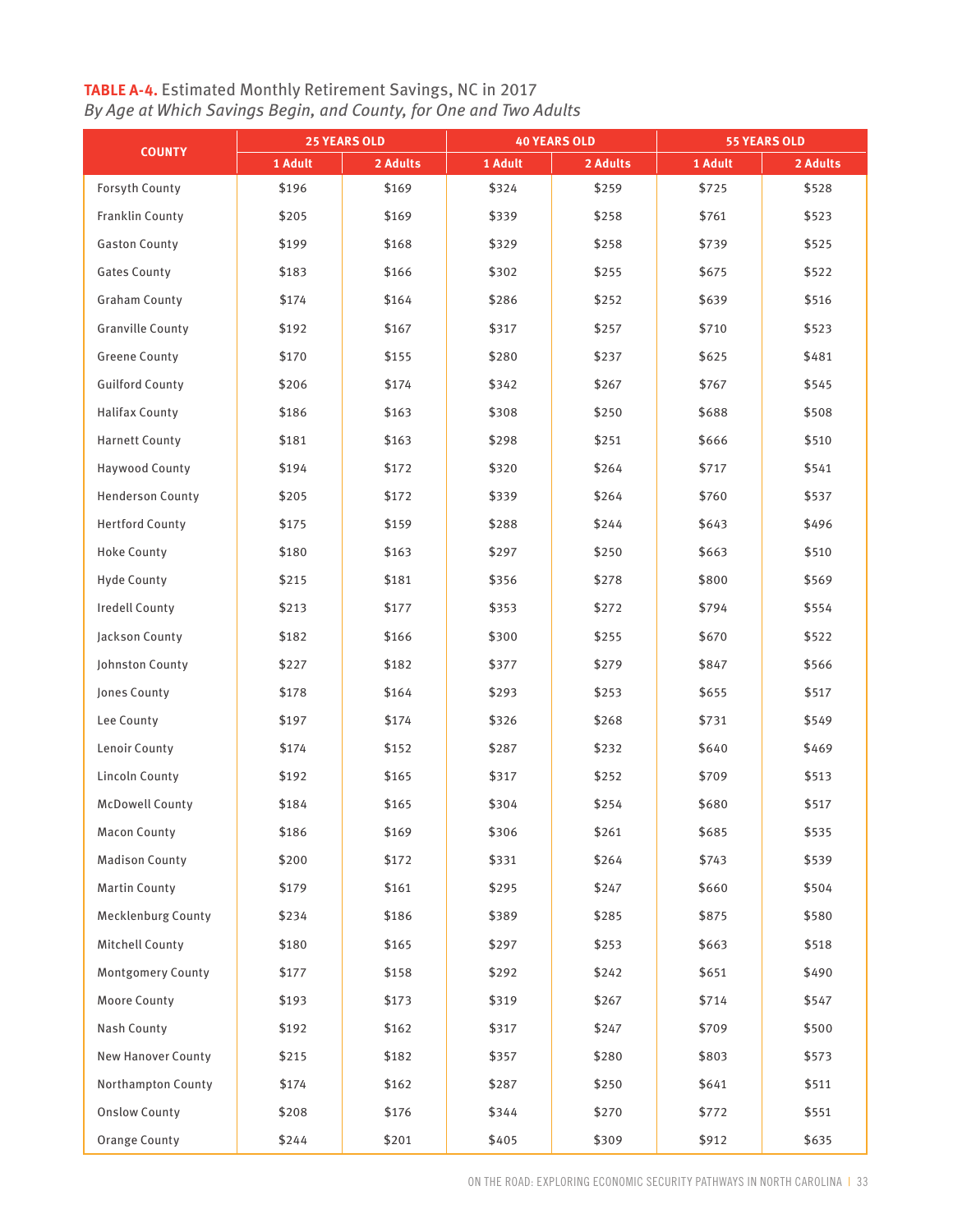## <span id="page-33-0"></span>**Table A-4.** Estimated Monthly Retirement Savings, NC in 2017

| By Age at Which Savings Begin, and County, for One and Two Adults |  |  |  |  |  |
|-------------------------------------------------------------------|--|--|--|--|--|
|-------------------------------------------------------------------|--|--|--|--|--|

|                            | <b>25 YEARS OLD</b> |          | <b>40 YEARS OLD</b> |          | <b>55 YEARS OLD</b> |          |
|----------------------------|---------------------|----------|---------------------|----------|---------------------|----------|
| <b>COUNTY</b>              | 1 Adult             | 2 Adults | 1 Adult             | 2 Adults | 1 Adult             | 2 Adults |
| <b>Pamlico County</b>      | \$184               | \$171    | \$304               | \$264    | \$680               | \$541    |
| Pasquotank County          | \$197               | \$171    | \$326               | \$262    | \$729               | \$535    |
| <b>Pender County</b>       | \$203               | \$182    | \$336               | \$281    | \$755               | \$577    |
| Perquimans County          | \$193               | \$168    | \$318               | \$259    | \$713               | \$527    |
| Person County              | \$179               | \$160    | \$294               | \$245    | \$658               | \$497    |
| Pitt County                | \$198               | \$169    | \$327               | \$260    | \$733               | \$528    |
| Polk County                | \$192               | \$171    | \$317               | \$264    | \$709               | \$540    |
| Randolph County            | \$188               | \$164    | \$311               | \$252    | \$696               | \$512    |
| Richmond County            | \$175               | \$153    | \$288               | \$233    | \$644               | \$471    |
| Robeson County             | \$169               | \$150    | \$278               | \$229    | \$619               | \$462    |
| Rockingham County          | \$172               | \$161    | \$284               | \$247    | \$634               | \$506    |
| Rowan County               | \$181               | \$158    | \$299               | \$242    | \$668               | \$490    |
| <b>Rutherford County</b>   | \$177               | \$154    | \$292               | \$235    | \$653               | \$476    |
| <b>Sampson County</b>      | \$178               | \$159    | \$294               | \$244    | \$658               | \$495    |
| <b>Scotland County</b>     | \$173               | \$159    | \$285               | \$245    | \$636               | \$500    |
| <b>Stanly County</b>       | \$171               | \$155    | \$282               | \$238    | \$630               | \$484    |
| <b>Stokes County</b>       | \$187               | \$170    | \$309               | \$262    | \$691               | \$536    |
| <b>Surry County</b>        | \$180               | \$163    | \$296               | \$250    | \$662               | \$510    |
| Swain County               | \$178               | \$163    | \$294               | \$251    | \$656               | \$512    |
| <b>Transylvania County</b> | \$190               | \$173    | \$314               | \$266    | \$703               | \$546    |
| <b>Tyrrell County</b>      | \$184               | \$171    | \$304               | \$264    | \$680               | \$542    |
| <b>Union County</b>        | \$232               | \$184    | \$385               | \$281    | \$867               | \$571    |
| Vance County               | \$177               | \$159    | \$291               | \$244    | \$650               | \$495    |
| <b>Wake County</b>         | \$244               | \$189    | \$405               | \$290    | \$912               | \$589    |
| <b>Warren County</b>       | \$172               | \$158    | \$283               | \$242    | \$631               | \$493    |
| <b>Washington County</b>   | \$191               | \$167    | \$315               | \$256    | \$706               | \$522    |
| Watauga County             | \$213               | \$188    | \$353               | \$290    | \$792               | \$597    |
| <b>Wayne County</b>        | \$174               | \$156    | \$286               | \$239    | \$638               | \$484    |
| Wilkes County              | \$184               | \$166    | \$304               | \$256    | \$681               | \$522    |
| Wilson County              | \$197               | \$165    | \$326               | \$252    | \$730               | \$511    |
| Yadkin County              | \$186               | \$167    | \$307               | \$256    | \$686               | \$524    |
| <b>Yancey County</b>       | \$175               | \$159    | \$289               | \$245    | \$645               | \$498    |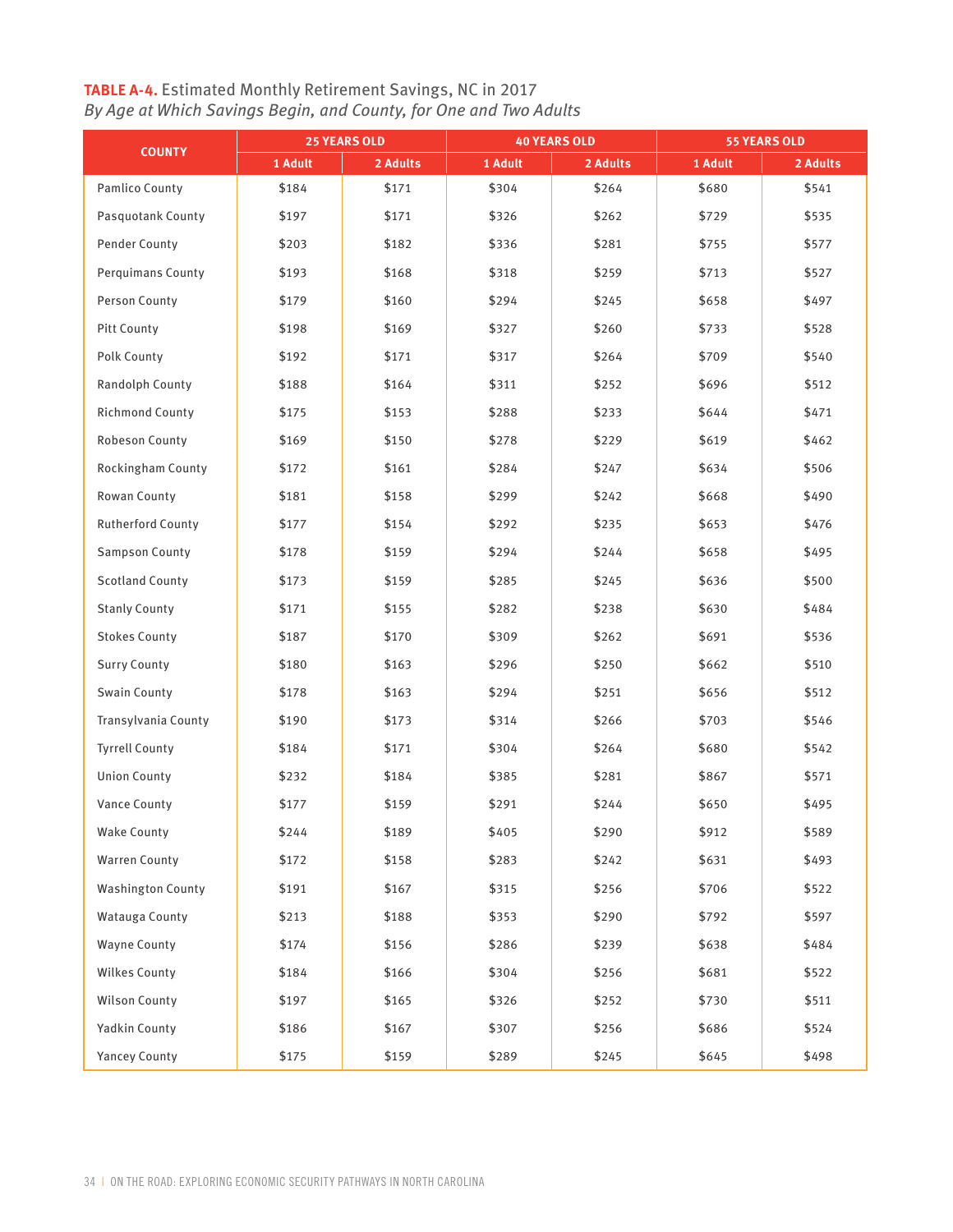## ABOUT THE AUTHOR

Diana M. Pearce, PhD is on the faculty at the School of Social Work, University of Washington in Seattle, Washington, and is Director of the Center for Women's Welfare. Recognized for coining the phrase "the feminization of poverty," Dr. Pearce founded and directed the Women and Poverty Project at Wider Opportunities for Women (WOW). She has written and spoken widely on women's poverty and economic inequality, including testimony before Congress and the President's Working Group on Welfare Reform. While at WOW, Dr. Pearce conceived and developed the methodology for the Self-Sufficiency Standard and first published results in 1996 for Iowa and California. Her areas of expertise include low-wage and parttime employment, unemployment insurance, homelessness, and welfare reform as they impact women. Dr. Pearce has helped found and lead several coalitions, including the Women, Work and Welfare Coalition and the Women and Job Training Coalition. She received her PhD degree in Sociology and Social Work from the University of Michigan.

## THE CENTER FOR WOMEN'S WELFARE

The Center for Women's Welfare at the University of Washington School of Social Work is devoted to furthering the goal of economic justice for women and their families. The main work of the Center focuses on the development of the Self-Sufficiency Standard and related measures, calculations, and analysis. Under the direction of Dr. Diana Pearce, the Center partners with a range of government, non-profit, women's, children's, and community-based groups to:

- research and evaluate public policy related to income adequacy;
- create tools, including online calculators, to assess and establish income adequacy and benefit eligibility;
- develop programs and policies that strengthen public investment in low-income women, children, and families.

For more information about the Center's programs, or work related to the Self-Sufficiency Standard, call (206) 685-5264. This report and more can be viewed at [www.selfsufficiencystandard.org.](http://www.selfsufficiencystandard.org)